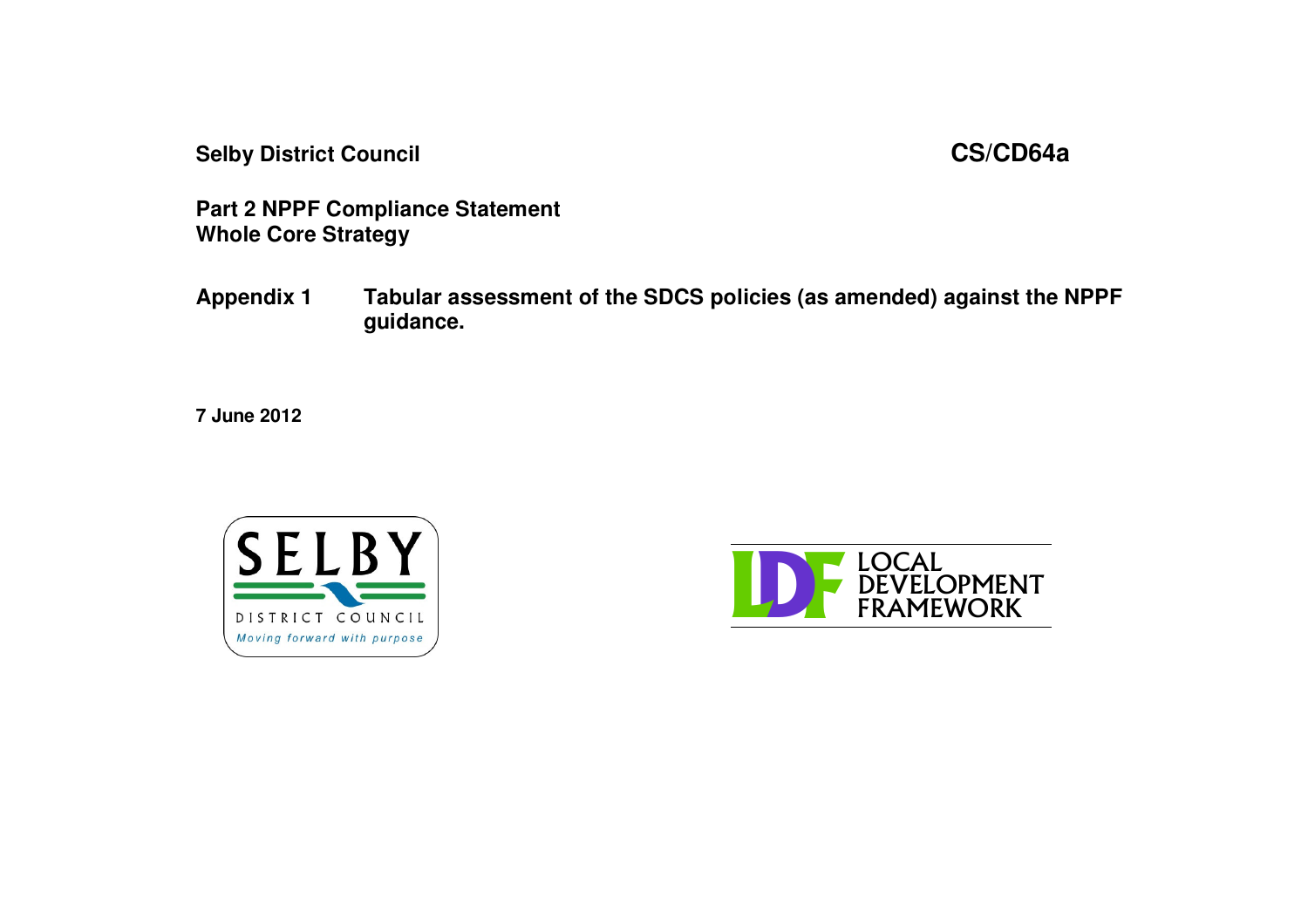## **Appendix 1**

| <b>SDCS policy</b>        | <b>NPPF</b> paras                                                                                                                                                                                       | <b>Comments/issues</b>                                                                                                                                                                                                                                                                                                                                     | <b>Assessment / Any</b><br>changes needed? | <b>Proposed change</b>                                                                                                                    |
|---------------------------|---------------------------------------------------------------------------------------------------------------------------------------------------------------------------------------------------------|------------------------------------------------------------------------------------------------------------------------------------------------------------------------------------------------------------------------------------------------------------------------------------------------------------------------------------------------------------|--------------------------------------------|-------------------------------------------------------------------------------------------------------------------------------------------|
| <b>Chapter 1</b>          |                                                                                                                                                                                                         |                                                                                                                                                                                                                                                                                                                                                            |                                            |                                                                                                                                           |
| Chapter 1<br>introduction | NPPF as a whole is in favour of<br>sustainable development.                                                                                                                                             | The SDCS aims to deliver<br>sustainable development and<br>has strong links within other<br>strategies eg community<br>strategy, on health and well-<br>being, an aims to promote<br>mitigation against climate<br>change, promote sustainable<br>transport and minimise impact<br>through flood risk assessments,<br>Sustainability Appraisal and<br>HRA. | <b>Consistent</b>                          | N                                                                                                                                         |
| Chapter 1<br>Introduction | Para 55 rural housing sites might be<br>identified through neighbourhood<br>plans<br>Para 69. and should facilitate<br>neighbourhood planning<br>Paras 183 - 185 - Plan making -<br>Neighbourhood Plans | Need to add in general reference<br>to facilitating Neighbourhood<br>Plans and relationship between<br>the Local Plan, Neighbourhood<br>Plans and DPDs and SPDs.                                                                                                                                                                                           | Need to include<br>Neighbourhood<br>Plans  | Y<br>Amend Figures and text<br>to reflect new planning<br>documents.<br>Add new paragraphs<br>(Para 1.5) regarding<br>neighbourhood plans |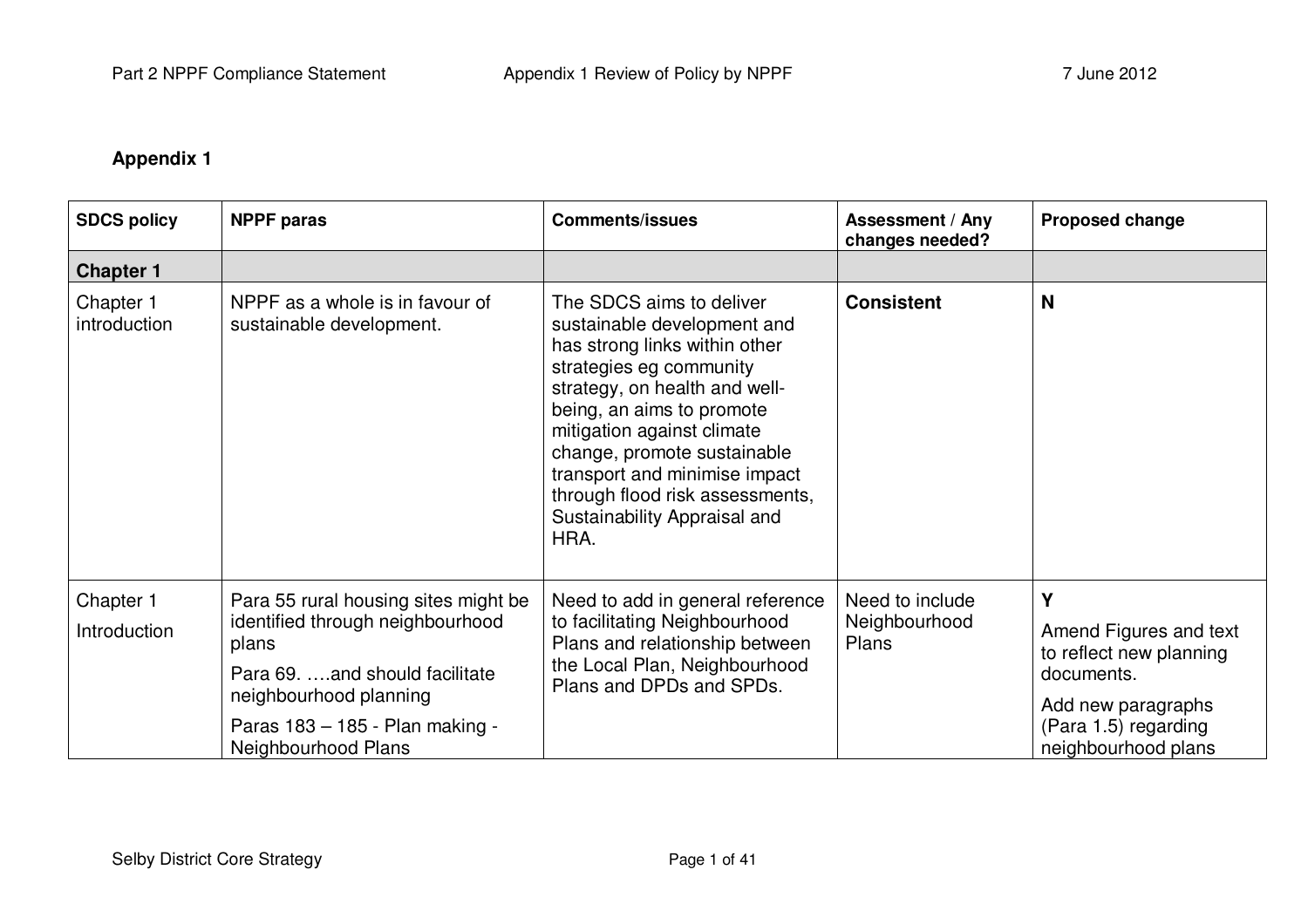| <b>SDCS policy</b> | <b>NPPF paras</b>                                                                                                                                                                                                                                                                                  | <b>Comments/issues</b>                                     | <b>Assessment / Any</b><br>changes needed?                                                        | <b>Proposed change</b>                                                                                                                                                                                                                                                                            |
|--------------------|----------------------------------------------------------------------------------------------------------------------------------------------------------------------------------------------------------------------------------------------------------------------------------------------------|------------------------------------------------------------|---------------------------------------------------------------------------------------------------|---------------------------------------------------------------------------------------------------------------------------------------------------------------------------------------------------------------------------------------------------------------------------------------------------|
|                    |                                                                                                                                                                                                                                                                                                    |                                                            |                                                                                                   |                                                                                                                                                                                                                                                                                                   |
| Chapter 1          | 71. Local planning authorities should<br>take a positive and collaborative<br>approach to enable development to<br>be brought forward under a<br>Community Right to Build Order,<br>including working with communities<br>to identify and resolve key issues<br>before applications are submitted. | Need reference to Community<br><b>Right to Build Order</b> | Worth including<br>something at start of<br>plan alongside NPs<br>as a catch all.                 | Y<br>Add new text to refer to<br><b>Community Right to Build</b><br>with Neighbourhood<br>Plans<br><b>REVIEW Figure 1</b>                                                                                                                                                                         |
| Chapter 1          | As a whole / general                                                                                                                                                                                                                                                                               |                                                            | Should include<br>references to Local<br>Plan not LDF<br>Also references to<br>latest legislation | Y<br>Consequential changes to<br>paras to refer to Localism<br>Act 2011 and TCPA 2004<br>Update Fig 1 - The LDF<br>folder<br>Update policy context<br>including Fig 3 PPSs to<br><b>NPPF</b><br>Amend text at para 1.23<br>regarding new planning<br>system and review of<br><b>Core Strategy</b> |
| Chapter 1          |                                                                                                                                                                                                                                                                                                    | In the light of unforeseen<br>changes and updates to:      |                                                                                                   | Y                                                                                                                                                                                                                                                                                                 |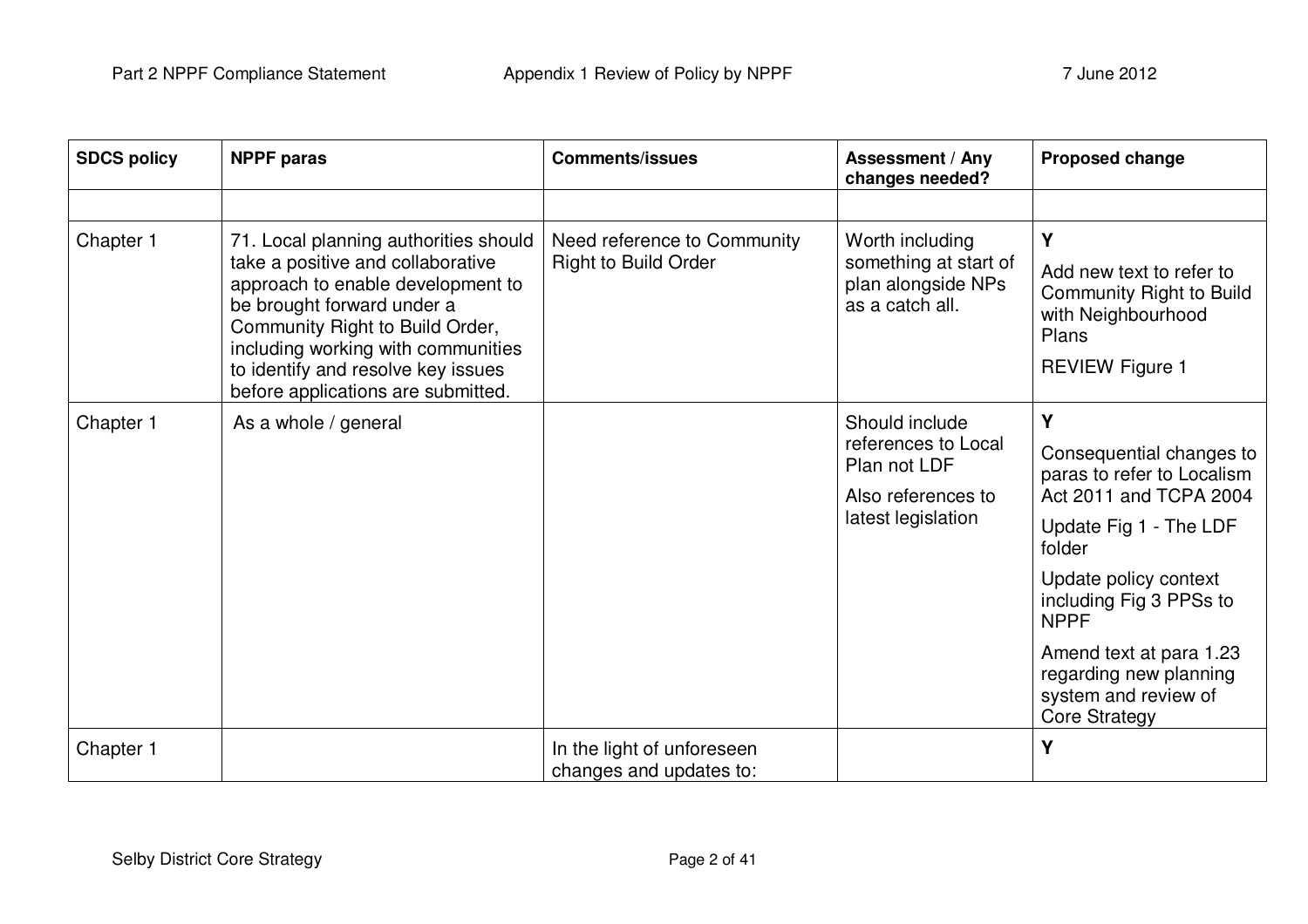| <b>NPPF</b> paras                                                   | <b>Comments/issues</b>                                                                                                                                                                                                                                                                                                                                           | Assessment / Any<br>changes needed? | <b>Proposed change</b>                                                                                                                                                                                         |
|---------------------------------------------------------------------|------------------------------------------------------------------------------------------------------------------------------------------------------------------------------------------------------------------------------------------------------------------------------------------------------------------------------------------------------------------|-------------------------------------|----------------------------------------------------------------------------------------------------------------------------------------------------------------------------------------------------------------|
|                                                                     | government departments<br>• other organisations<br>• legislation / guidance<br>• strategies and plans<br>it is necessary to ensure that the<br>SDCS incorporates text that<br>provides that reference to<br>particular<br>organisations/documents should<br>be read as meaning and any<br>successor or replacement or<br>updated version of the same<br>applies. |                                     | Add new paragraph to<br>explain that SDCS<br>references to particular<br>organisations/documents<br>should be read as<br>meaning any successor<br>or replacement or<br>updated version of the<br>same applies. |
|                                                                     |                                                                                                                                                                                                                                                                                                                                                                  |                                     |                                                                                                                                                                                                                |
| NPPF para 17 twelve planning<br>principles<br>NPPF taken as a whole | Identifies key assets,<br>opportunities, constraints, local<br>character, roles of settlements,<br>district and place portraits.<br>Specific needs of Selby District<br>meeting development<br>needs                                                                                                                                                             | <b>Consistent</b>                   | N                                                                                                                                                                                                              |
|                                                                     |                                                                                                                                                                                                                                                                                                                                                                  | moderating unsustainable            |                                                                                                                                                                                                                |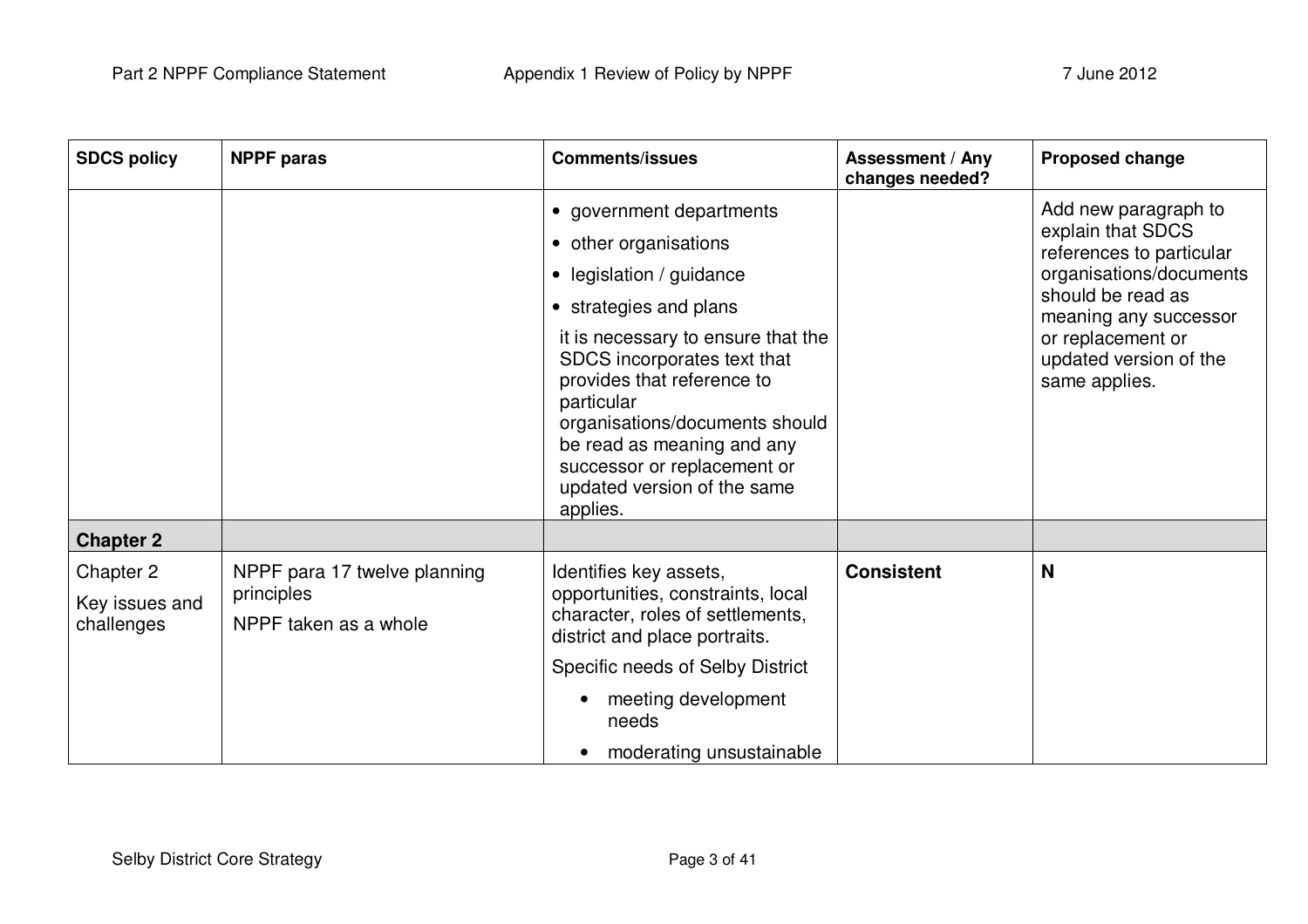| <b>SDCS policy</b> | <b>NPPF</b> paras | <b>Comments/issues</b>                                     | Assessment / Any<br>changes needed? | Proposed change |
|--------------------|-------------------|------------------------------------------------------------|-------------------------------------|-----------------|
|                    |                   | travel patterns                                            |                                     |                 |
|                    |                   | concentrating growth in<br>Selby area                      |                                     |                 |
|                    |                   | providing affordable<br>housing                            |                                     |                 |
|                    |                   | developing and<br>strengthening the<br>economy             |                                     |                 |
|                    |                   | targeting efforts in areas<br>of greatest need             |                                     |                 |
|                    |                   | working with community                                     |                                     |                 |
|                    |                   | developing sustainable<br>communities                      |                                     |                 |
|                    |                   | developing 3 market town<br>and surrounding rural<br>areas |                                     |                 |
|                    |                   | improving the image of the<br>area                         |                                     |                 |
|                    |                   | environmental<br>enhancement                               |                                     |                 |
|                    |                   | protection of natural<br>habitats and landscapes           |                                     |                 |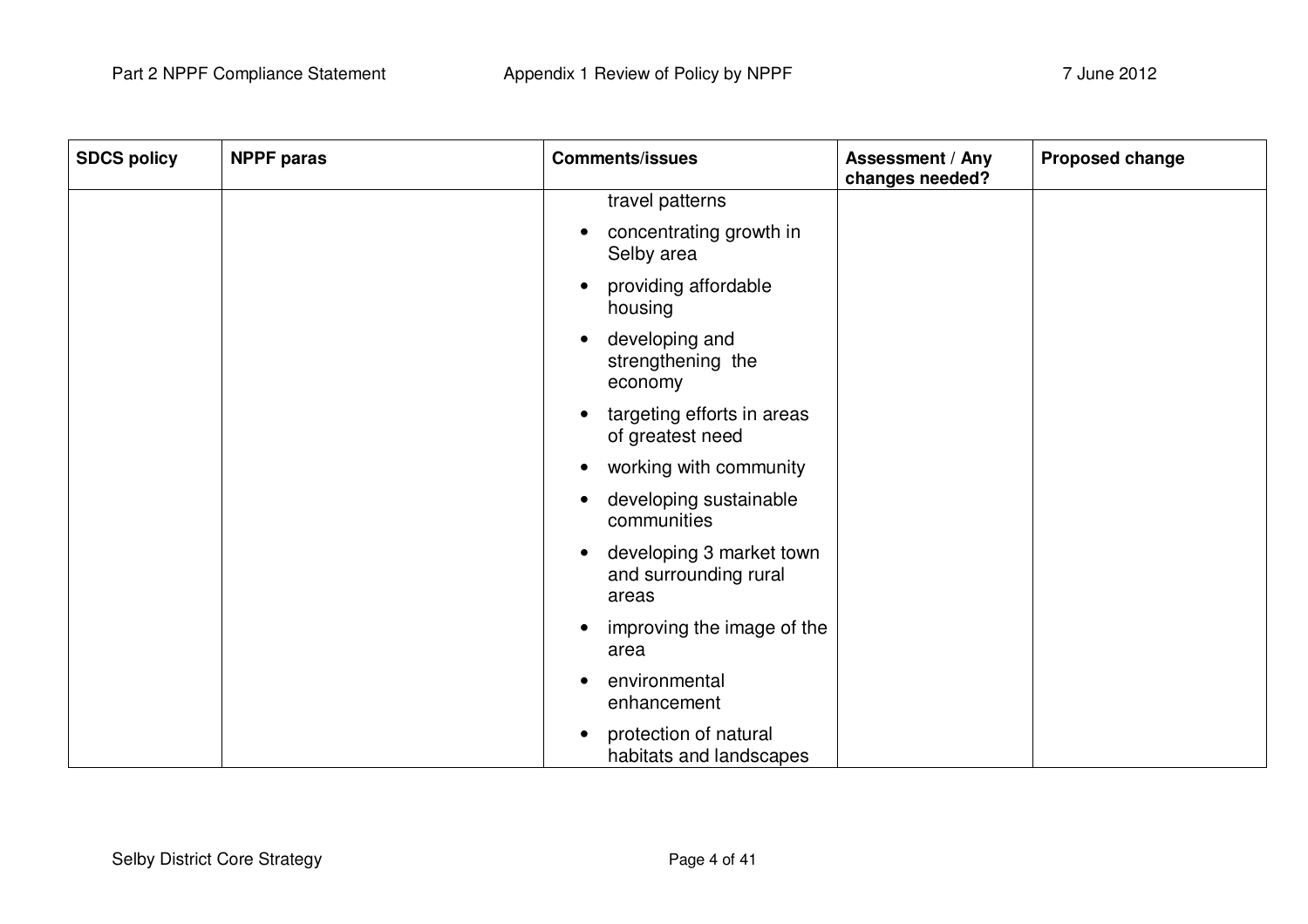| <b>SDCS policy</b>                          | <b>NPPF</b> paras                                                                                                                                                                                                                                                                                                                                                                                                                                                                                                                                                           | <b>Comments/issues</b>                                                                                                                                                                                                                                                                                                                                                                                                                                                                                                                                                    | <b>Assessment / Any</b><br>changes needed? | <b>Proposed change</b> |
|---------------------------------------------|-----------------------------------------------------------------------------------------------------------------------------------------------------------------------------------------------------------------------------------------------------------------------------------------------------------------------------------------------------------------------------------------------------------------------------------------------------------------------------------------------------------------------------------------------------------------------------|---------------------------------------------------------------------------------------------------------------------------------------------------------------------------------------------------------------------------------------------------------------------------------------------------------------------------------------------------------------------------------------------------------------------------------------------------------------------------------------------------------------------------------------------------------------------------|--------------------------------------------|------------------------|
|                                             |                                                                                                                                                                                                                                                                                                                                                                                                                                                                                                                                                                             | adding to and<br>strengthening GI                                                                                                                                                                                                                                                                                                                                                                                                                                                                                                                                         |                                            |                        |
|                                             |                                                                                                                                                                                                                                                                                                                                                                                                                                                                                                                                                                             | energy                                                                                                                                                                                                                                                                                                                                                                                                                                                                                                                                                                    |                                            |                        |
|                                             |                                                                                                                                                                                                                                                                                                                                                                                                                                                                                                                                                                             | job creation                                                                                                                                                                                                                                                                                                                                                                                                                                                                                                                                                              |                                            |                        |
|                                             |                                                                                                                                                                                                                                                                                                                                                                                                                                                                                                                                                                             | flooding                                                                                                                                                                                                                                                                                                                                                                                                                                                                                                                                                                  |                                            |                        |
| <b>Chapter 3</b>                            |                                                                                                                                                                                                                                                                                                                                                                                                                                                                                                                                                                             |                                                                                                                                                                                                                                                                                                                                                                                                                                                                                                                                                                           |                                            |                        |
| Chapter 3<br>Vision, aims and<br>objectives | Para's 6.-10. achieving sustainable<br>development<br>12 principles in para 17.<br>Paragraph 156 of the NPPF states<br>that "Local planning authorities<br>should set out the strategic priorities<br>for the area in the Local Plan. This<br>should include strategic policies to<br>deliverthe homes and jobs needed<br>in the area".<br>Para 111 - Planning policies and<br>decisions should encourage the<br>effective use of land by re-using land<br>that has been previously developed<br>(brownfield land), provided that it is<br>not of high environmental value. | Vision, Aims and Objectives<br>provide a clear direction for<br>development in Selby District<br>over the plan period in line with<br>12 planning principles<br>Paragraph 3.3 of the SDCS in<br>particular states that the Council<br>wishes to ensure that future<br>development is sustainable.<br>Paragraph 3.4 of the SDCS<br>states that in order to deliver the<br>vision in a sustainable manner<br>the SDCS pursues a number of<br>strategic aims and objectives to<br>guide the location, type and<br>design of new development<br>The aims include for example, | <b>Consistent</b>                          | N                      |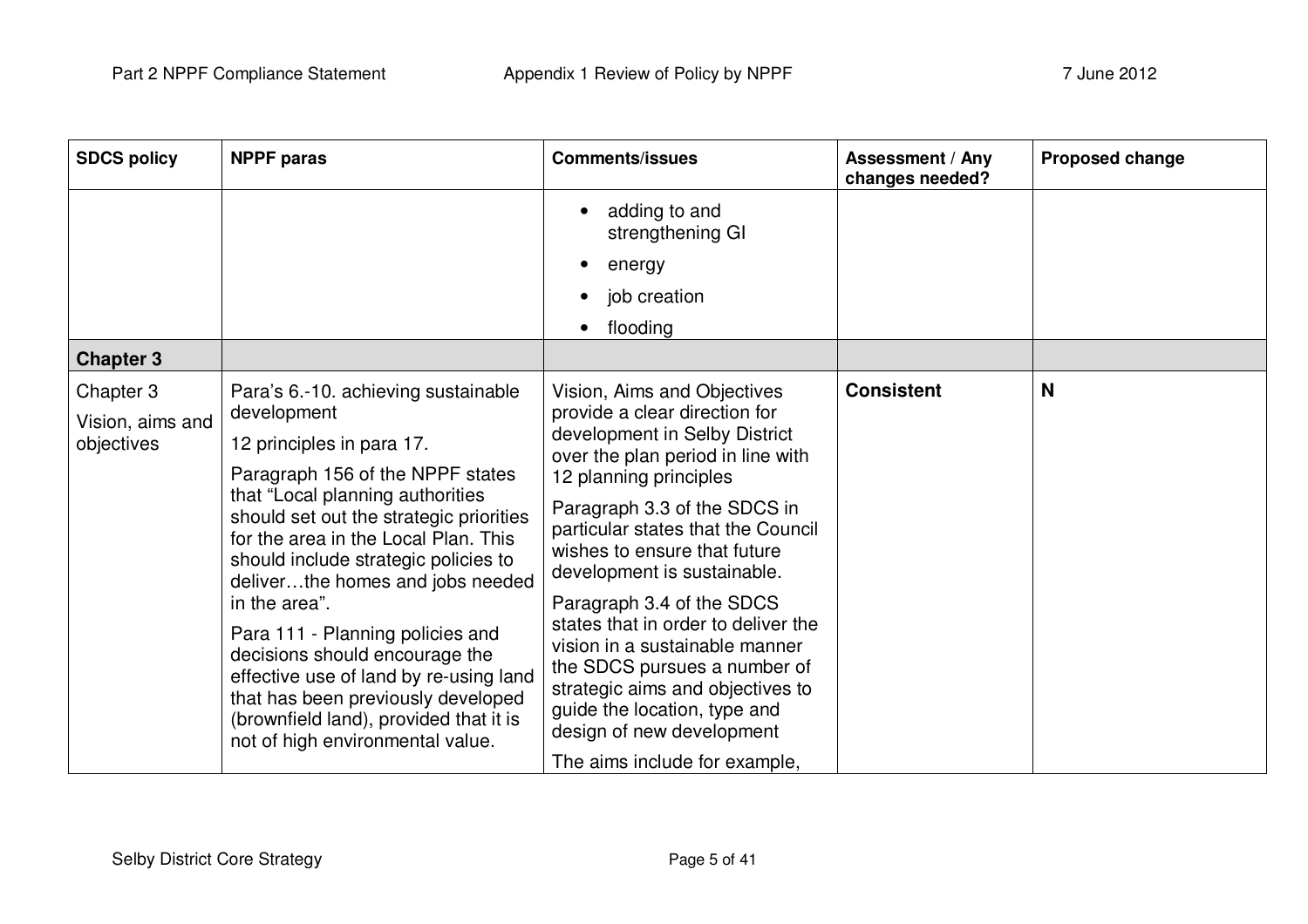| <b>SDCS policy</b> | <b>NPPF</b> paras | <b>Comments/issues</b>                                                                                                                                                                                                                                                                                                                                                                                                                                                                                                                                                                                                                                                                                                                                   | <b>Assessment / Any</b><br>changes needed? | <b>Proposed change</b> |
|--------------------|-------------------|----------------------------------------------------------------------------------------------------------------------------------------------------------------------------------------------------------------------------------------------------------------------------------------------------------------------------------------------------------------------------------------------------------------------------------------------------------------------------------------------------------------------------------------------------------------------------------------------------------------------------------------------------------------------------------------------------------------------------------------------------------|--------------------------------------------|------------------------|
|                    |                   | establishing the spatial context<br>for meeting the housing,<br>economic, recreational,<br>infrastructure and social needs of<br>Selby District.                                                                                                                                                                                                                                                                                                                                                                                                                                                                                                                                                                                                         |                                            |                        |
|                    |                   | The SDCS contains some 17<br>objectives, (which are reflected in<br>the core policies) of the SDCS<br>and include for example, (1)<br>enhancing the role of the three<br>market towns as accessible<br>service centres; (2) supporting<br>rural regeneration; (3)<br>concentrating new development<br>in the most sustainable locations.<br>where reasonable public<br>transport exists, and taking full<br>account of local needs and<br>environmental, social and<br>economic constraints; (6)<br>locating development in areas of<br>lowest flood risk; (7) promoting<br>the efficient use of land including<br>re-use of existing buildings and<br>previously developed land for<br>appropriate uses in sustainable<br>locations; (8) minimising the |                                            |                        |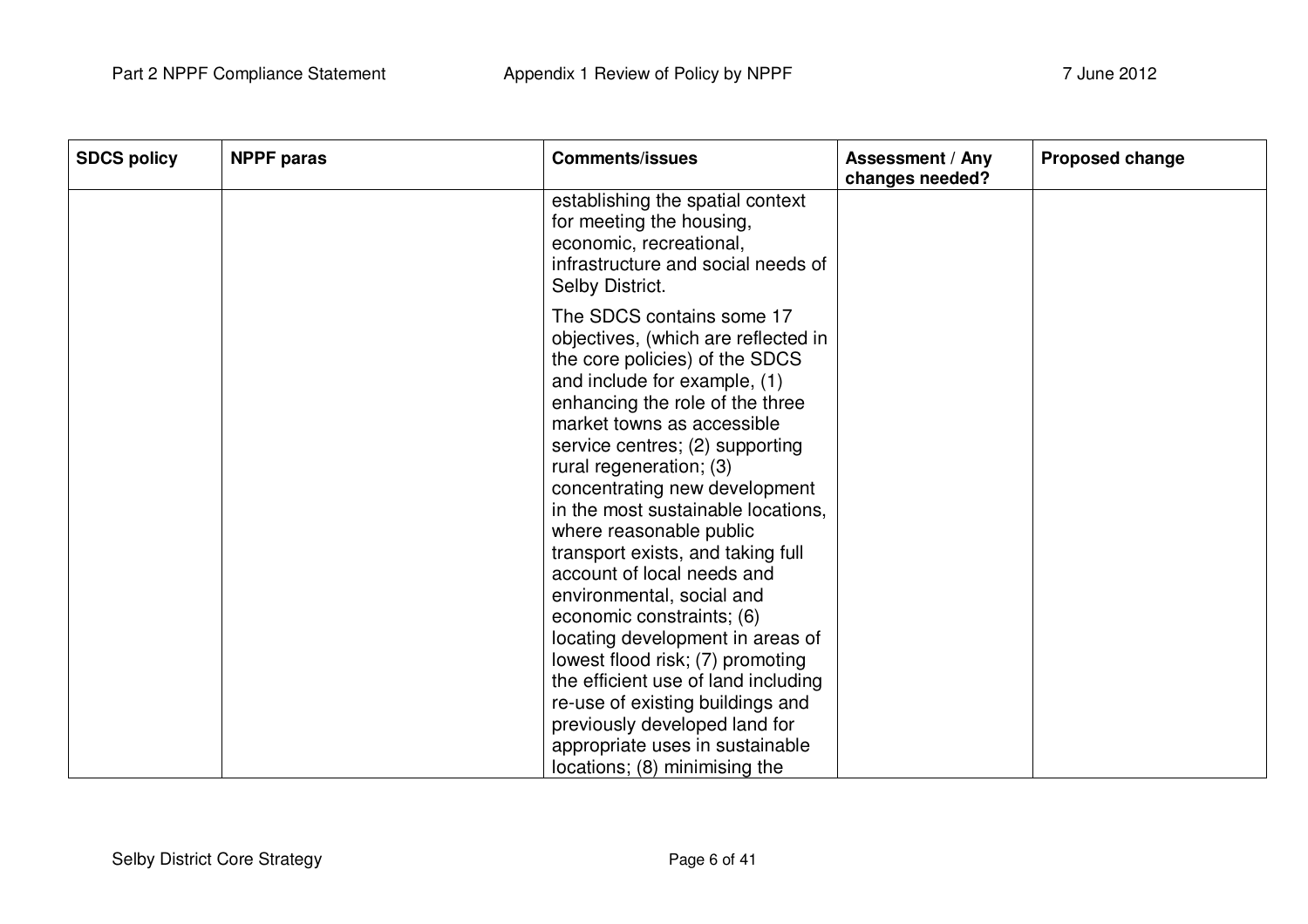| <b>SDCS policy</b>                                | <b>NPPF</b> paras                                                                                                                                                                                                                                                                                                                                                                                                                                                                                                                                                      | <b>Comments/issues</b>                                                                                                                                                      | <b>Assessment / Any</b><br>changes needed?                                                                                                                                                     | <b>Proposed change</b>                                                                                                                                                                                                |
|---------------------------------------------------|------------------------------------------------------------------------------------------------------------------------------------------------------------------------------------------------------------------------------------------------------------------------------------------------------------------------------------------------------------------------------------------------------------------------------------------------------------------------------------------------------------------------------------------------------------------------|-----------------------------------------------------------------------------------------------------------------------------------------------------------------------------|------------------------------------------------------------------------------------------------------------------------------------------------------------------------------------------------|-----------------------------------------------------------------------------------------------------------------------------------------------------------------------------------------------------------------------|
|                                                   |                                                                                                                                                                                                                                                                                                                                                                                                                                                                                                                                                                        | need to travel; and (9)<br>developing the economy.                                                                                                                          |                                                                                                                                                                                                |                                                                                                                                                                                                                       |
| Chapter 3<br>Vision, Aims an<br><b>Objectives</b> | Para 69. The planning system can<br>play an important role in facilitating<br>social interaction and creating<br>healthy, inclusive<br>communitiesPlanning policies<br>and decisions, in turn, should aim to<br>achieve places which promote:<br>opportunities for meetings<br>between members of the community<br>who might not otherwise come into<br>contact with each other, including<br>through mixed-use developments,<br>strong neighbourhood centres and<br>active street frontages which bring<br>together those who work, live and<br>play in the vicinity; | Core Strategy does not<br>specifically promote some of<br>these elements.                                                                                                   | Opportunity to<br>supplement Aims<br>and Objectives to<br>ensure fully reflect<br>terminology used in<br>NPPF re planning for<br>people not just<br>places and<br>strengthen design<br>policy. | Υ<br>Add to the end of<br>Objective 12:<br>"and which achieves<br>places that meet the<br>needs of the members of<br>the community including<br>for health and well-being<br>and facilitating social<br>interaction." |
| Chapter 3<br>Vision, Aims an<br><b>Objectives</b> | Para 156. Local planning authorities<br>should set out the strategic priorities<br>for the area in the Local Plan. This<br>should include strategic policies to<br>deliver:<br>the provision of infrastructure for                                                                                                                                                                                                                                                                                                                                                     | SDCS Objective $10 =$ promoting<br>and enhancing infrastructure<br>ensuring additional provision is<br>made to meet changing<br>requirements and support new<br>development | Strategic priorities<br>covered but need to<br>strengthen CP8 in<br>compliance with<br><b>NPPF</b>                                                                                             | Υ<br>Amend CP8 to ensure<br>new infrastructure is<br>required and add<br>reference to CIL including<br>in supporting text (amend                                                                                      |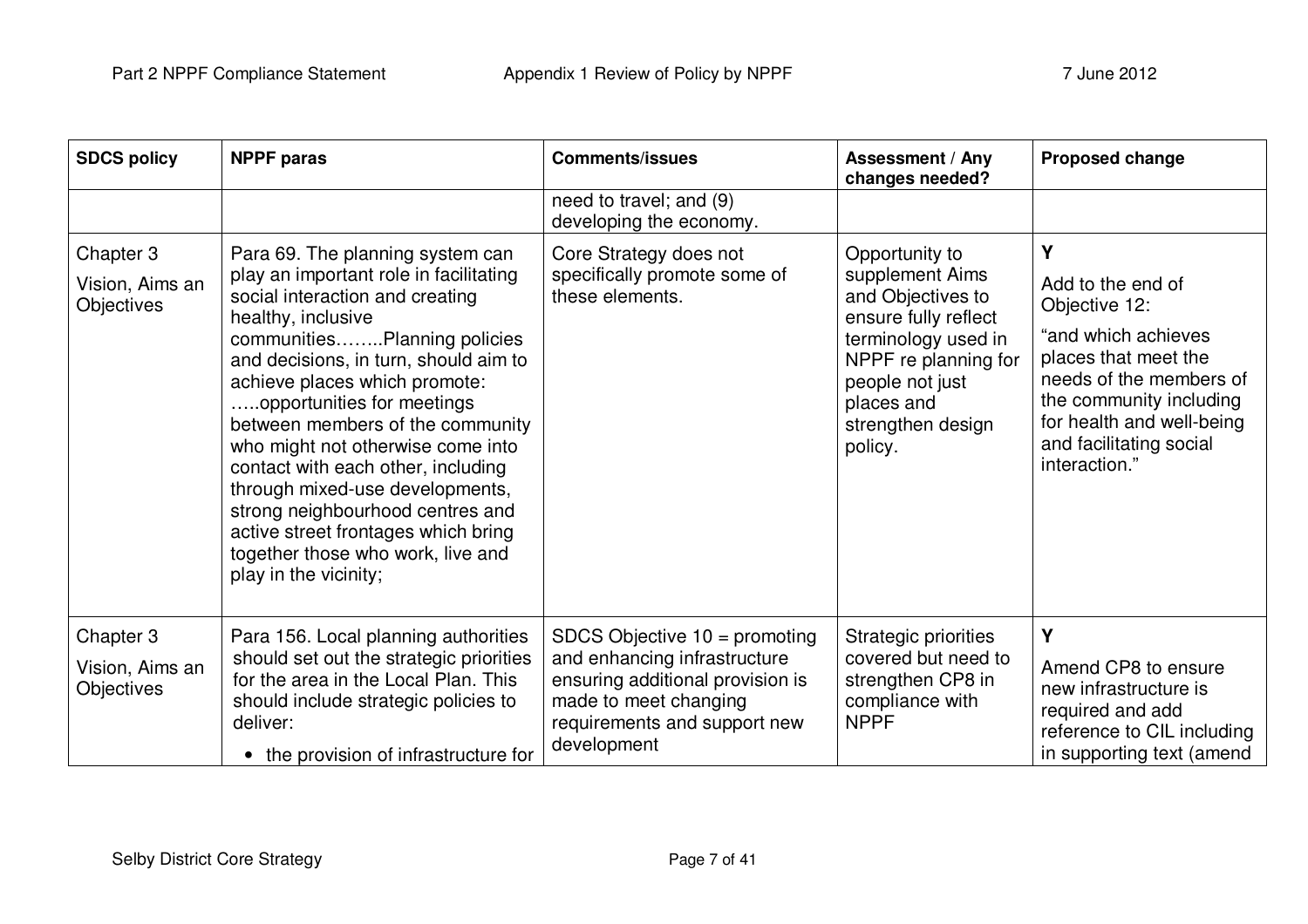| <b>SDCS policy</b> | <b>NPPF</b> paras                                                                                                                                                                                                                                                                                                                                                                                                                                                                                                                                                                                                                                                                                                                                                   | <b>Comments/issues</b>                                                                                                                                                                                                                                 | <b>Assessment / Any</b><br>changes needed? | <b>Proposed change</b>                                                                 |
|--------------------|---------------------------------------------------------------------------------------------------------------------------------------------------------------------------------------------------------------------------------------------------------------------------------------------------------------------------------------------------------------------------------------------------------------------------------------------------------------------------------------------------------------------------------------------------------------------------------------------------------------------------------------------------------------------------------------------------------------------------------------------------------------------|--------------------------------------------------------------------------------------------------------------------------------------------------------------------------------------------------------------------------------------------------------|--------------------------------------------|----------------------------------------------------------------------------------------|
|                    | transport, telecommunications,<br>waste management, water<br>supply, wastewater, flood risk<br>and coastal change<br>management, and the provision<br>of minerals and energy<br>(including heat);<br>the provision of health, security,<br>community and cultural<br>infrastructure and other local<br>facilities; and<br>162. Local planning authorities<br>should work with other authorities<br>and providers to:<br>assess the quality and capacity of<br>$\bullet$<br>infrastructure for transport, water<br>supply, wastewater and its<br>treatment, energy (including<br>heat), telecommunications,<br>utilities, waste, health, social<br>care, education, flood risk and<br>coastal change management,<br>and its ability to meet forecast<br>demands; and | Infrastructure Delivery Plan<br>evidence / consultation with<br>stakeholders haven't identified<br>particular needs which need<br>strategically planning for.<br>Any issues arising out of new<br>development will be dealt with<br>through SADPD/ CIL |                                            | paras $5.120 - 5.126$<br>Also highlighting cross<br>boundary infrastructure<br>issues. |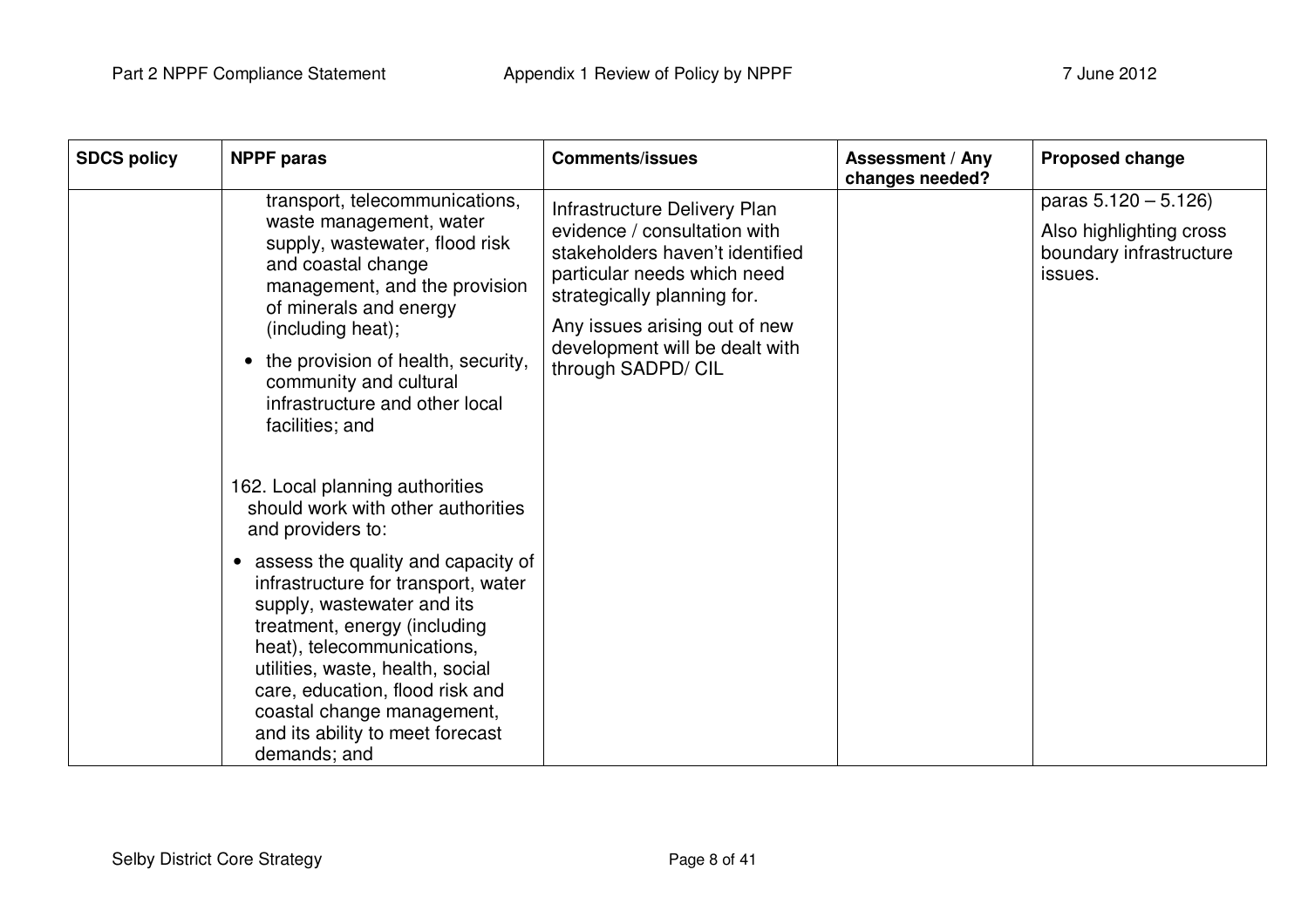| <b>NPPF</b> paras                                                                                                                                                                                                                                | <b>Comments/issues</b>                                                                                                                                                                                                                                                                                                                                                                       | <b>Assessment / Any</b><br>changes needed? | Proposed change                           |
|--------------------------------------------------------------------------------------------------------------------------------------------------------------------------------------------------------------------------------------------------|----------------------------------------------------------------------------------------------------------------------------------------------------------------------------------------------------------------------------------------------------------------------------------------------------------------------------------------------------------------------------------------------|--------------------------------------------|-------------------------------------------|
| take account of the need for<br>$\bullet$<br>strategic infrastructure including<br>nationally significant<br>infrastructure within their areas.                                                                                                  |                                                                                                                                                                                                                                                                                                                                                                                              |                                            |                                           |
| 11. to 16. Presumption in favour of<br>sustainable development                                                                                                                                                                                   |                                                                                                                                                                                                                                                                                                                                                                                              | Need to include<br>policy.                 | Y<br>New policy as set out in<br>new LP1. |
|                                                                                                                                                                                                                                                  |                                                                                                                                                                                                                                                                                                                                                                                              |                                            |                                           |
| 6.-10. achieving sustainable<br>development<br>12 principles in para 17.<br>Paragraph 151 of the NPPF requires<br>that "Local Plans must be prepared<br>with the objective of contributing to<br>the achievement of sustainable<br>development." | Chapter 4 of the SDCS sets out<br>the Spatial Development<br>Strategy which establishes the<br>settlement hierarchy most<br>appropriate to local<br>circumstances which will be used<br>to guide future development.<br>Paragraphs $4.15 - 4.29$ of the<br>SDCS in particular describe the<br>roles and strategy for each of the<br>layers of the hierarchy<br>Paragraphs 4.30 - 4.41 of the | <b>Consistent</b>                          | N                                         |
|                                                                                                                                                                                                                                                  |                                                                                                                                                                                                                                                                                                                                                                                              | SDCS set out that in addition to           |                                           |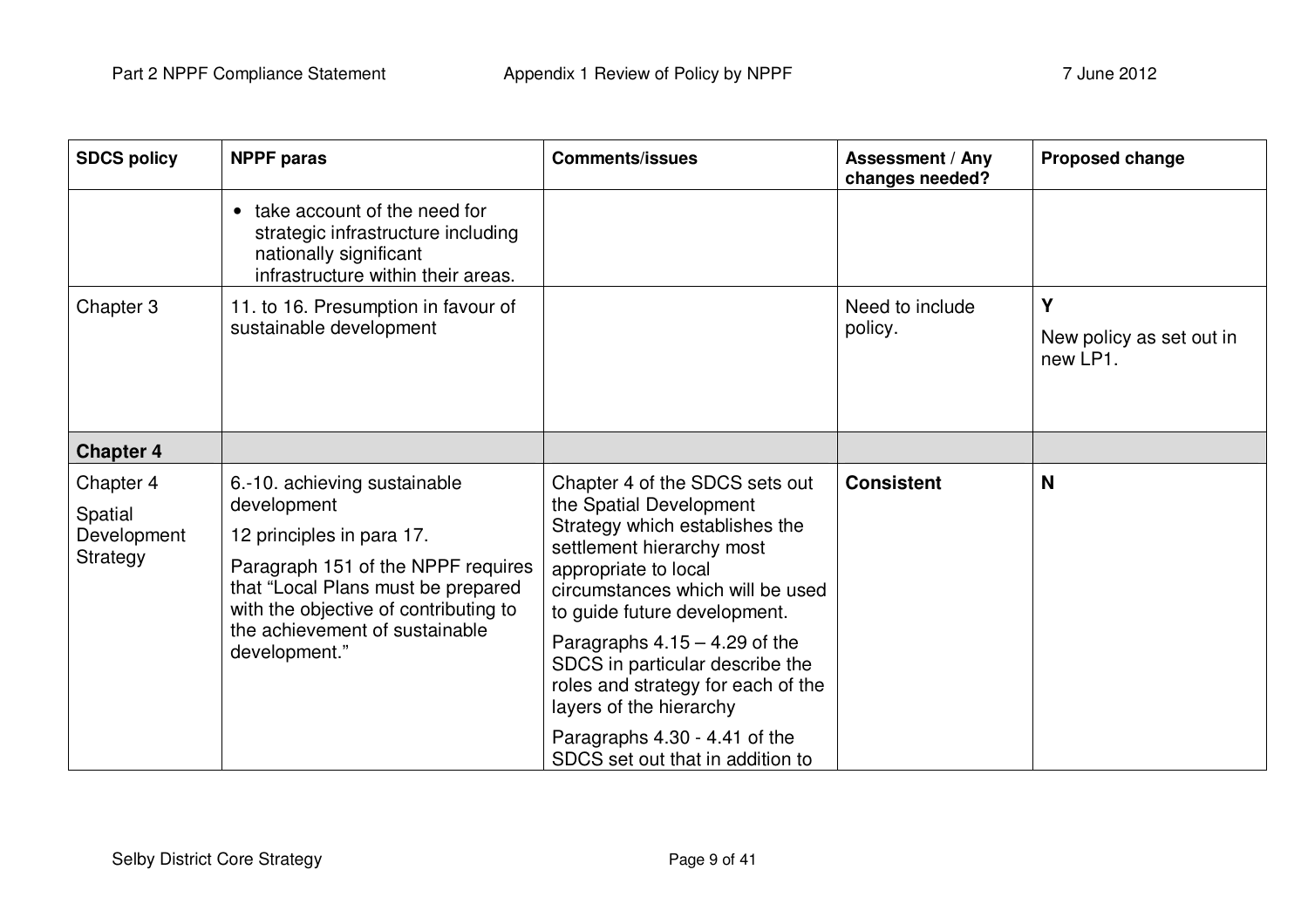| <b>SDCS policy</b> | <b>NPPF paras</b> | <b>Comments/issues</b>                                                                                                                                                                                                         | Assessment / Any<br>changes needed? | <b>Proposed change</b> |
|--------------------|-------------------|--------------------------------------------------------------------------------------------------------------------------------------------------------------------------------------------------------------------------------|-------------------------------------|------------------------|
|                    |                   | these specific geographical<br>priorities and strategy, that other<br>locational factors/principles will<br>also influence the allocation of<br>sites in DPDs and consideration<br>of development proposals. These<br>include: |                                     |                        |
|                    |                   | (a) PDL - high priority to<br>previously developed land where<br>this can be done without<br>compromising other over-riding<br>sustainability considerations and<br>housing delivery.                                          |                                     |                        |
|                    |                   | (b) Flood Risk - the application of<br>the sequential tests when<br>identifying land for development.                                                                                                                          |                                     |                        |
|                    |                   | (c) Accessibility - the importance<br>of new development being<br>accessible by modes of transport<br>other than the private car and<br>where the need to travel is<br>minimised.                                              |                                     |                        |
|                    |                   | (d) Green Belt                                                                                                                                                                                                                 |                                     |                        |
|                    |                   | (e) Character of Individual<br>Settlements – safeguarding of                                                                                                                                                                   |                                     |                        |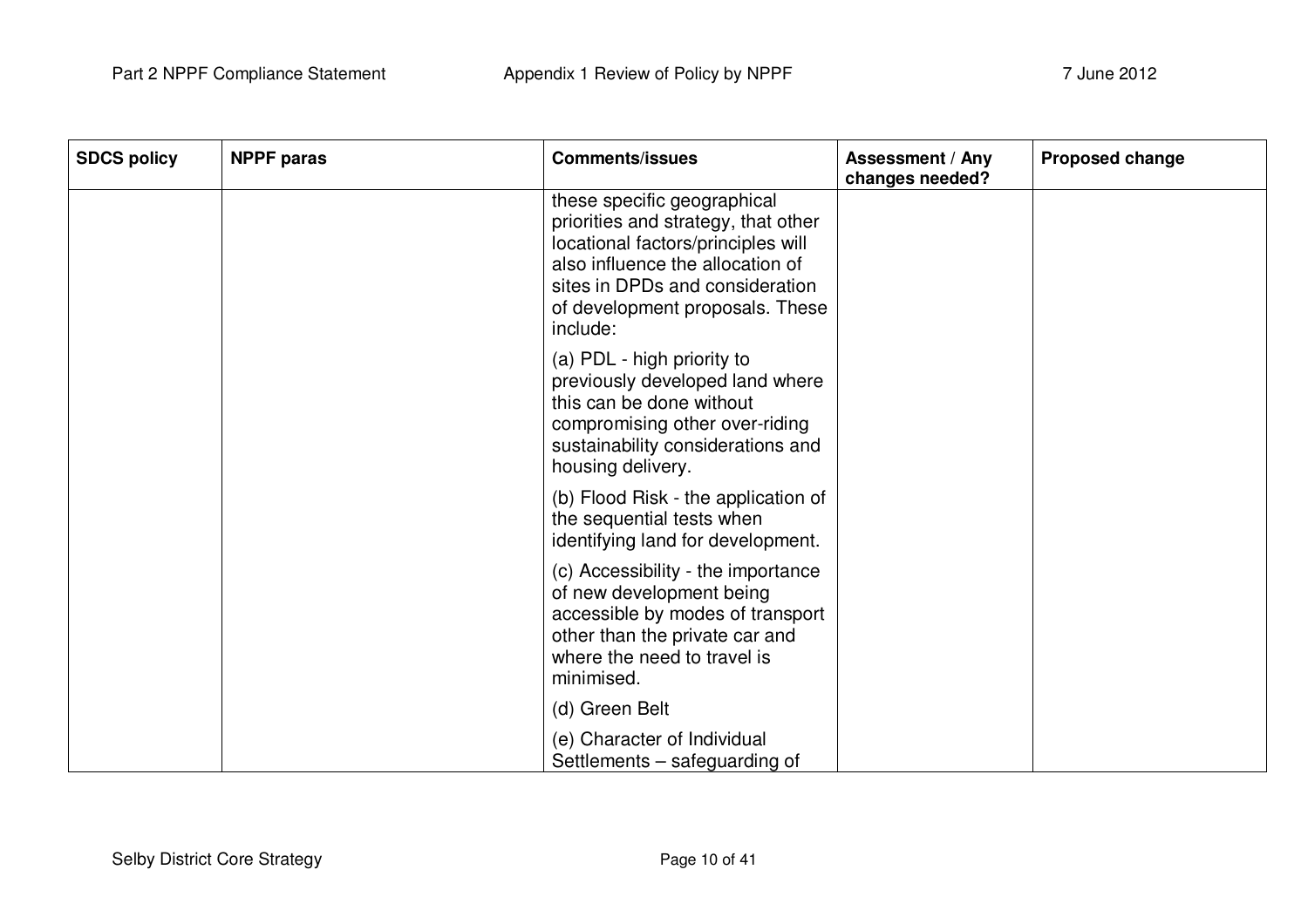| <b>SDCS policy</b>               | <b>NPPF</b> paras                                                                                                                                                    | <b>Comments/issues</b>                                                                                                                                                                                                                                          | <b>Assessment / Any</b><br>changes needed?                                                                                                                                                     | <b>Proposed change</b>                                                                                                                                      |
|----------------------------------|----------------------------------------------------------------------------------------------------------------------------------------------------------------------|-----------------------------------------------------------------------------------------------------------------------------------------------------------------------------------------------------------------------------------------------------------------|------------------------------------------------------------------------------------------------------------------------------------------------------------------------------------------------|-------------------------------------------------------------------------------------------------------------------------------------------------------------|
|                                  |                                                                                                                                                                      | strategic countryside gaps                                                                                                                                                                                                                                      |                                                                                                                                                                                                |                                                                                                                                                             |
| Chapter 4                        |                                                                                                                                                                      | Consequential amendments.                                                                                                                                                                                                                                       |                                                                                                                                                                                                | Update references to<br>national policy throughout                                                                                                          |
| <b>CPXX Green</b><br><b>Belt</b> |                                                                                                                                                                      | Already considered as part of<br><b>NPPF Compliance Statement</b><br>Part 1.                                                                                                                                                                                    | <b>Consistent</b>                                                                                                                                                                              | N                                                                                                                                                           |
| <b>CP1 Spatial</b>               | 6.-10. achieving sustainable                                                                                                                                         | Policy CP1 of the SDCS sets out                                                                                                                                                                                                                                 | 1. Generally                                                                                                                                                                                   | 1. N                                                                                                                                                        |
| Development<br>Strategy          | development                                                                                                                                                          | the broad policy framework for<br>delivering the spatial<br>development strategy and that                                                                                                                                                                       | <b>Consistent</b>                                                                                                                                                                              | 2. Y                                                                                                                                                        |
|                                  | 12 principles in para 17.                                                                                                                                            |                                                                                                                                                                                                                                                                 | 2. Amendments to<br>ensure wording more<br>closely reflects<br>NPPF.<br>3. 'preferably for<br>employment uses' in<br>para 4.29 and CP1<br>$(A)(b)$ remains<br>consistent with NPPF<br>because: | 3. N                                                                                                                                                        |
|                                  | Paragraph 151 of the NPPF requires<br>that "Local Plans must be prepared<br>with the objective of contributing to<br>the achievement of sustainable<br>development." | the location of future<br>development in Selby District will<br>be based on a number of<br>principles. For example the<br>majority of new development will                                                                                                      |                                                                                                                                                                                                | 4. Y Change "exceptional"<br>to "special" at end of CP1<br>part A part (c) to ensure<br>reflects wording in NPPF<br>And add new text in light<br>of para 55 |
|                                  | 95. To support the move to a low<br>carbon future, local planning<br>authorities should:                                                                             | be directed to the towns and<br>more sustainable villages<br>depending on their future role as<br>employment, retail, and service<br>centres, the level of local housing<br>need and particular<br>environmental, flood risk and<br>infrastructure constraints. |                                                                                                                                                                                                |                                                                                                                                                             |
|                                  | plan for new development in<br>locations and ways which<br>reduce greenhouse gas<br>emissions;                                                                       |                                                                                                                                                                                                                                                                 | supported by Para 28<br>which says "planning<br>policies should<br>support economic                                                                                                            | 5. Y delete Part C from<br>CP1 and amend para<br>4.33 and review Appendix<br>1 (PDL trajectory)                                                             |
|                                  | 100. Inappropriate development in<br>areas at risk of flooding should be                                                                                             | Policy CP1 and the spatial<br>development strategy as set out                                                                                                                                                                                                   | growth in rural areas<br>in order to create                                                                                                                                                    |                                                                                                                                                             |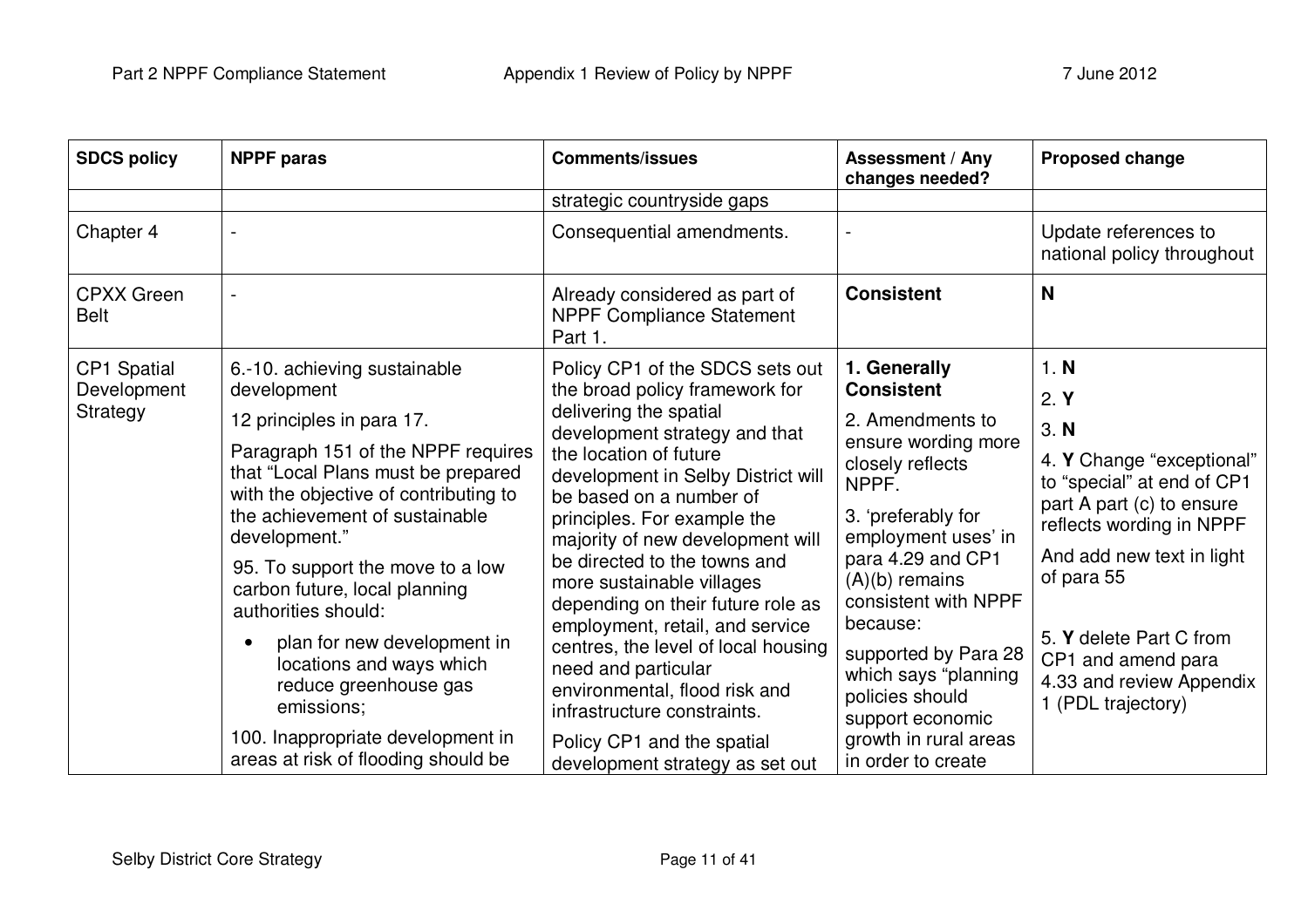| <b>SDCS policy</b> | <b>NPPF paras</b>                                                                                                                                                                                                                                                                                                                                                           | <b>Comments/issues</b>                                                                                                                                | <b>Assessment / Any</b><br>changes needed?                                                                                                                                                                  | <b>Proposed change</b> |
|--------------------|-----------------------------------------------------------------------------------------------------------------------------------------------------------------------------------------------------------------------------------------------------------------------------------------------------------------------------------------------------------------------------|-------------------------------------------------------------------------------------------------------------------------------------------------------|-------------------------------------------------------------------------------------------------------------------------------------------------------------------------------------------------------------|------------------------|
|                    | avoided by directing development<br>away from areas at highest risk, but<br>where development is necessary,<br>making it safe without increasing<br>flood risk elsewhere. Local Plans                                                                                                                                                                                       | in the SDCS are consistent with<br>the NPPF policy for promoting<br>sustainable development taking<br>into account relevant locational<br>principles. | jobs and prosperity<br>by taking a positive<br>approach to<br>sustainable new<br>development"                                                                                                               |                        |
|                    | should be supported by Strategic<br>Flood Risk Assessment  Local<br>Plans should apply a sequential,<br>risk-based approach to the location<br>of development to avoid where<br>possible flood risk to people and<br>property and manage any residual<br>risk, taking account of the impacts of<br>climate change                                                           |                                                                                                                                                       | Also Para 51 says<br>"LPAsshould<br>normally approve<br>planning applications<br>for change to<br>residential use and<br>any associated<br>development from<br>commercial                                   |                        |
|                    | 111. Planning policies and decisions<br>should encourage the effective use<br>of land by re-using land that has<br>been previously developed<br>(brownfield land), provided that it is<br>not of high environmental value.<br>Local planning authorities may<br>continue to consider the case for<br>setting a locally appropriate target<br>for the use of brownfield land |                                                                                                                                                       | buildingswhere<br>there is an identified<br>need for additional<br>housing in that area,<br>provided that there<br>are not strong<br>economic reasons<br>why such<br>development would<br>be inappropriate" |                        |
|                    | 55. To promote sustainable<br>development in rural areas, housing                                                                                                                                                                                                                                                                                                           |                                                                                                                                                       | 4. isolated homes in                                                                                                                                                                                        |                        |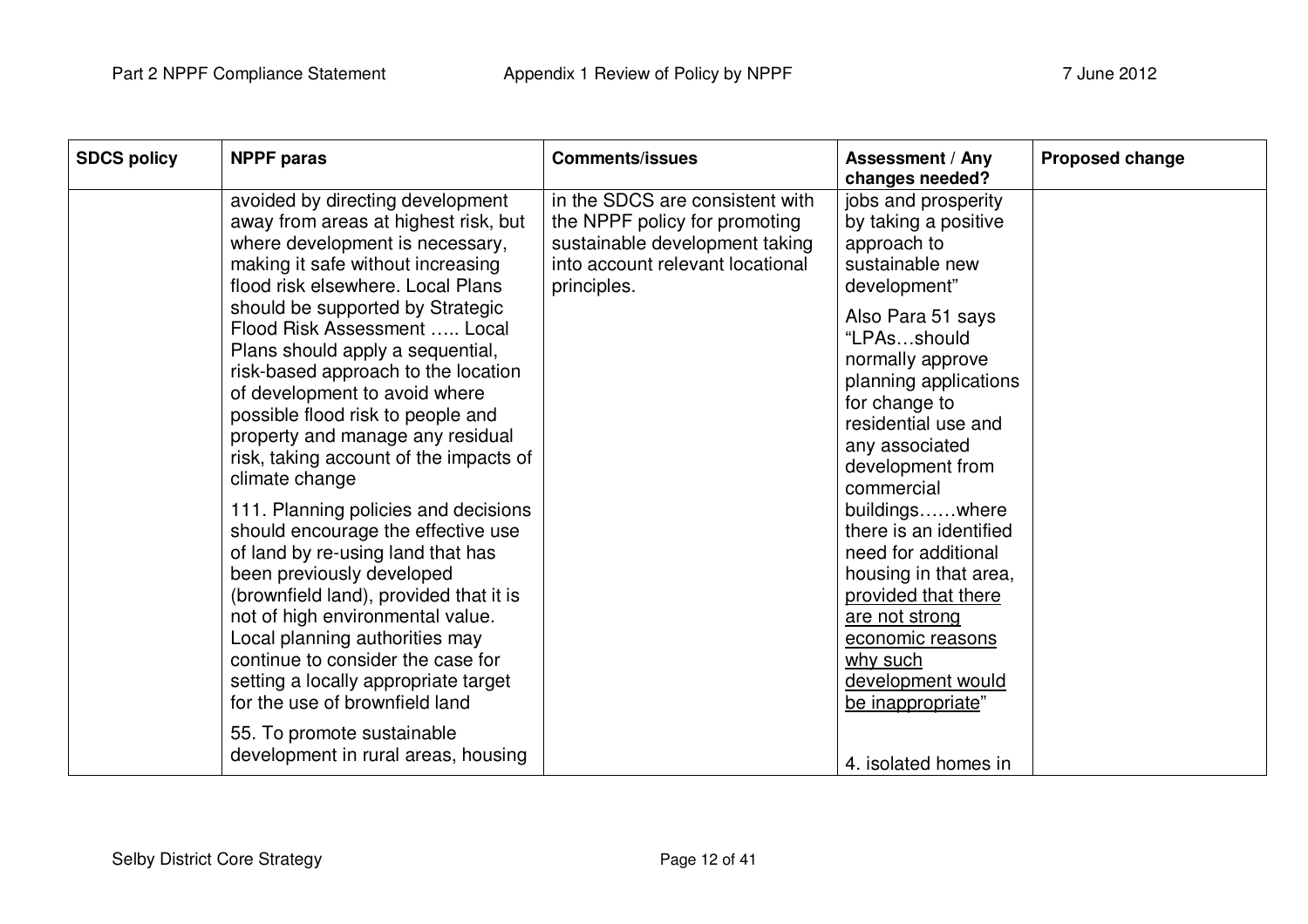| <b>SDCS policy</b>                                                                                                                  | <b>NPPF</b> paras                                                                                                                                                                           | <b>Comments/issues</b>                                                                                                      | <b>Assessment / Any</b><br>changes needed?                                            | <b>Proposed change</b> |
|-------------------------------------------------------------------------------------------------------------------------------------|---------------------------------------------------------------------------------------------------------------------------------------------------------------------------------------------|-----------------------------------------------------------------------------------------------------------------------------|---------------------------------------------------------------------------------------|------------------------|
|                                                                                                                                     | should be located where it will<br>enhance or maintain the vitality of<br>rural communities. For example,<br>where there are groups of smaller                                              |                                                                                                                             | the countryside will<br>be assessed against<br>para 55 of NPPF -<br>see bullet points |                        |
|                                                                                                                                     | settlements, development in one<br>village may support services in a<br>village nearby.<br>Para 55 - LPAs should avoid new<br>isolated homes in the countryside<br>unless there are special |                                                                                                                             | 5. SDC may set a<br>locally appropriate<br>target for the use of                      |                        |
|                                                                                                                                     |                                                                                                                                                                                             |                                                                                                                             | brownfield land<br>based on local<br>evidence (also CP3)                              |                        |
|                                                                                                                                     | circumstances such as :<br>• essential need for rural workers                                                                                                                               |                                                                                                                             | But because of<br>difficulty in planning<br>for PDL on windfalls                      |                        |
|                                                                                                                                     | • optimal viable use of heritage<br>asset                                                                                                                                                   |                                                                                                                             | and not intention to<br>restrict development                                          |                        |
| • re-use of redundant or disused<br>buildings and lead to<br>enhancement<br>• exceptional quality or innovative<br>nature of design |                                                                                                                                                                                             |                                                                                                                             | sites if PDL targets<br>not being met $-$<br>contrary to pro-                         |                        |
|                                                                                                                                     |                                                                                                                                                                                             | growth agenda then<br>propose to change<br>'target' to 'indicator'<br>and remove from<br>policy and insert as<br>text only. |                                                                                       |                        |
|                                                                                                                                     |                                                                                                                                                                                             |                                                                                                                             | (also see CP3 below)                                                                  |                        |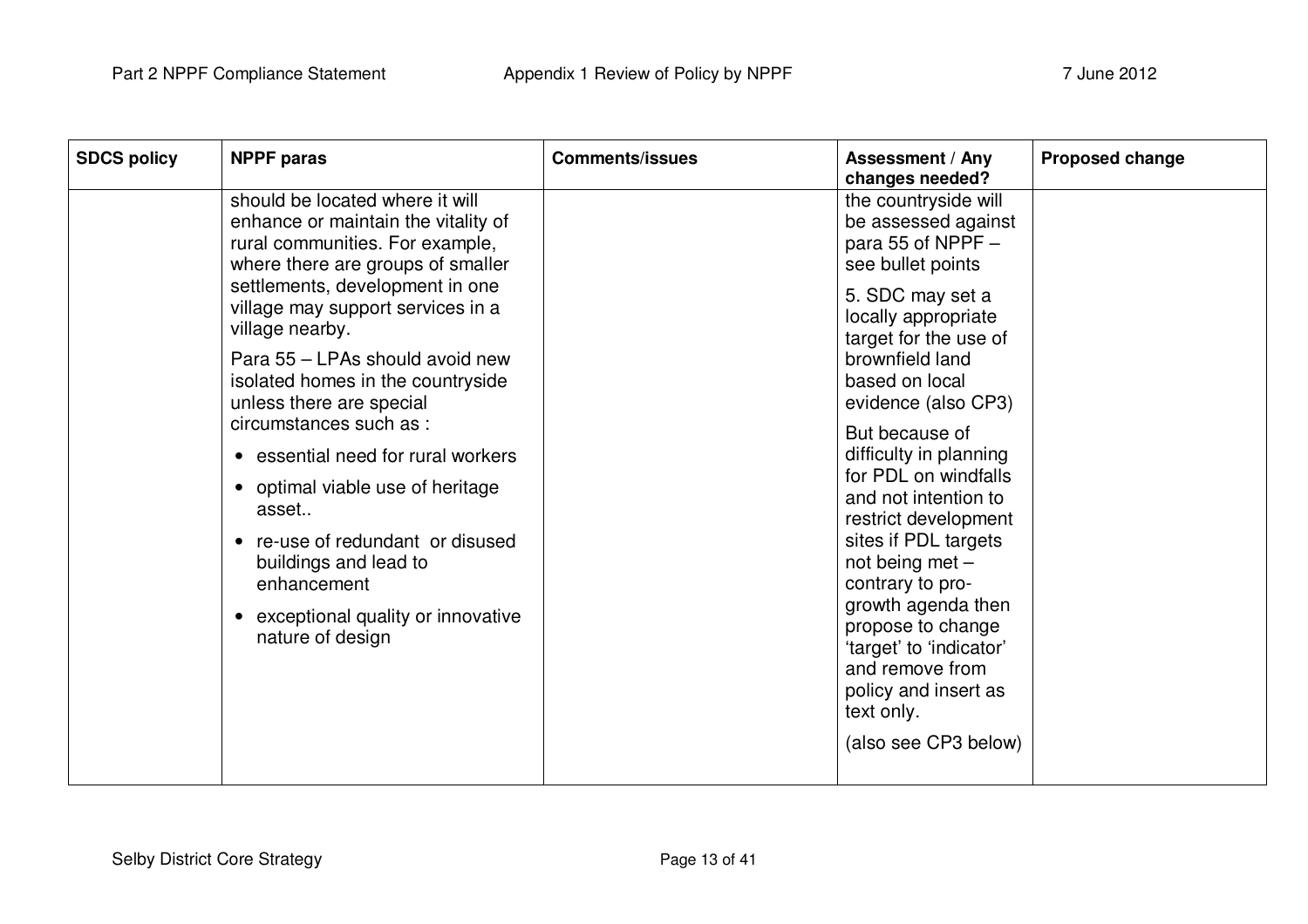| <b>SDCS policy</b> | <b>NPPF</b> paras                                                                                                                                                                                                                                                                                                                                                                                                                                                                                                                                                                                                                                          | <b>Comments/issues</b>                                                                                                                     | <b>Assessment / Any</b><br>changes needed? | <b>Proposed change</b>                                                                    |
|--------------------|------------------------------------------------------------------------------------------------------------------------------------------------------------------------------------------------------------------------------------------------------------------------------------------------------------------------------------------------------------------------------------------------------------------------------------------------------------------------------------------------------------------------------------------------------------------------------------------------------------------------------------------------------------|--------------------------------------------------------------------------------------------------------------------------------------------|--------------------------------------------|-------------------------------------------------------------------------------------------|
|                    | 51. Local planning authorities should<br>identify and bring back into<br>residential use empty housing and<br>buildings in line with local housing<br>and empty homes strategies and,<br>where appropriate, acquire<br>properties under compulsory<br>purchase powers. They should<br>normally approve planning<br>applications for change to residential<br>use and any associated<br>development from commercial<br>buildings (currently in the B use<br>classes) where there is an identified<br>need for additional housing in that<br>area, provided that there are not<br>strong economic reasons why such<br>development would be<br>inappropriate. | CP12 gives preference to re-use,<br>best use and adaption of existing<br>buildings<br>Otherwise outside scope of Core<br>Strategy          |                                            | N                                                                                         |
| CP <sub>1</sub>    | Para 54 – plan housing development<br>to reflect local needs, particularly for<br>affordable housing, including<br>through rural exception sites where                                                                                                                                                                                                                                                                                                                                                                                                                                                                                                     | Need to cross refer to Policy CP6<br>(rural housing exceptions sites)<br>in Part A, Part (c) of CP1 to avoid<br>"affordable housing" being |                                            | Υ<br>Insert "(which meets the<br>provisions of Policy CP6)"<br>after "affordable housing" |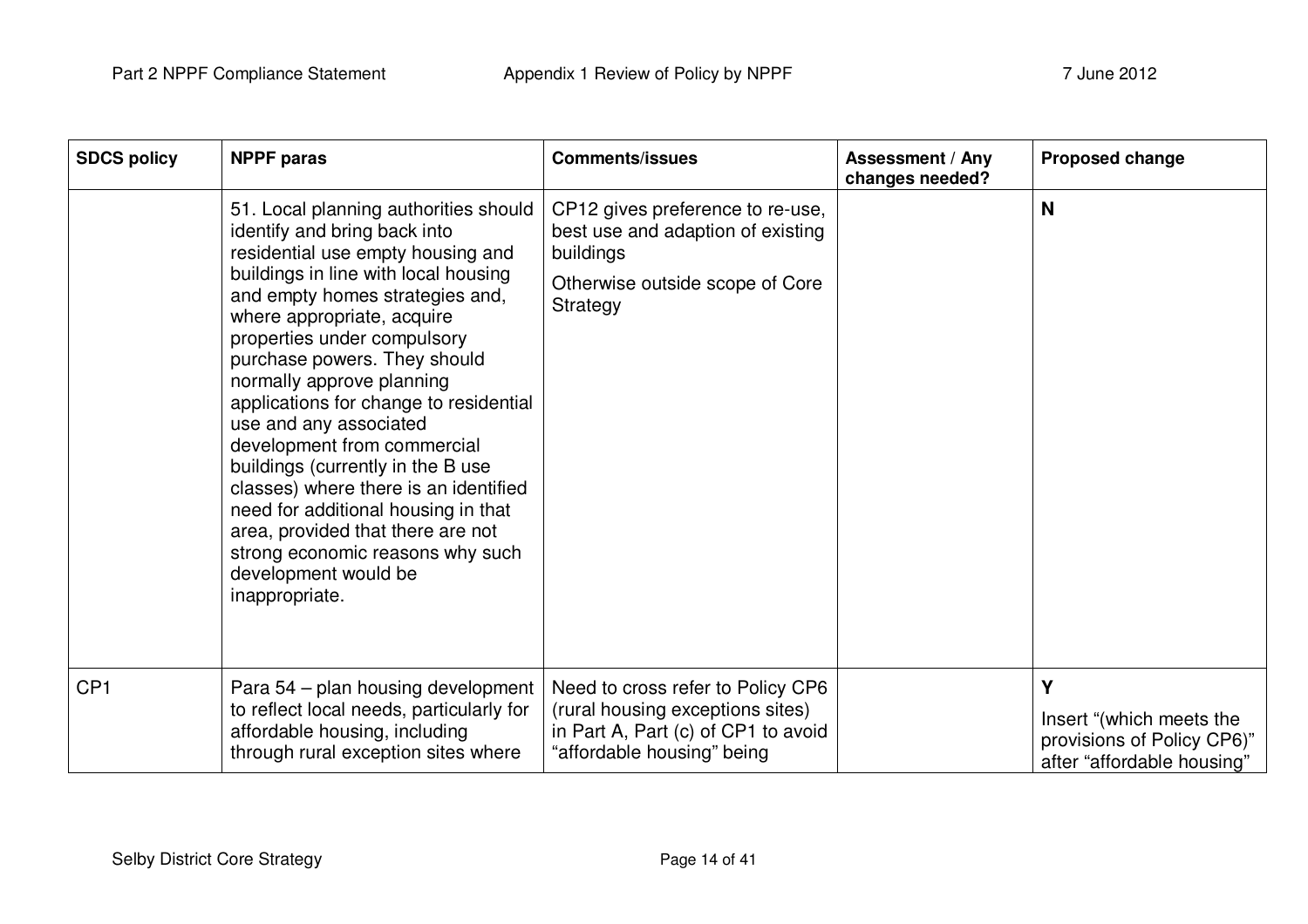| <b>SDCS policy</b>                                                                                                       | <b>NPPF</b> paras                                                                                                                                                                                                                                                                                                                                                                                                                                                                                                                                                                                                                                                                                                                                           | <b>Comments/issues</b>                                                                                                                                                                                        | <b>Assessment / Any</b><br>changes needed? | <b>Proposed change</b>                                            |
|--------------------------------------------------------------------------------------------------------------------------|-------------------------------------------------------------------------------------------------------------------------------------------------------------------------------------------------------------------------------------------------------------------------------------------------------------------------------------------------------------------------------------------------------------------------------------------------------------------------------------------------------------------------------------------------------------------------------------------------------------------------------------------------------------------------------------------------------------------------------------------------------------|---------------------------------------------------------------------------------------------------------------------------------------------------------------------------------------------------------------|--------------------------------------------|-------------------------------------------------------------------|
|                                                                                                                          | appropriate                                                                                                                                                                                                                                                                                                                                                                                                                                                                                                                                                                                                                                                                                                                                                 | generally acceptable in the<br>countryside.                                                                                                                                                                   |                                            | in Part (c) of Part A of<br>Policy CP1                            |
| CP <sub>1</sub>                                                                                                          |                                                                                                                                                                                                                                                                                                                                                                                                                                                                                                                                                                                                                                                                                                                                                             |                                                                                                                                                                                                               |                                            | Y Consequential update<br>to PPS25 ref in Part B of<br>Policy CP1 |
| CP <sub>1</sub> A<br>Management<br>and Residential<br>Development in<br>Settlements<br>(including paras<br>$4.42 - 4.49$ | 12 principles in para 17<br>Re-use of land<br>Para 111 - Planning policies and<br>decisions should encourage the<br>effective use of land by re-using land<br>that has been previously developed<br>(brownfield land), provided that it is<br>not of high environmental value.<br>Para 47 - Local planning authorities<br>may make an allowance for windfall<br>sites in the five-year supply if they<br>have compelling evidence that such<br>sites have consistently become<br>available in the local area and will<br>continue to provide a reliable source<br>of supply. Any allowance should be<br>realistic having regard to the<br><b>Strategic Housing Land Availability</b><br>Assessment, historic windfall<br>delivery rates and expected future | <b>NPPF</b> reiterates revised PPS3<br>which excludes garden land from<br>PDL definition, so CP1A remains<br>consistent<br>CP1A is SDC discretionary policy<br>CP1A seeks to achieve<br>intentions of para 55 | <b>Consistent</b>                          | <b>N</b>                                                          |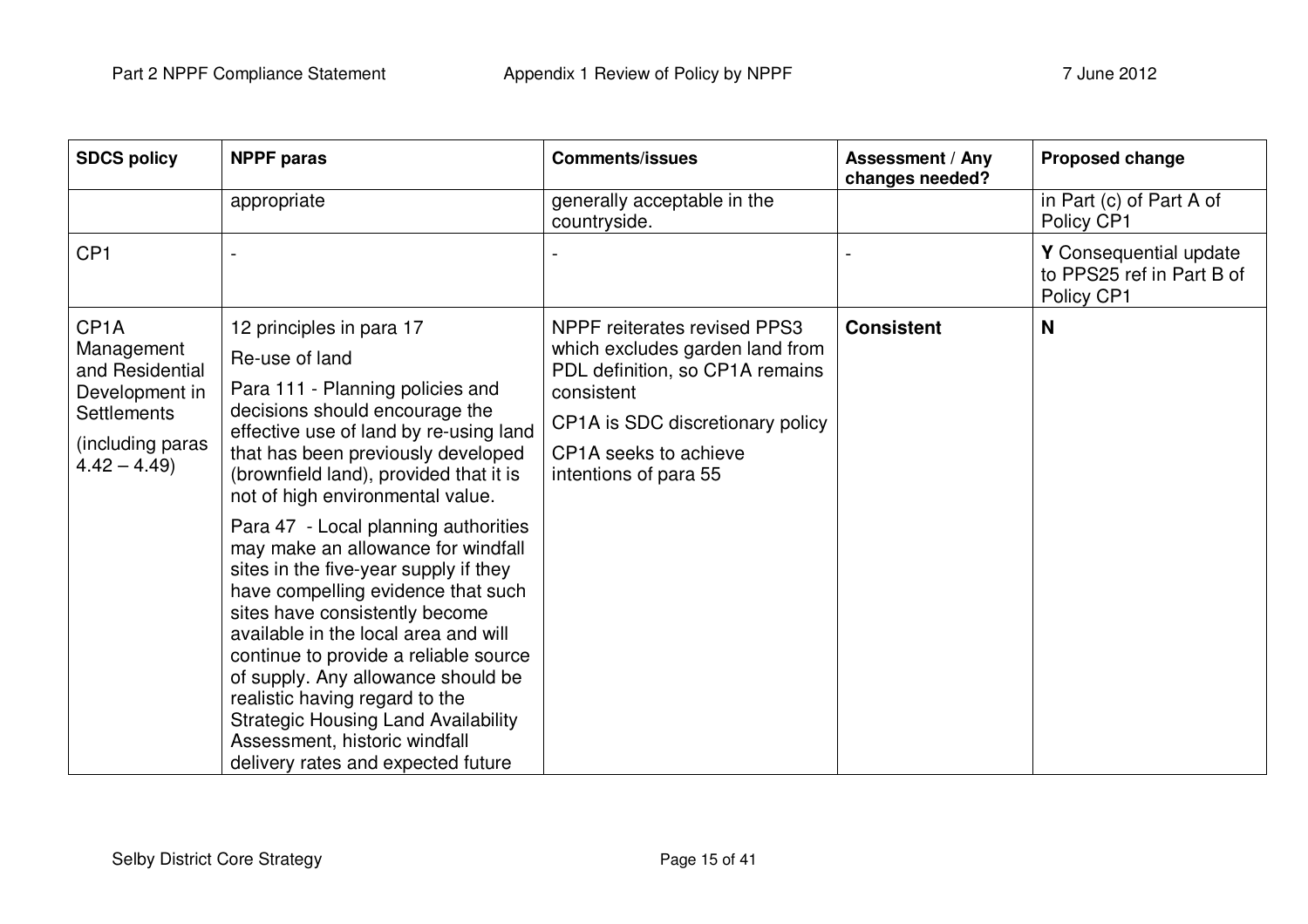| <b>SDCS policy</b>                                  | <b>NPPF paras</b>                                                                                                                                                                                                                                                                                                                                                                                 | <b>Comments/issues</b>                                                                                                                                                                                                                                                                         | <b>Assessment / Any</b><br>changes needed? | Proposed change |
|-----------------------------------------------------|---------------------------------------------------------------------------------------------------------------------------------------------------------------------------------------------------------------------------------------------------------------------------------------------------------------------------------------------------------------------------------------------------|------------------------------------------------------------------------------------------------------------------------------------------------------------------------------------------------------------------------------------------------------------------------------------------------|--------------------------------------------|-----------------|
|                                                     | trends, and should not include<br>residential gardens.                                                                                                                                                                                                                                                                                                                                            |                                                                                                                                                                                                                                                                                                |                                            |                 |
|                                                     | 53. Local planning authorities should<br>consider the case for setting out<br>policies to resist inappropriate<br>development of residential gardens,<br>for example where development<br>would cause harm to the local area<br>55. To promote sustainable<br>development in rural areas, housing<br>should be located where it will<br>enhance or maintain the vitality of<br>rural communities. |                                                                                                                                                                                                                                                                                                |                                            |                 |
| <b>Chapter 5</b>                                    |                                                                                                                                                                                                                                                                                                                                                                                                   |                                                                                                                                                                                                                                                                                                |                                            |                 |
| Chapter 5<br>Creating<br>Sustainable<br>Communities | 6.-10. achieving sustainable<br>development<br>12 principles in para 17.<br>Paragraph 151 of the NPPF requires<br>that "Local Plans must be prepared<br>with the objective of contributing to<br>the achievement of sustainable<br>development."                                                                                                                                                  | Chapter 5 of the SDCS sets out<br>the policies to achieve 'creating<br>sustainable communities'.<br>Paragraphs $5.1 - 5.28$ of the<br>SDCS set out the context and<br>summarise how the amount and<br>distribution of new housing has<br>been determined through the<br>Core Strategy process. | <b>Consistent</b>                          | N               |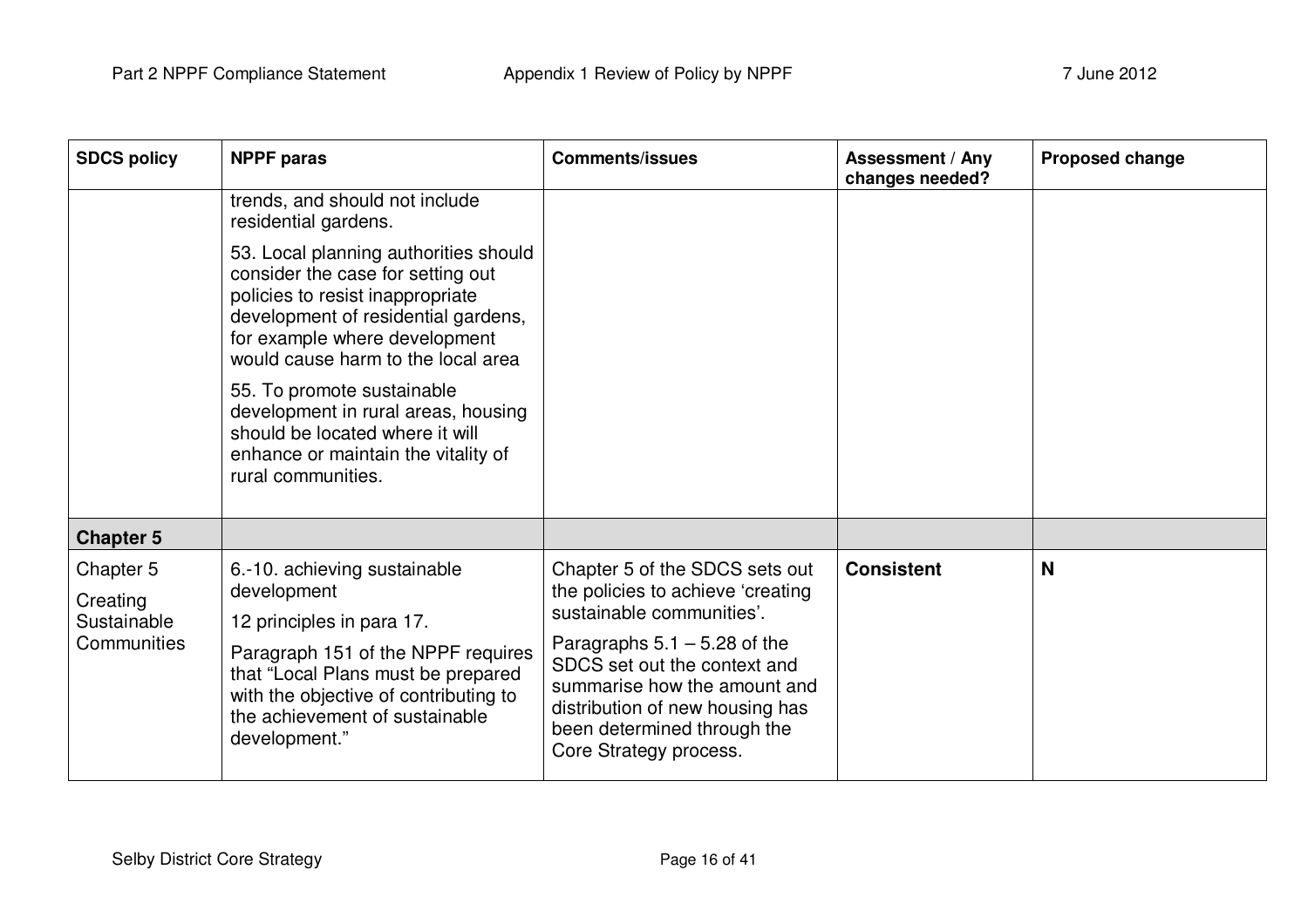| <b>SDCS policy</b>                                                                  | <b>NPPF</b> paras                                                                                                                                                                                                                                                                                                                                                                                                                                                                                                                                                                                                                                                                                     | <b>Comments/issues</b>                                                                                                                                                                                                                                                                                                                                                                                                                                                                                                                                                           | Assessment / Any<br>changes needed?                                                                                                                                                                                                                                                                                                                                                                        | Proposed change                                                                                                                                                                                                                                                                                                                                                                                                                                                                                                                 |
|-------------------------------------------------------------------------------------|-------------------------------------------------------------------------------------------------------------------------------------------------------------------------------------------------------------------------------------------------------------------------------------------------------------------------------------------------------------------------------------------------------------------------------------------------------------------------------------------------------------------------------------------------------------------------------------------------------------------------------------------------------------------------------------------------------|----------------------------------------------------------------------------------------------------------------------------------------------------------------------------------------------------------------------------------------------------------------------------------------------------------------------------------------------------------------------------------------------------------------------------------------------------------------------------------------------------------------------------------------------------------------------------------|------------------------------------------------------------------------------------------------------------------------------------------------------------------------------------------------------------------------------------------------------------------------------------------------------------------------------------------------------------------------------------------------------------|---------------------------------------------------------------------------------------------------------------------------------------------------------------------------------------------------------------------------------------------------------------------------------------------------------------------------------------------------------------------------------------------------------------------------------------------------------------------------------------------------------------------------------|
|                                                                                     |                                                                                                                                                                                                                                                                                                                                                                                                                                                                                                                                                                                                                                                                                                       |                                                                                                                                                                                                                                                                                                                                                                                                                                                                                                                                                                                  |                                                                                                                                                                                                                                                                                                                                                                                                            |                                                                                                                                                                                                                                                                                                                                                                                                                                                                                                                                 |
| CP2 The Scale<br>and Distribution<br>of Housing<br>(including paras<br>$5.1 - 5.28$ | 14. positively seek to meet<br>development needs<br>Objectively assessed needs<br><b>Sufficient flexibility</b><br>Unless adverse impacts outweigh<br>benefits or specific NPPF policies<br>indicate development should be<br>restricted<br>17. up to date, cooperate larger than<br>local issues<br>Proactively drive and support<br>development to deliver homes<br>business and industrial units,<br>infrastructure<br>Objectively identify and meet needs<br>of an area, take account of market<br>signals, clear strategy for identifying<br>enough land suitable for<br>development<br>Take account of different roles and<br>character of different areas,<br>promoting vitality of main urban | 1. Already assessed in Part 1<br>NPPF Compliance Statement -<br>The 3 Topics and not repeated<br>here.<br>2. Introduction of contingency /<br>Plan B for Tadcaster provides<br>flexibility $-$ see CP3<br>3. Windfalls and housing supply /<br>delivery not part of targets.<br>Amendments needed to SDCS<br>para 5.28 for clarity.<br>4. Considered amendment to<br>CP2 to cross refer to possibility<br>of using market housing on rural<br>exception sites (see also CP6<br>below) but that would be covered<br>by Parts D and E of CP2 in any<br>case so no change required. | 1. Generally<br><b>Consistent</b><br>2. "sufficient<br>flexibility" and<br>deliverability element<br>concerning<br>Tadcaster CP3<br>changes<br>Consistent with<br>flexibility,<br>deliverability<br>aspirational and<br>realistic<br>3. add explanation of<br>how dealing with<br>windfalls in light of<br>debate at EIP and<br><b>NPPF</b><br>4. PARA 55 market<br>housing on rural sites<br>see also CP6 | 1. N<br>2. Revised CP2 provides<br>explanation in table and<br>cross refers to revised<br>CP3 regarding delivering<br>sites in locations other<br>than Tadcaster subject to<br>triggers and criteria<br>3. Amend para 5.28 to<br>clarify approach to<br>windfalls in light of April<br>EIP debate.<br>4. See changes to text in<br>CP <sub>6</sub> .<br>Consequential further<br>proposed changes in the<br>light of deletion of phasing<br>from 5 <sup>th</sup> Set changes and<br>consequential change to<br>trajectory Fig 9 |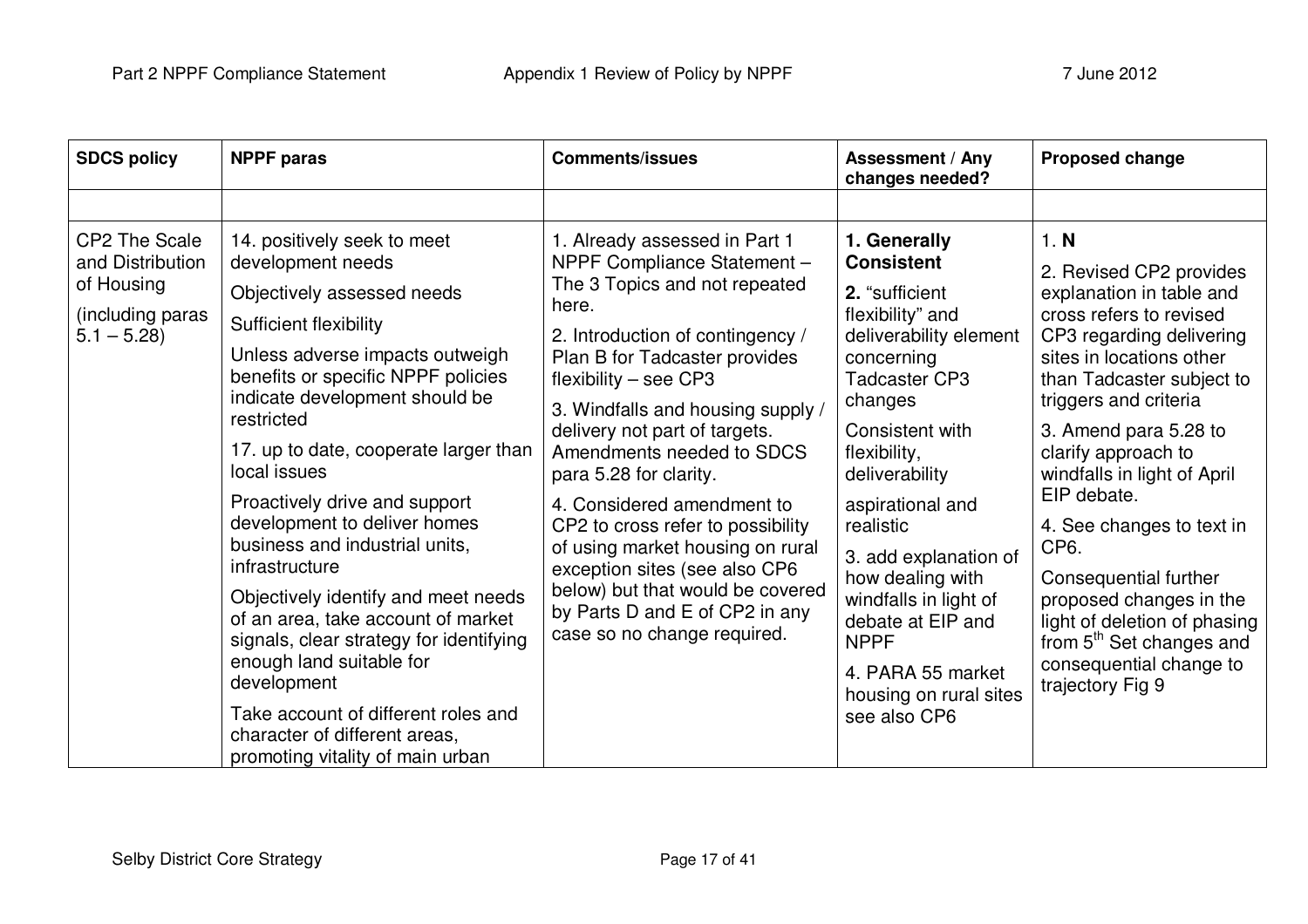| <b>SDCS policy</b> | <b>NPPF</b> paras                                                                                                                                                                                                                                                                                                                                                     | <b>Comments/issues</b> | <b>Assessment / Any</b><br>changes needed? | <b>Proposed change</b> |
|--------------------|-----------------------------------------------------------------------------------------------------------------------------------------------------------------------------------------------------------------------------------------------------------------------------------------------------------------------------------------------------------------------|------------------------|--------------------------------------------|------------------------|
|                    | areas, protecting green belt, allocate<br>land of lesser environmental value<br>where consistent with other policies                                                                                                                                                                                                                                                  |                        |                                            |                        |
|                    | Encourage re-use of land                                                                                                                                                                                                                                                                                                                                              |                        |                                            |                        |
|                    | Promote mixed use                                                                                                                                                                                                                                                                                                                                                     |                        |                                            |                        |
|                    | Actively manage fullest possible use<br>of public transport, walking and<br>cycling                                                                                                                                                                                                                                                                                   |                        |                                            |                        |
|                    | Take account of and support local<br>strategies for health social and<br>cultural well-being - deliver sufficient<br>community and cultural facilities                                                                                                                                                                                                                |                        |                                            |                        |
|                    | Para 16 - neighbourhood plans                                                                                                                                                                                                                                                                                                                                         |                        |                                            |                        |
|                    | Paragraph 50 To deliver a wide<br>choice of high quality homes, widen<br>opportunities for home ownership<br>and create sustainable, inclusive<br>and mixed communities, local<br>planning authorities should: plan for<br>a mix of housing based on current<br>and future demographic trends,<br>market trends and the needs of<br>different groups in the community |                        |                                            |                        |
|                    | Paragraph 100 Inappropriate                                                                                                                                                                                                                                                                                                                                           |                        |                                            |                        |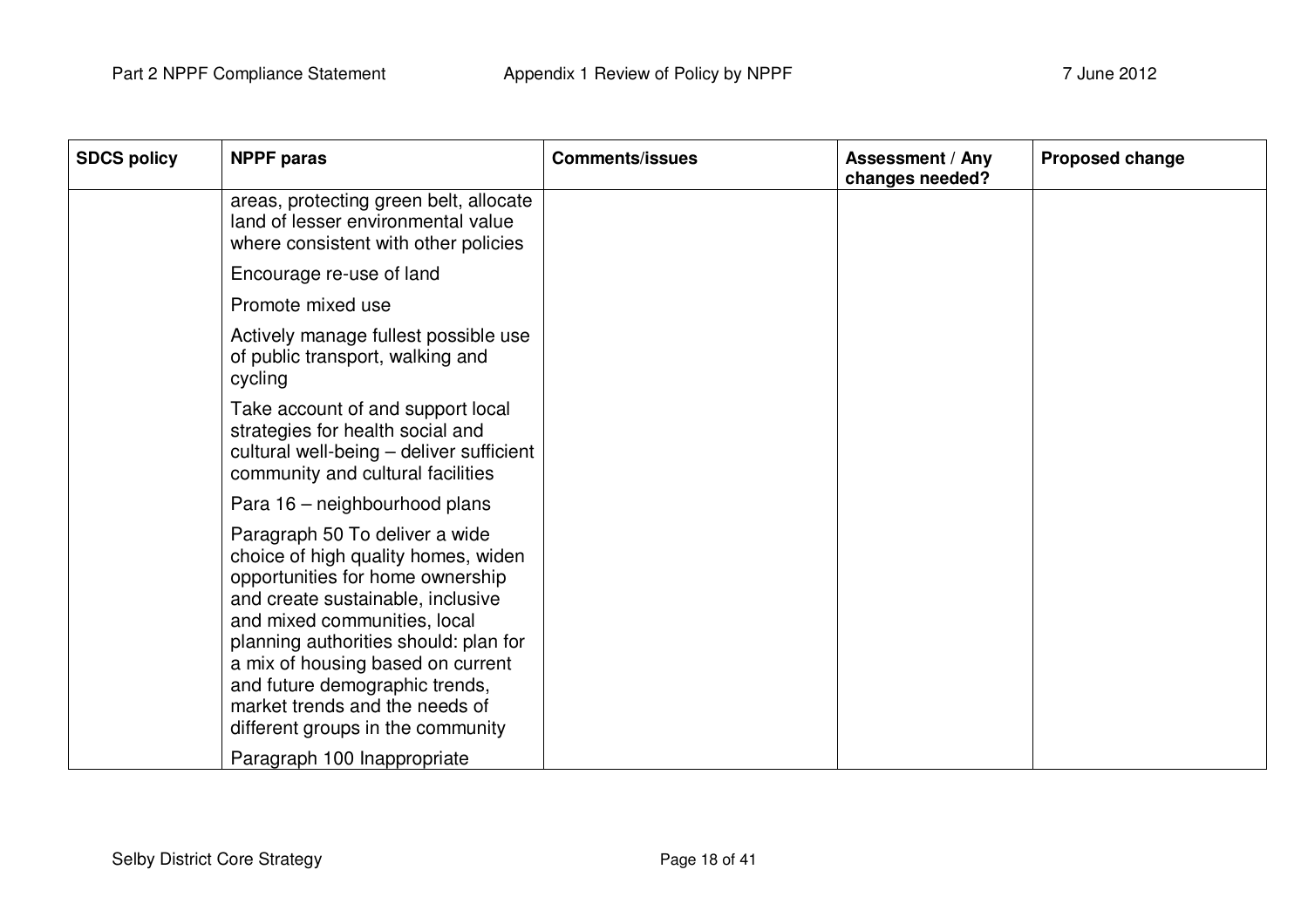| <b>SDCS policy</b> | <b>NPPF</b> paras                                                                                                                                                                                            | <b>Comments/issues</b> | <b>Assessment / Any</b><br>changes needed? | <b>Proposed change</b> |
|--------------------|--------------------------------------------------------------------------------------------------------------------------------------------------------------------------------------------------------------|------------------------|--------------------------------------------|------------------------|
|                    | development in areas at risk of<br>flooding should be avoided by<br>directing development away from<br>areas at highest risk,  Local<br>Plans should be supported by<br>Strategic Flood Risk Assessment      |                        |                                            |                        |
|                    | 59. Local planning authorities should<br>have a clear understanding of<br>housing needs in their area.                                                                                                       |                        |                                            |                        |
|                    | meets household and population<br>projections, taking account of<br>migration and demographic<br>change;                                                                                                     |                        |                                            |                        |
|                    | addresses the need for all types of<br>housing, and                                                                                                                                                          |                        |                                            |                        |
|                    | caters for housing demand and the<br>scale of housing supply necessary<br>to meet this demand;                                                                                                               |                        |                                            |                        |
|                    | prepare a Strategic Housing Land<br>$\bullet$<br><b>Availability Assessment to</b><br>establish realistic assumptions<br>about the availability, suitability<br>and the likely economic viability<br>of land |                        |                                            |                        |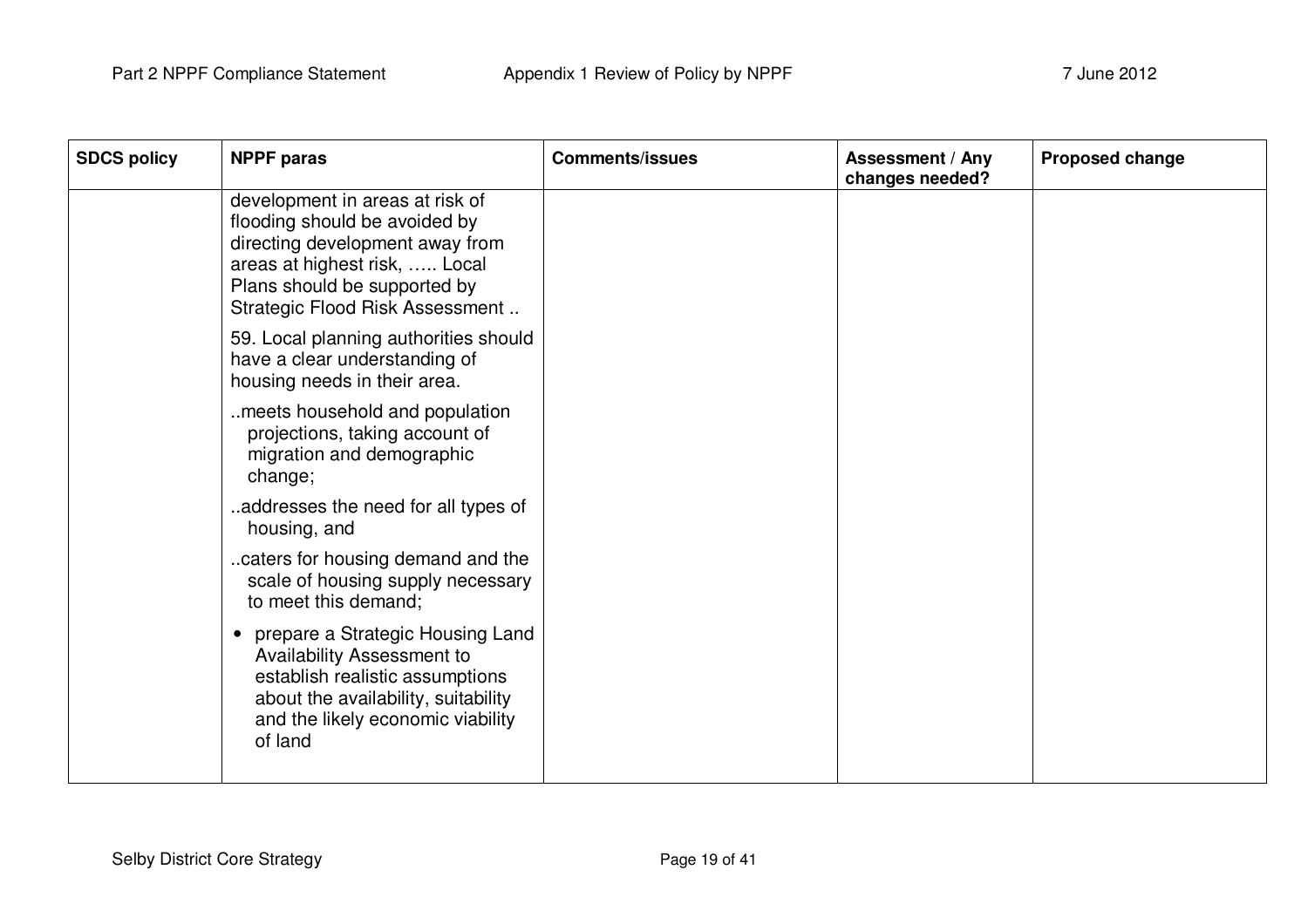| <b>SDCS policy</b>                                                                                | <b>NPPF</b> paras                                                                                                                                                                                                                           | <b>Comments/issues</b>                                                                                                                                                                                          | <b>Assessment / Any</b><br>changes needed?                                                                                                                   | Proposed change                                                                                                                                   |
|---------------------------------------------------------------------------------------------------|---------------------------------------------------------------------------------------------------------------------------------------------------------------------------------------------------------------------------------------------|-----------------------------------------------------------------------------------------------------------------------------------------------------------------------------------------------------------------|--------------------------------------------------------------------------------------------------------------------------------------------------------------|---------------------------------------------------------------------------------------------------------------------------------------------------|
|                                                                                                   | Windfalls paragraph 48 - LPAs may<br>make an allowance for windfalls in<br>the 5 year supply if there is<br>compelling evidence                                                                                                             |                                                                                                                                                                                                                 |                                                                                                                                                              |                                                                                                                                                   |
|                                                                                                   | NPPF is silent on phasing                                                                                                                                                                                                                   |                                                                                                                                                                                                                 |                                                                                                                                                              |                                                                                                                                                   |
| CP2A Olympia<br>Park Strategic<br>Development<br><b>Site</b><br>(including paras<br>$5.29 - 5.39$ | 21. set criteria or identify strategic<br>sites for local and inward investment<br>to meet anticipated needs over plan<br>period                                                                                                            |                                                                                                                                                                                                                 | <b>Consistent</b>                                                                                                                                            | N                                                                                                                                                 |
| CP3 Managing<br>Housing Land<br>Supply<br>(including paras<br>$5.42 - 5.55$                       | There is no specific guidance in the<br>NPPF about monitoring<br>para 154 plans should be<br>aspirational but realistic<br>Para 8 - the planning system should<br>play an active role in guiding<br>development to sustainable<br>solutions | 1. Already assessed in Part 1<br>NPPF Compliance Statement.<br><b>Revised Policy CP3 consistent</b><br>with the NPPF<br>More about implementation /<br>delivery rather than LP policy<br>2. BUT new approach to | 1. Generally<br>consistent<br>2. revised wording to<br>CP3 introduces<br>redistribution of<br>development through<br>phased sites to other<br>settlements if | 1. N<br>2. Flexibility, deliverability,<br>aspirational but realistic -<br>in other settlements to<br>meet Tadcaster's if it fails<br>to deliver. |
|                                                                                                   | Para 14 - plan making means that<br>LPAs should positively seek                                                                                                                                                                             | contingency / Plan B<br>3.5 year land supply plus buffer                                                                                                                                                        | Tadcaster doesn't<br>deliver - consistent<br>with ensuring                                                                                                   |                                                                                                                                                   |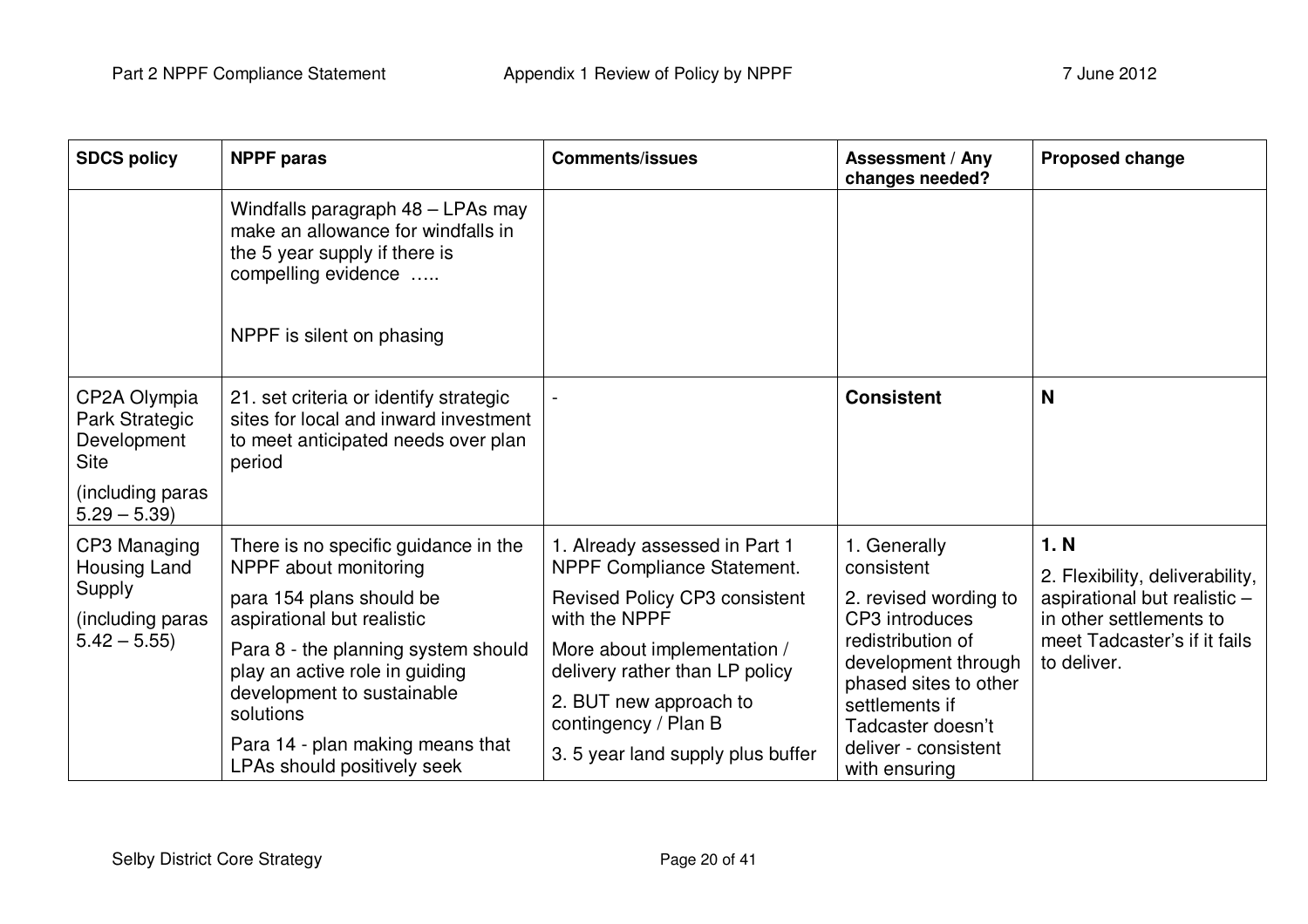| <b>SDCS policy</b> | <b>NPPF</b> paras                                                                                                                                                                                                                                                                                                                                                                                                                                                                                                                                                                                                                                                                                                                                                                                                                                                                                                                                            | <b>Comments/issues</b>                                                                                                                                                                                                                                                        | <b>Assessment / Any</b><br>changes needed?                                                                                                                                                                                                                                                                                                                                                                                                                                                                                                                                                | <b>Proposed change</b>                                                                                                                                                                                                                                                                                                                         |
|--------------------|--------------------------------------------------------------------------------------------------------------------------------------------------------------------------------------------------------------------------------------------------------------------------------------------------------------------------------------------------------------------------------------------------------------------------------------------------------------------------------------------------------------------------------------------------------------------------------------------------------------------------------------------------------------------------------------------------------------------------------------------------------------------------------------------------------------------------------------------------------------------------------------------------------------------------------------------------------------|-------------------------------------------------------------------------------------------------------------------------------------------------------------------------------------------------------------------------------------------------------------------------------|-------------------------------------------------------------------------------------------------------------------------------------------------------------------------------------------------------------------------------------------------------------------------------------------------------------------------------------------------------------------------------------------------------------------------------------------------------------------------------------------------------------------------------------------------------------------------------------------|------------------------------------------------------------------------------------------------------------------------------------------------------------------------------------------------------------------------------------------------------------------------------------------------------------------------------------------------|
|                    | opportunities to meet the<br>development needs of their area and<br>local plans should meet objectively<br>assessed needs with sufficient<br>flexibility to adapt to rapid change<br>Para 47- requires that LPAs<br>use their evidence base to ensure<br>$\bullet$<br>that their Local Plan meets the<br>full, objectively assessed needs<br>for market and affordable housing<br>in the housing market area<br>identify and update annually a<br>$\bullet$<br>supply of specific deliverable<br>sites sufficient to provide five<br>years' worth of housing against<br>their housing requirements with<br>an additional buffer of 5% (moved<br>forward from later in the plan<br>period) to ensure choice and<br>competition in the market for<br>land. Where there has been a<br>record of persistent under<br>delivery of housing, local planning<br>authorities should increase the<br>buffer to 20% (moved forward<br>from later in the plan period) to | to be referenced in text.<br>4. SDC may set a locally<br>appropriate target for the use of<br>brownfield land based on local<br>evidence (also CP1)<br>5. Approach to housing density -<br>CS does not provide specific<br>densities - more appropriate for<br>SADPD / DMDPD. | aspirational but<br>realistic plan<br>3. Need to refer to 5<br>yr land supply plus<br>buffer.<br>4. Because of<br>difficulty in planning<br>for PDL on windfalls<br>and it is not the<br>intention to restrict<br>development sites if<br>PDL targets not<br>being met, this is<br>contrary to pro-<br>growth agenda.<br>Propose to change<br>'target' to 'indicator'<br>and remove from<br>policy and insert as<br>text only (also CP1).<br>5. Housing density $-$<br>include reference in<br>Core Strategy which<br>defers to SADPD but<br>overall principle is<br>better use of land / | 3. N no change required<br>to policy but amend text<br>to refer to 5 year land<br>supply and buffer.<br>4. Y delete original Part C<br>from CP3 and amend<br>paras $5.43 - 5.55$ and<br>review Appendix 1 PDL<br>trajectory to refer to<br>indicator not target<br>5. Y regarding approach<br>to density - add text to<br>7.77 and expand CP16 |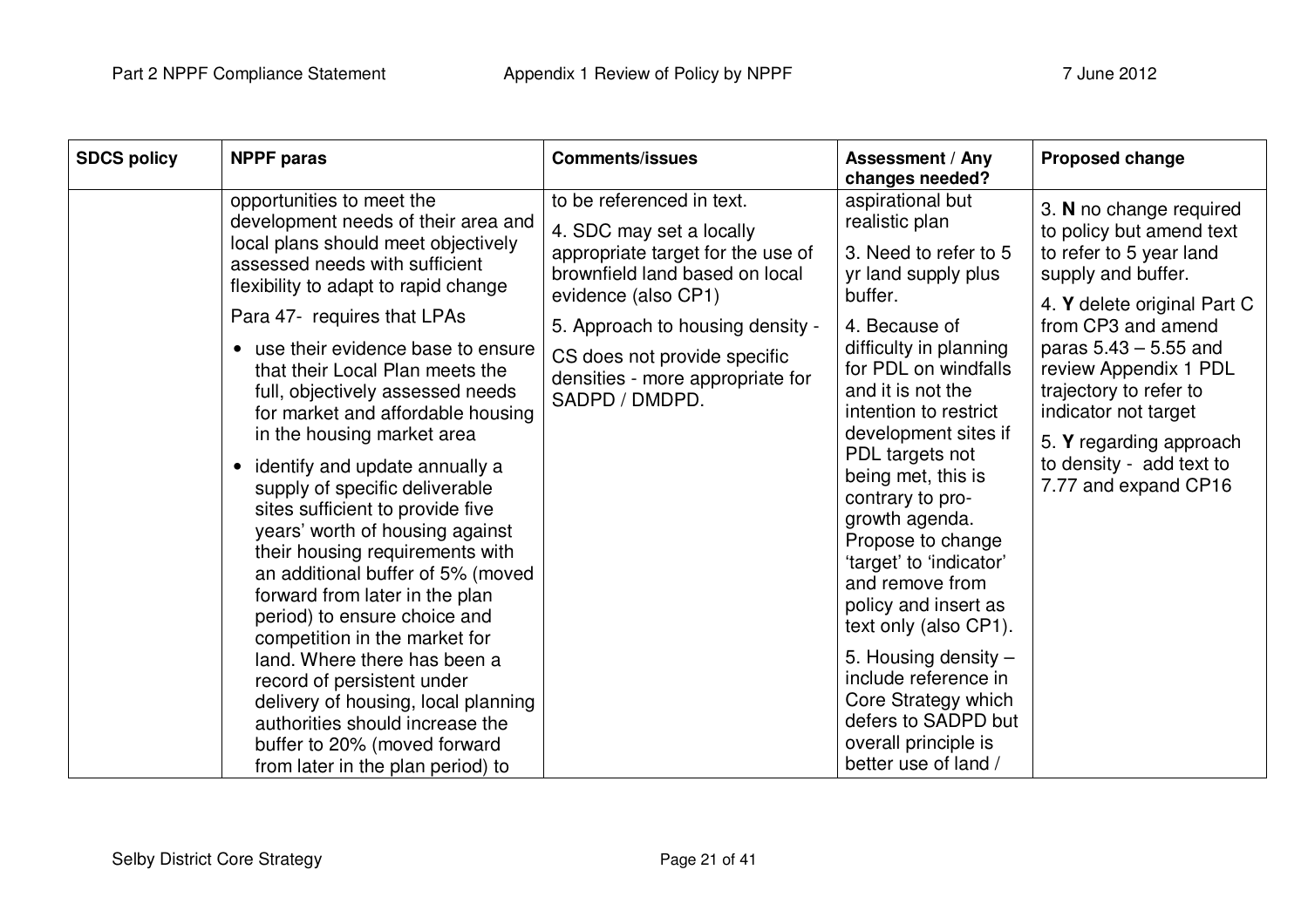| <b>SDCS policy</b> | <b>NPPF paras</b>                                                                                                                                                                                                                                                                                                                                                           | <b>Comments/issues</b> | <b>Assessment / Any</b><br>changes needed?                                                | Proposed change |
|--------------------|-----------------------------------------------------------------------------------------------------------------------------------------------------------------------------------------------------------------------------------------------------------------------------------------------------------------------------------------------------------------------------|------------------------|-------------------------------------------------------------------------------------------|-----------------|
|                    | provide a realistic prospect of<br>achieving the planned supply and<br>to ensure choice and competition<br>in the market for land:                                                                                                                                                                                                                                          |                        | more efficient use of<br>land but balance with<br>design aspects in<br>CP16 criterion (a) |                 |
|                    | identify a supply of specific,<br>$\bullet$<br>developable12 sites or broad<br>locations for growth, for years 6-<br>10 and, where possible, for years<br>$11 - 15$ ;                                                                                                                                                                                                       |                        |                                                                                           |                 |
|                    | for market and affordable<br>$\bullet$<br>housing, illustrate the expected<br>rate of housing delivery through a<br>housing trajectory for the plan<br>period and set out a housing<br>implementation strategy for the<br>full range of housing describing<br>how they will maintain delivery of<br>a five-year supply of housing land<br>to meet their housing target; and |                        |                                                                                           |                 |
|                    | set out their own approach to<br>$\bullet$<br>housing density to reflect local<br>circumstances.                                                                                                                                                                                                                                                                            |                        |                                                                                           |                 |
|                    | Para 111 - Local planning authorities<br>may continue to consider the case<br>for setting a locally appropriate                                                                                                                                                                                                                                                             |                        |                                                                                           |                 |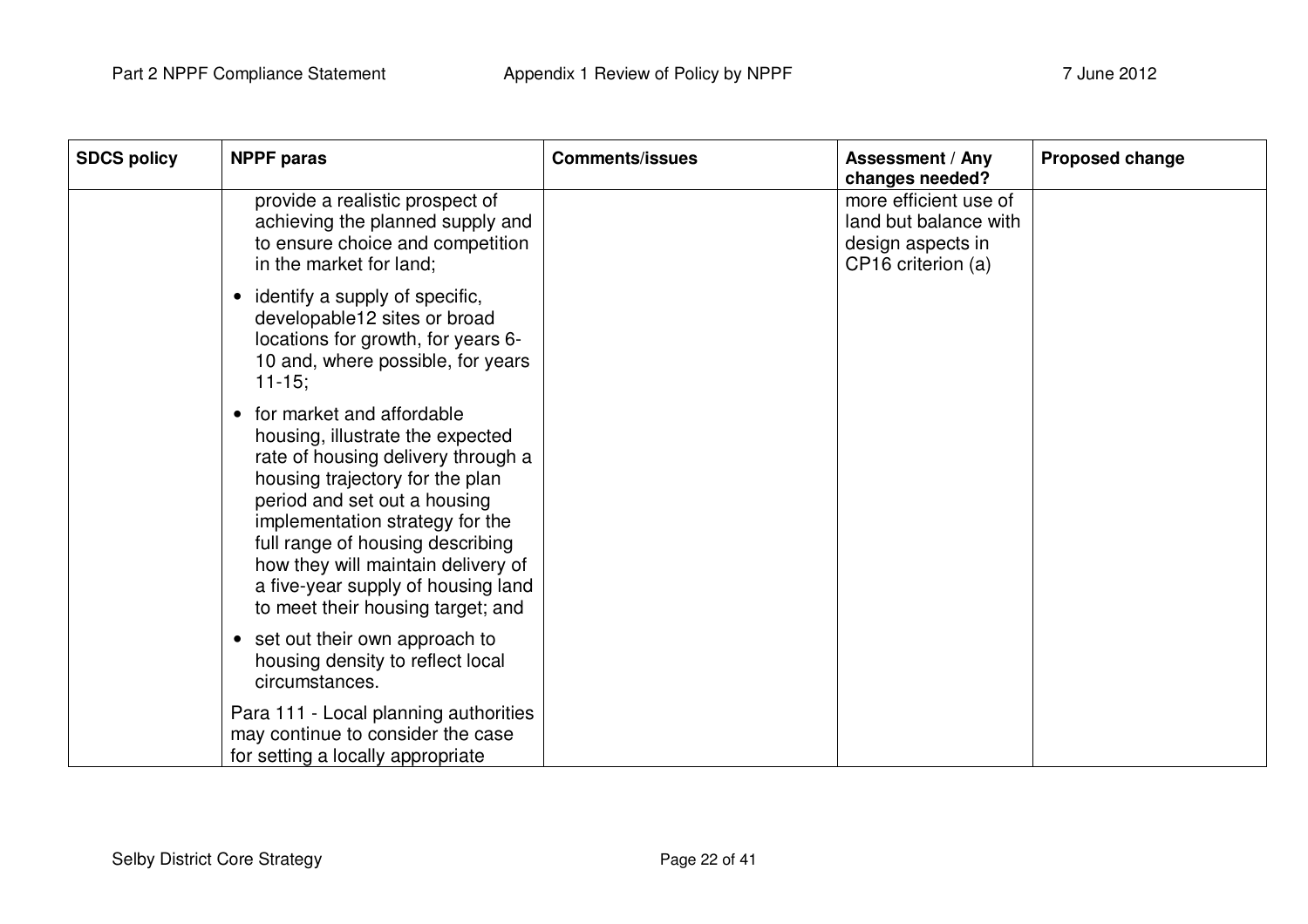| <b>SDCS policy</b>                                                    | <b>NPPF paras</b>                                                                                                                                                                                                                                                                                                                                                                                                                                                                                  | <b>Comments/issues</b>                                                                                                                                                                                                                                                                                                                                                                                                                              | <b>Assessment / Any</b><br>changes needed?                                                                                                                                                                                                                                                | Proposed change |
|-----------------------------------------------------------------------|----------------------------------------------------------------------------------------------------------------------------------------------------------------------------------------------------------------------------------------------------------------------------------------------------------------------------------------------------------------------------------------------------------------------------------------------------------------------------------------------------|-----------------------------------------------------------------------------------------------------------------------------------------------------------------------------------------------------------------------------------------------------------------------------------------------------------------------------------------------------------------------------------------------------------------------------------------------------|-------------------------------------------------------------------------------------------------------------------------------------------------------------------------------------------------------------------------------------------------------------------------------------------|-----------------|
|                                                                       | target for the use of brownfield land.                                                                                                                                                                                                                                                                                                                                                                                                                                                             |                                                                                                                                                                                                                                                                                                                                                                                                                                                     |                                                                                                                                                                                                                                                                                           |                 |
| CP4 Housing<br>Mix<br>(including paras<br>$5.56 - 5.70$               | Para 50 affordable housing is<br>needed and set policies that are<br>flexible and take account of<br>changing market conditions over<br>time.<br>Para 159 LPA's should have a clear<br>understanding of housing need from<br>their SHMA, identify a range of<br>tenures and take account the needs<br>of the local population                                                                                                                                                                      | The policy specifies that the most<br>up to date SHMA should be used<br>at the time a decision is made.<br>The policy is flexible to consider<br>changes in evidence and market<br>conditions over the lifetime of the<br>plan.                                                                                                                                                                                                                     | <b>Consistent</b>                                                                                                                                                                                                                                                                         | N               |
| <b>CP5 Affordable</b><br>Housing<br>(including paras<br>$5.71 - 5.94$ | Para 50. LPAs should plan for a mix<br>of housing; identify the size, type,<br>tenure and range required in<br>particular locations; and where they<br>have identified that affordable<br>housing is needed, set policies for<br>meeting this need on site unless off-<br>site provision or a financial<br>contribution broadly equivalent value<br>can be robustly justified.<br>Such policies should be sufficiently<br>flexible and take account of<br>changing market conditions over<br>time. | SHMA identifies that there is a<br>high level of affordable housing<br>need in the District.<br>DTZ Viability assessment notes<br>that the testing was undertaking<br>during an unstable economic<br>climate and that at the peak 40%<br>is viable. The evidence and<br>policy is flexible to account to<br>market conditions and<br>recognises it is a target.<br>SDCS refers to the definition<br>used in national policy at para<br>5.80 (PC3.8) | <b>Consistent</b><br>Policy is flexible and<br>take account of<br>changing market and<br>provides clear<br>indication $-$<br>Calculation of actual<br>amount of Affordable<br>Housing or<br>commuted sum<br>matter of negotiation<br>- further guidance<br>will be provided<br>through an | N               |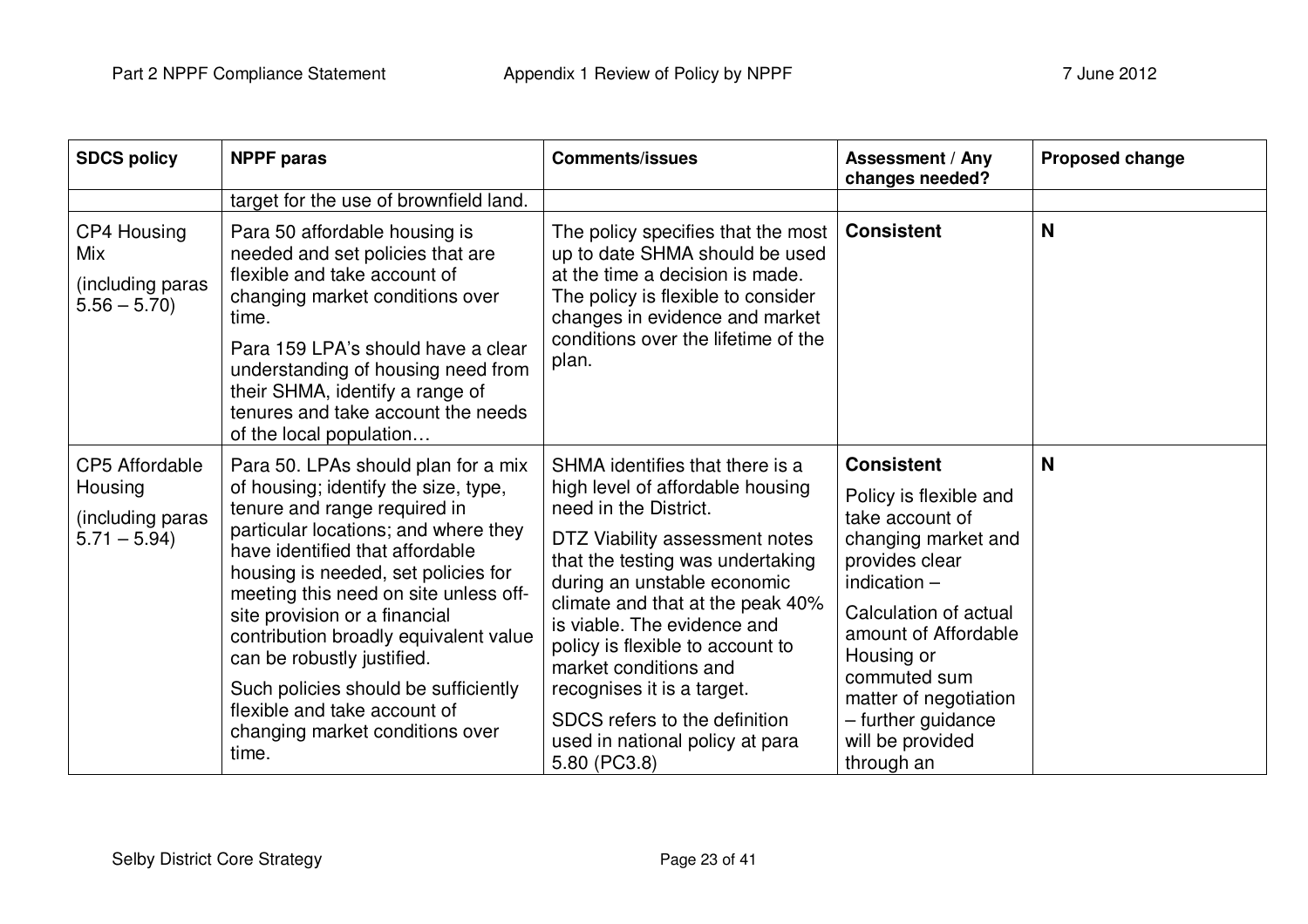| <b>SDCS policy</b>                                                                         | <b>NPPF</b> paras                                                                                                                                                                                                                                                                                                                                                                                                                                                                                                  | <b>Comments/issues</b>                                                                                                                                                                                                                        | <b>Assessment / Any</b><br>changes needed?                                                                                                                                                                                                                | <b>Proposed change</b>                                                                                                                                                           |
|--------------------------------------------------------------------------------------------|--------------------------------------------------------------------------------------------------------------------------------------------------------------------------------------------------------------------------------------------------------------------------------------------------------------------------------------------------------------------------------------------------------------------------------------------------------------------------------------------------------------------|-----------------------------------------------------------------------------------------------------------------------------------------------------------------------------------------------------------------------------------------------|-----------------------------------------------------------------------------------------------------------------------------------------------------------------------------------------------------------------------------------------------------------|----------------------------------------------------------------------------------------------------------------------------------------------------------------------------------|
|                                                                                            | Para 154 only policies that provide<br>a clear indication of how a decision<br>maker should react to a<br>development proposal should be<br>included in the plan<br>Para 205 Where obligations are<br>being sought or revised, local<br>planning authorities should take<br>account of changes in market<br>conditions over time and, wherever<br>appropriate, be sufficiently flexible to<br>prevent planned development being<br>stalled.<br>Definition of affordable housing is<br>set out in Glossary of NPPF. |                                                                                                                                                                                                                                               | Affordable Housing<br>$SPD - can't be$<br>determined through<br>strategic level CS-<br>must be left for future<br>detail to assist<br>implementation<br>SDCS defers to<br>NPPF for definition of<br>affordable housing<br>and is therefore<br>consistent. |                                                                                                                                                                                  |
| <b>CP6 Rural</b><br>Housing<br><b>Exception Sites</b><br>(including paras<br>$5.95 - 5.98$ | <b>NPPF</b> definition in Glossary:<br>Rural exception sites: Small sites<br>used for affordable housing in<br>perpetuity where sites would not<br>normally be used for housing. Rural<br>exception sites seek to address the<br>needs of the local community by                                                                                                                                                                                                                                                   | 1. Need to incorporate the NPPF<br>definition into the SDCS to<br>ensure that Rural exception sites<br>are small scale and meet the<br>needs of the local community<br>2. 3000 population threshold in<br>identified in CP6, this is based on | 1. Requires<br>amendments to text<br>to explain that the<br>local need should be<br>identified from a local<br>survey to meet local<br>community's needs<br>as an exception and                                                                           | 1. Y Amend text to<br>incorporate the NPPF<br>definition of Rural<br><b>Exception Sites.</b><br>2. Y Delete first part of<br>line 1 of policy CP6 to<br>remove reference to 3000 |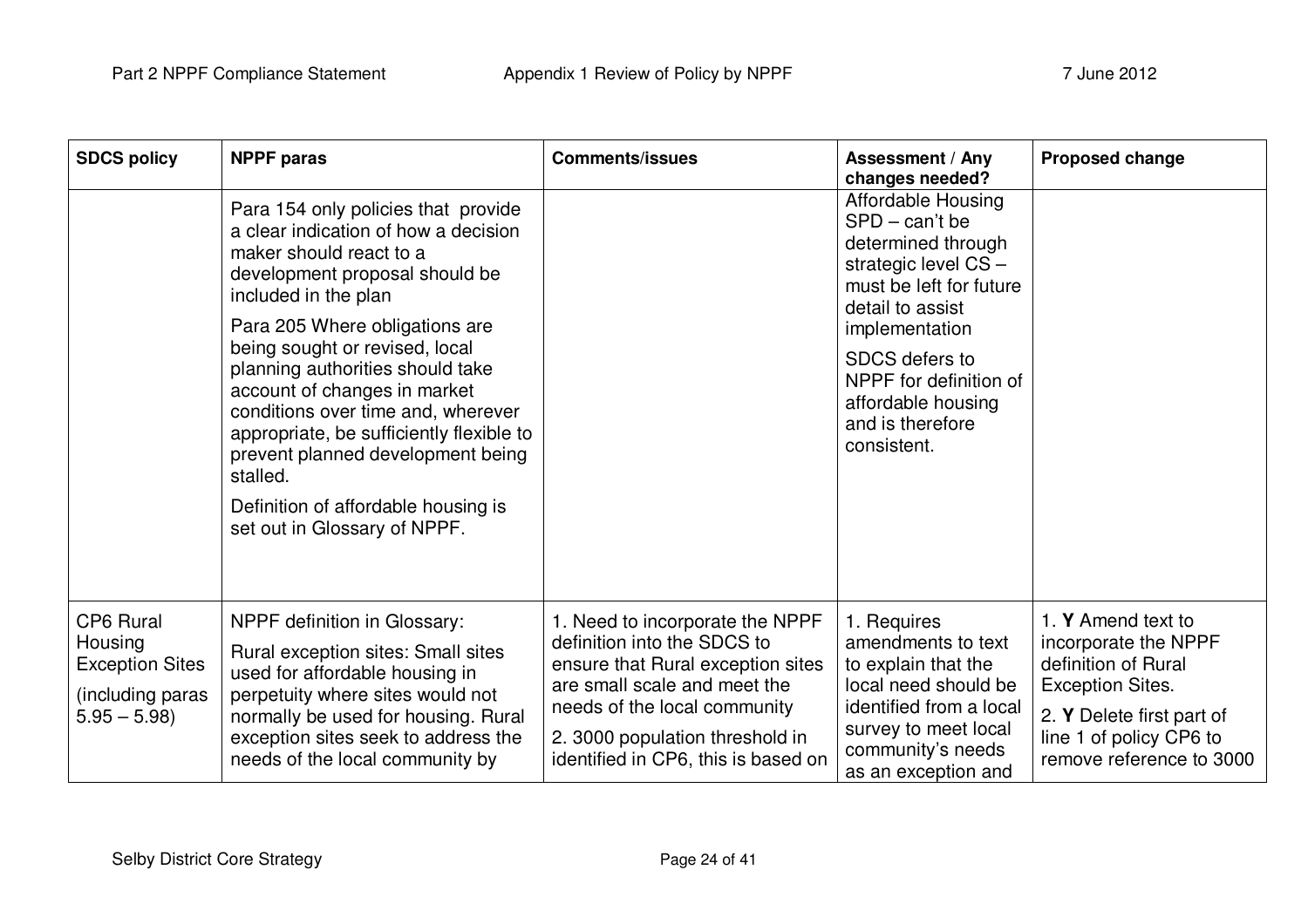| <b>SDCS policy</b><br><b>NPPF</b> paras                                                                                                                                                                                                                                                                                                                                                                                                                                                                                                                                                                                                                                                                                                                                                                                                                                                    | <b>Comments/issues</b>                                                                                                                                                                                  | Assessment / Any<br>changes needed?                                                                                                                                                                                                                                                                                                                                                                                                                                                                                                                 | <b>Proposed change</b>                                                                                                                                                                                                                                                                                                                                                               |
|--------------------------------------------------------------------------------------------------------------------------------------------------------------------------------------------------------------------------------------------------------------------------------------------------------------------------------------------------------------------------------------------------------------------------------------------------------------------------------------------------------------------------------------------------------------------------------------------------------------------------------------------------------------------------------------------------------------------------------------------------------------------------------------------------------------------------------------------------------------------------------------------|---------------------------------------------------------------------------------------------------------------------------------------------------------------------------------------------------------|-----------------------------------------------------------------------------------------------------------------------------------------------------------------------------------------------------------------------------------------------------------------------------------------------------------------------------------------------------------------------------------------------------------------------------------------------------------------------------------------------------------------------------------------------------|--------------------------------------------------------------------------------------------------------------------------------------------------------------------------------------------------------------------------------------------------------------------------------------------------------------------------------------------------------------------------------------|
| accommodating households who are<br>either current residents or have an<br>existing family or employment<br>connection. Small numbers of<br>market homes may be allowed at the<br>local authority's discretion, for<br>example where essential to enable<br>the delivery of affordable units<br>without grant funding.<br>Para 54. In rural areas, exercising<br>the duty to cooperate with<br>neighbouring authorities, local<br>planning authorities should be<br>responsive to local circumstances<br>and plan housing development to<br>reflect local needs, particularly for<br>affordable housing, including<br>through rural exception sites where<br>appropriate. Local planning<br>authorities should in particular<br>consider whether allowing some<br>market housing would facilitate the<br>provision of significant additional<br>affordable housing to meet local<br>needs. | PPS3. 3000 threshold is no<br>longer in NPPF<br>3. CP6 only allows 100% AH and<br>not cross-subsidised schemes.<br>Supporting text (para 5.97) ref to<br>allocating Rural exception sites<br>in future. | include NPPF<br>definition.<br>2. There is no<br>reference to 3000<br>population threshold<br>in NPPF so delete ref<br>to 3000. This will<br>mean that Rural<br><b>Exceptions policy</b><br>applies across all<br>settlements in<br>District.<br>3. Prior to NPPF not<br>able to consider<br>allowing some<br>market housing to<br>bring forward AH.<br>Not appropriate to<br>include as a strategic<br>policy now because<br>of lack of local<br>evidence base to<br>justify its inclusion at<br>this time.<br>SADPD and/or<br>DMDPD will consider | 3. Y A strategic policy is<br>not absolutely necessary<br>and will be more properly<br>considered and consulted<br>on as an option in SADPD<br>/ DMDPD.<br>Not justified to add one<br>now but add text to<br>explain our position on<br>market/AH mixed Rural<br>exception sites and<br>consequential<br>amendments to Paras<br>$5.95 - 5.98$ in the light of<br>the above changes. |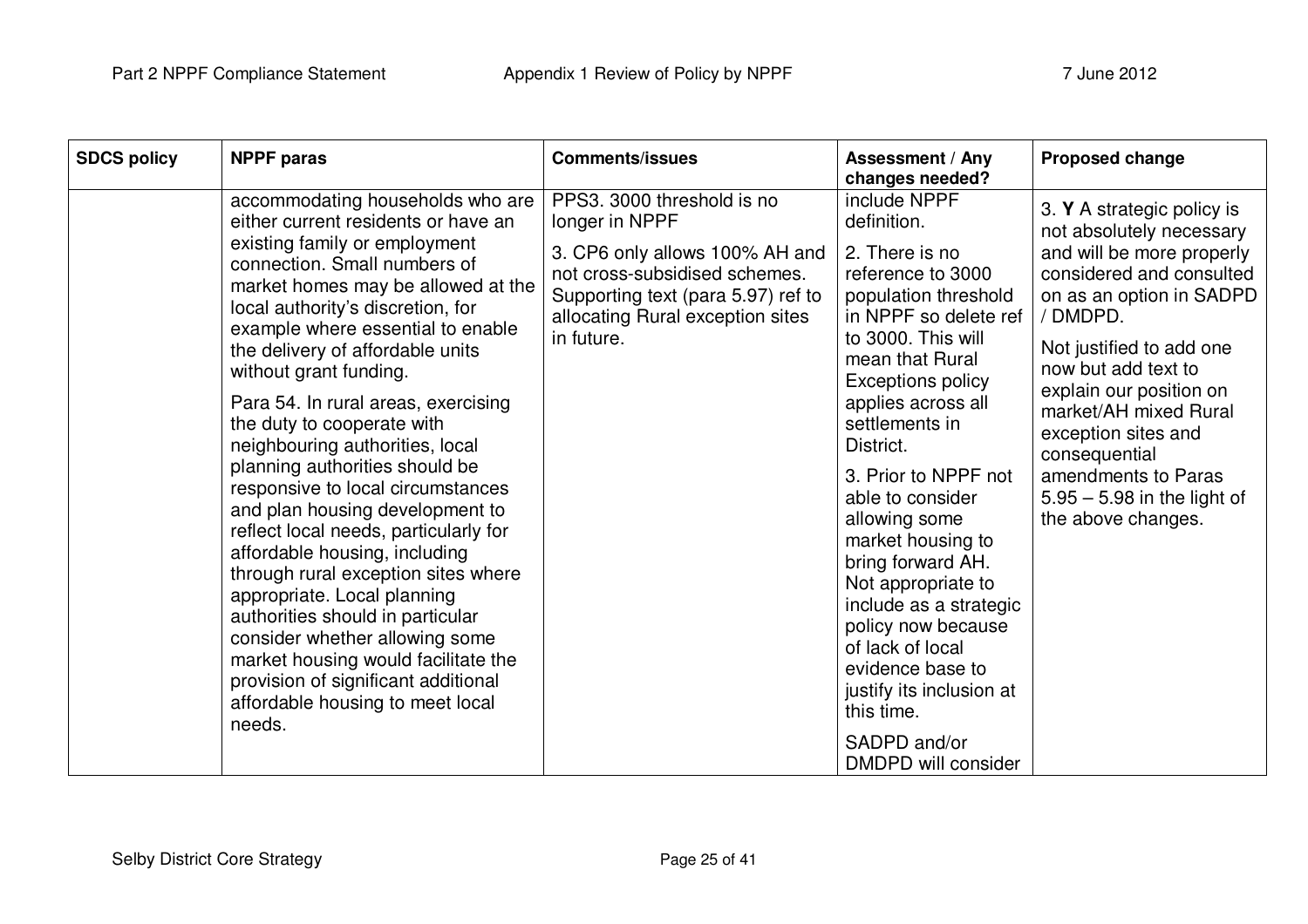| <b>SDCS policy</b>                                                       | <b>NPPF paras</b>              | <b>Comments/issues</b>                                                                                                                                                                                                                                                                                                                                           | <b>Assessment / Any</b><br>changes needed?                                                                                                                                                                                                                                                    | <b>Proposed change</b>                                                                                       |
|--------------------------------------------------------------------------|--------------------------------|------------------------------------------------------------------------------------------------------------------------------------------------------------------------------------------------------------------------------------------------------------------------------------------------------------------------------------------------------------------|-----------------------------------------------------------------------------------------------------------------------------------------------------------------------------------------------------------------------------------------------------------------------------------------------|--------------------------------------------------------------------------------------------------------------|
|                                                                          |                                |                                                                                                                                                                                                                                                                                                                                                                  | whether to introduce<br>such a policy $-$ in the<br>meantime the NPPF<br>says that small<br>numbers of market<br>homes may be<br>allowed at the local<br>authority's discretion,<br>for example where<br>essential to enable<br>the delivery of<br>affordable units<br>without grant funding. |                                                                                                              |
| CP7 The<br>Travelling<br>Community<br>(including paras<br>$5.99 - 5.109$ | Whole of the travellers policy | Current policy in SDCS is<br>detailed for DM purposes<br>because of the lack of national<br>guidance previously.<br>New national policy provides<br>detailed guidance so CP7 can be<br>amended to a strategic level and<br>provide flexibility to meet future<br>identified needs. It should also<br>refer to windfalls meeting<br>national policy requirements. |                                                                                                                                                                                                                                                                                               | Y Delete whole section<br>(paras $5.99 - 5.109$ ) and<br>Policy CP7 and replace<br>with new text and policy. |
| CP8 Access to<br>Services.                                               | 12 principles para 17 -        | Para 5.126 of the SDCS lists all<br>the relevant types of                                                                                                                                                                                                                                                                                                        | <b>Generally</b><br>consistent but need                                                                                                                                                                                                                                                       | Y Amend CP8 see new<br>wording.                                                                              |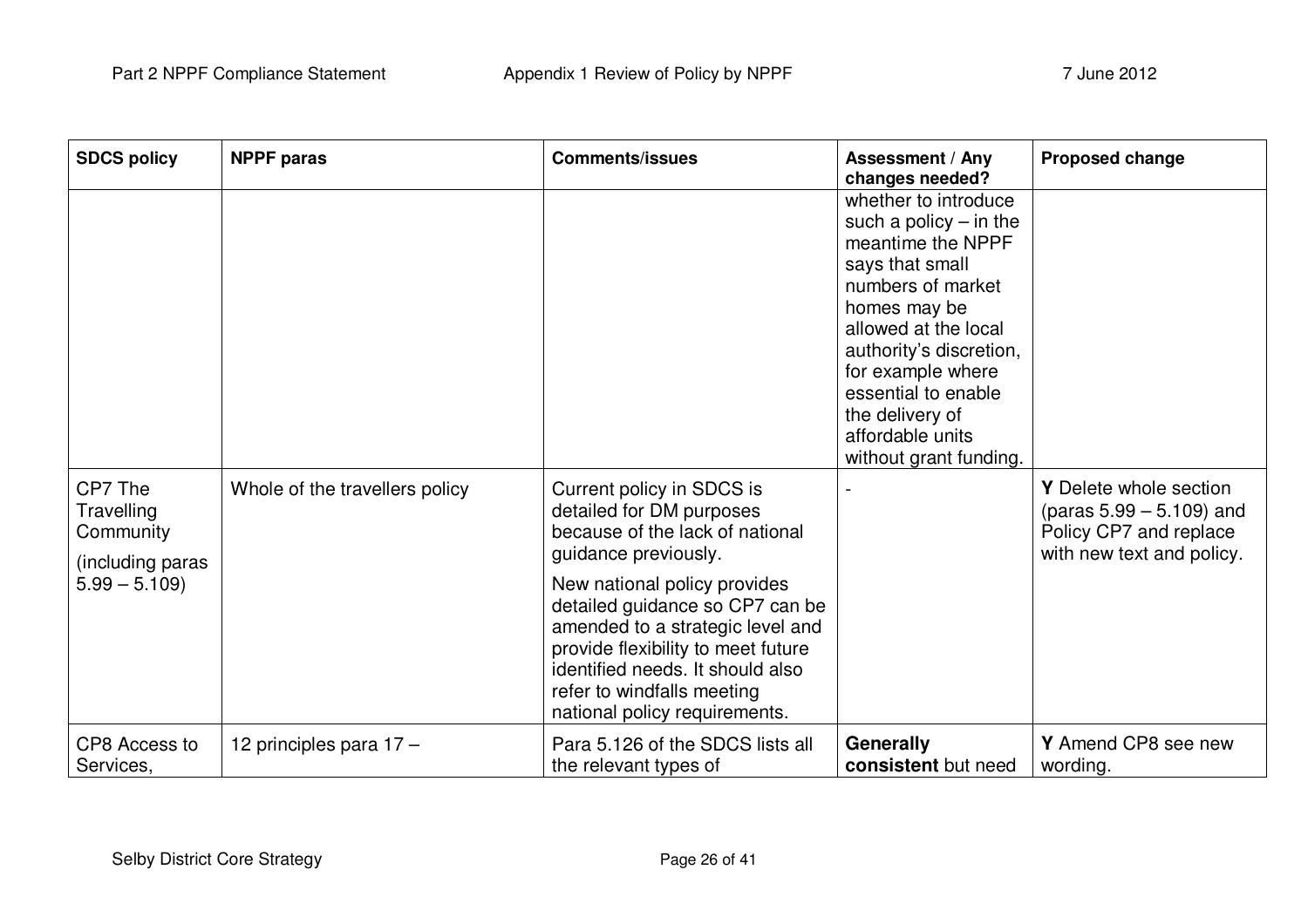| <b>SDCS policy</b>                             | <b>NPPF</b> paras                                                                                                                                                                                                                                                                                                                                                                        | <b>Comments/issues</b>                                                                          | <b>Assessment / Any</b><br>changes needed?                | <b>Proposed change</b>                         |
|------------------------------------------------|------------------------------------------------------------------------------------------------------------------------------------------------------------------------------------------------------------------------------------------------------------------------------------------------------------------------------------------------------------------------------------------|-------------------------------------------------------------------------------------------------|-----------------------------------------------------------|------------------------------------------------|
| Community<br>Facilities, and<br>Infrastructure | Take account of and support local<br>strategies for health social and                                                                                                                                                                                                                                                                                                                    | infrastructure which may be<br>required.                                                        | further text to reflect<br>NPPF.                          | Amend para 5.123 to<br>refer to CIL            |
| (including paras<br>$5.110 - 5.126$            | cultural well-being - deliver sufficient<br>community and cultural facilities                                                                                                                                                                                                                                                                                                            | Covered in strategic terms -IDP<br>hasn't identified any show<br>stoppers in terms of scale but | Make it clear<br>developers are<br>funding infrastructure | [See also comments on<br>infrastructure above] |
|                                                | 156. Local planning authorities<br>should set out the strategic priorities                                                                                                                                                                                                                                                                                                               | sites in future and through<br>SADPD may identify future                                        | as appropriate.<br>Add cross-boundary                     |                                                |
|                                                | for the area in the Local Plan. This<br>should include strategic policies to<br>deliver:<br>the provision of health,<br>security, community and<br>cultural infrastructure and<br>other local facilities<br>Para 173 re sites and scale of<br>development should not subject to<br>such a scale of obligations and<br>policy burdens that their ability to be<br>delivered is threatened | issues.<br>Add specific references to                                                           | issues.                                                   |                                                |
|                                                |                                                                                                                                                                                                                                                                                                                                                                                          | charging mechanisms/CIL.                                                                        |                                                           |                                                |
|                                                |                                                                                                                                                                                                                                                                                                                                                                                          |                                                                                                 |                                                           |                                                |
|                                                | Para 175 where practical CIL<br>charges should be worked up and<br>tested alongside LP                                                                                                                                                                                                                                                                                                   |                                                                                                 |                                                           |                                                |
|                                                | Para 177 re district wide costs for<br>planned infrastructure -<br>infrastructure and development<br>policies should be planned at same                                                                                                                                                                                                                                                  |                                                                                                 |                                                           |                                                |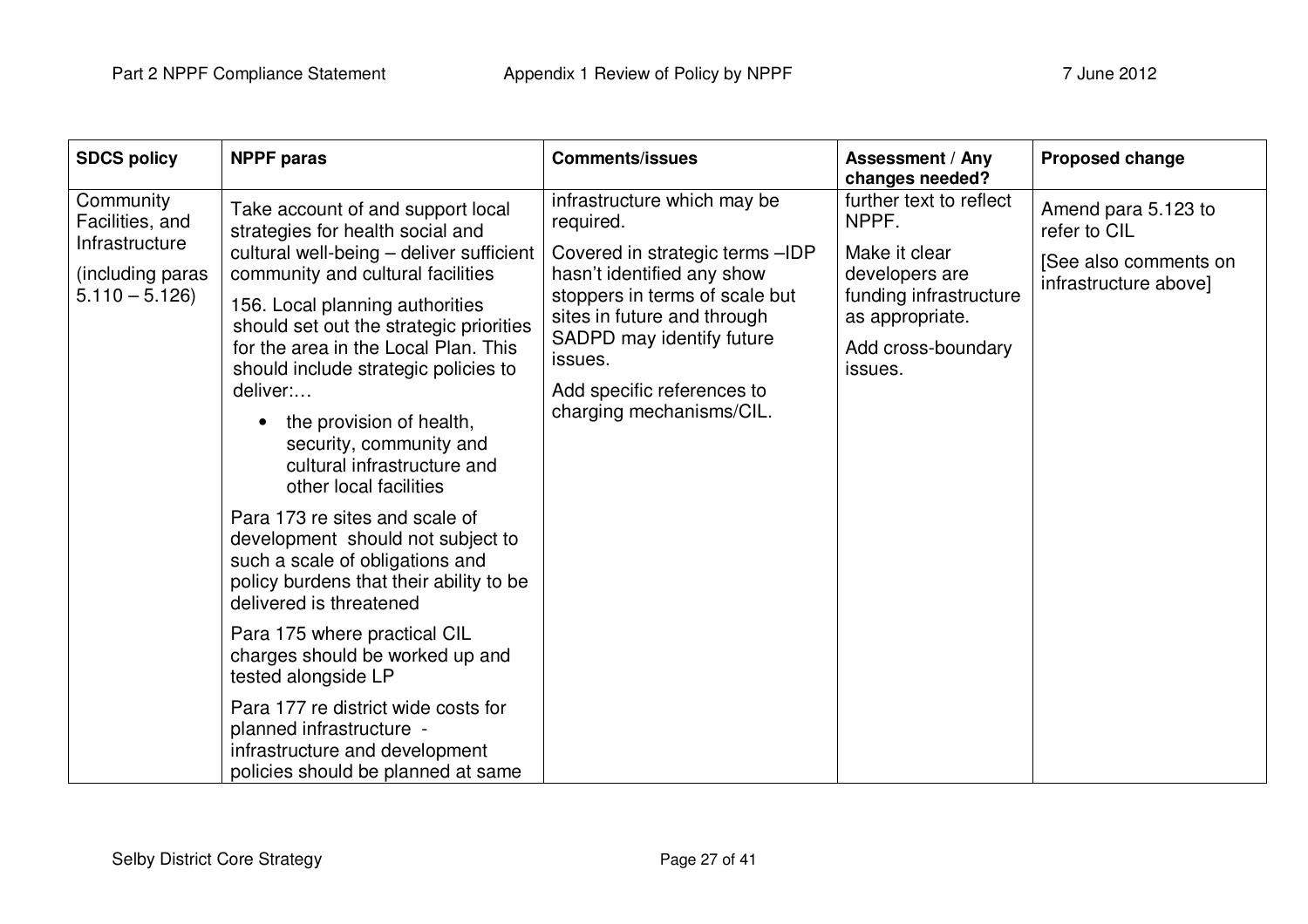| <b>SDCS policy</b>                                                                         | <b>NPPF</b> paras                                                                                                                                                                                                                                                                                                                                                                                                                                                                                                                                                                                                                                                                                                                               | <b>Comments/issues</b>                                                                                                                                                                                                                                                                                                                                                                                                                                                                                                                                                                                                                                                                                                                          | <b>Assessment / Any</b><br>changes needed?                                                                                                                                                                                                                                                                                                                                                                                           | <b>Proposed change</b>                                                                                                                                                                                                                                                                                                                                                       |
|--------------------------------------------------------------------------------------------|-------------------------------------------------------------------------------------------------------------------------------------------------------------------------------------------------------------------------------------------------------------------------------------------------------------------------------------------------------------------------------------------------------------------------------------------------------------------------------------------------------------------------------------------------------------------------------------------------------------------------------------------------------------------------------------------------------------------------------------------------|-------------------------------------------------------------------------------------------------------------------------------------------------------------------------------------------------------------------------------------------------------------------------------------------------------------------------------------------------------------------------------------------------------------------------------------------------------------------------------------------------------------------------------------------------------------------------------------------------------------------------------------------------------------------------------------------------------------------------------------------------|--------------------------------------------------------------------------------------------------------------------------------------------------------------------------------------------------------------------------------------------------------------------------------------------------------------------------------------------------------------------------------------------------------------------------------------|------------------------------------------------------------------------------------------------------------------------------------------------------------------------------------------------------------------------------------------------------------------------------------------------------------------------------------------------------------------------------|
|                                                                                            | time in LP                                                                                                                                                                                                                                                                                                                                                                                                                                                                                                                                                                                                                                                                                                                                      |                                                                                                                                                                                                                                                                                                                                                                                                                                                                                                                                                                                                                                                                                                                                                 |                                                                                                                                                                                                                                                                                                                                                                                                                                      |                                                                                                                                                                                                                                                                                                                                                                              |
| <b>Chapter 6</b>                                                                           |                                                                                                                                                                                                                                                                                                                                                                                                                                                                                                                                                                                                                                                                                                                                                 |                                                                                                                                                                                                                                                                                                                                                                                                                                                                                                                                                                                                                                                                                                                                                 |                                                                                                                                                                                                                                                                                                                                                                                                                                      |                                                                                                                                                                                                                                                                                                                                                                              |
| CP9 Scale and<br>Distribution of<br>Economic<br>Growth<br>(including paras<br>$6.1 - 6.31$ | 18. commitment to economic growth<br>through planning system<br>19. sufficient weight to support<br>economic growth<br>20. plan proactively to meet<br>development needs<br>21. address barriers to development<br>e.g. poor environment and<br>infrastructure - set clear economic<br>vision and strategy encourages<br>sustainable economic growth<br>set criteria or identify strategic sites<br>for local and inward investment to<br>meet anticipated needs over plan<br>period<br>Support existing business sectors<br>and plan for new and emerging<br>sectors -flexible to accommodate<br>needs and allow rapid response to<br>changes in econ circumstances<br>Plan positively for knowledge driven,<br>creative, high tech industries | Olympia Park is a strategic<br>employment site.<br>Identified key sectors in ELR10<br>and an up to date assessment of<br>employment need, but need<br>further assessment of sites prior<br>to SADPD.<br>Directs new development to main<br>towns to get best opportunity for<br>infrastructure improvements.<br>Infrastructure Delivery Plan -<br>SDCS highlights issues e.g.<br>Sherburn - tackle in SADPD<br>CP9 currently refers to safeguard<br>allocated sites – but this is<br>contrary to NPPF para $22 - add$<br>text "unless there is no<br>reasonable prospect of a site<br>being used for that purpose" and<br>add some text to refer to an<br><b>Strategic Employment Land</b><br><b>Availability Assessment prior to</b><br>SADPD. | <b>Generally</b><br>consistent<br>Policy says scale and<br>location of<br>employment<br>allocations will be<br>determined through<br><b>SADPD but requires</b><br>some changes to text<br>re delivery of<br>employment land at<br>Tadcaster and further<br>assessment of land<br>availability prior to<br>SADPD.<br>Also minor word<br>change to<br>safeguarding existing<br>employment areas<br>and allocations at<br>criterion (v) | Y Add new reasoned<br>justification re evidence<br>base and further work and<br>expectations of delivery.<br>Add to end of criterion $(v)$<br>- "unless it can be<br>demonstrated that there is<br>no reasonable prospect of<br>a site being used for that<br>purpose"<br>γ<br>Add text to support wider<br>rural employment<br>development from deleted<br>CP10 (see below) |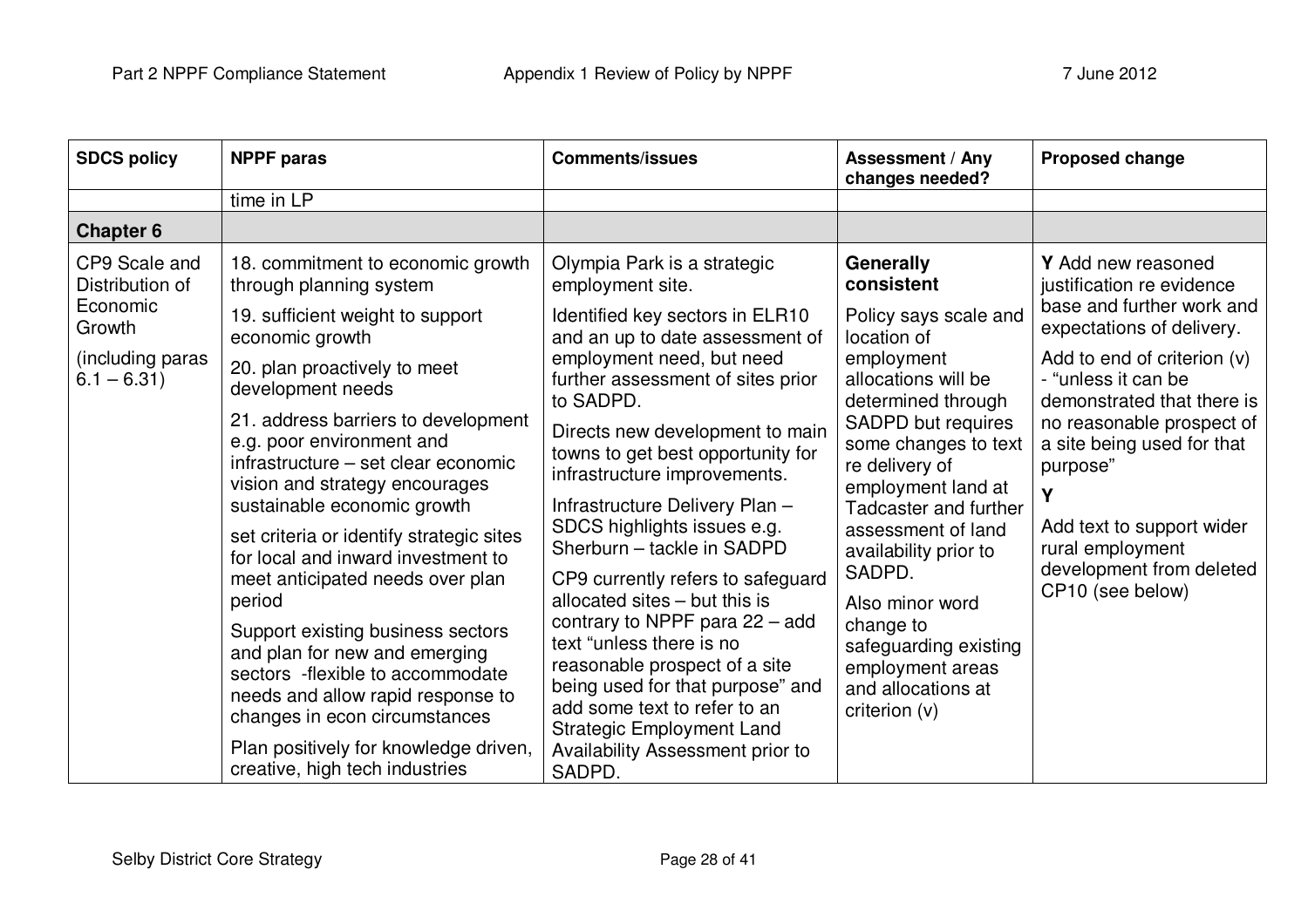| <b>SDCS policy</b> | <b>NPPF</b> paras                                                                                                                                                                                                                                                                                                                                                                                                                                                                                                                                                                            | <b>Comments/issues</b>                                   | <b>Assessment / Any</b><br>changes needed? | <b>Proposed change</b> |
|--------------------|----------------------------------------------------------------------------------------------------------------------------------------------------------------------------------------------------------------------------------------------------------------------------------------------------------------------------------------------------------------------------------------------------------------------------------------------------------------------------------------------------------------------------------------------------------------------------------------------|----------------------------------------------------------|--------------------------------------------|------------------------|
|                    | Identify priority areas for econ<br>regeneration, infrastructure,<br>environmental enhancement                                                                                                                                                                                                                                                                                                                                                                                                                                                                                               | Mine sites – consistent with<br>NPPF para 28 - no change |                                            |                        |
|                    | Para 22 Planning policies should<br>avoid the long term protection of<br>sites allocated for employment use<br>where there is no reasonable<br>prospect of a site being used for that<br>purpose. Land allocations should be<br>regularly reviewed. Where there is<br>no reasonable prospect of a site<br>being used for the allocated<br>employment use, applications for<br>alternative uses of land or buildings<br>should be treated on their merits<br>having regard to market signals and<br>the relative need for different land<br>uses to support sustainable local<br>communities. |                                                          |                                            |                        |
|                    | Para 111 - Planning policies and<br>decisions should encourage the<br>effective use of land by re-using land<br>that has been previously developed<br>(brownfield land), provided that it is<br>not of high environmental value.                                                                                                                                                                                                                                                                                                                                                             |                                                          |                                            |                        |
|                    | Para 28 support economic growth in                                                                                                                                                                                                                                                                                                                                                                                                                                                                                                                                                           |                                                          |                                            |                        |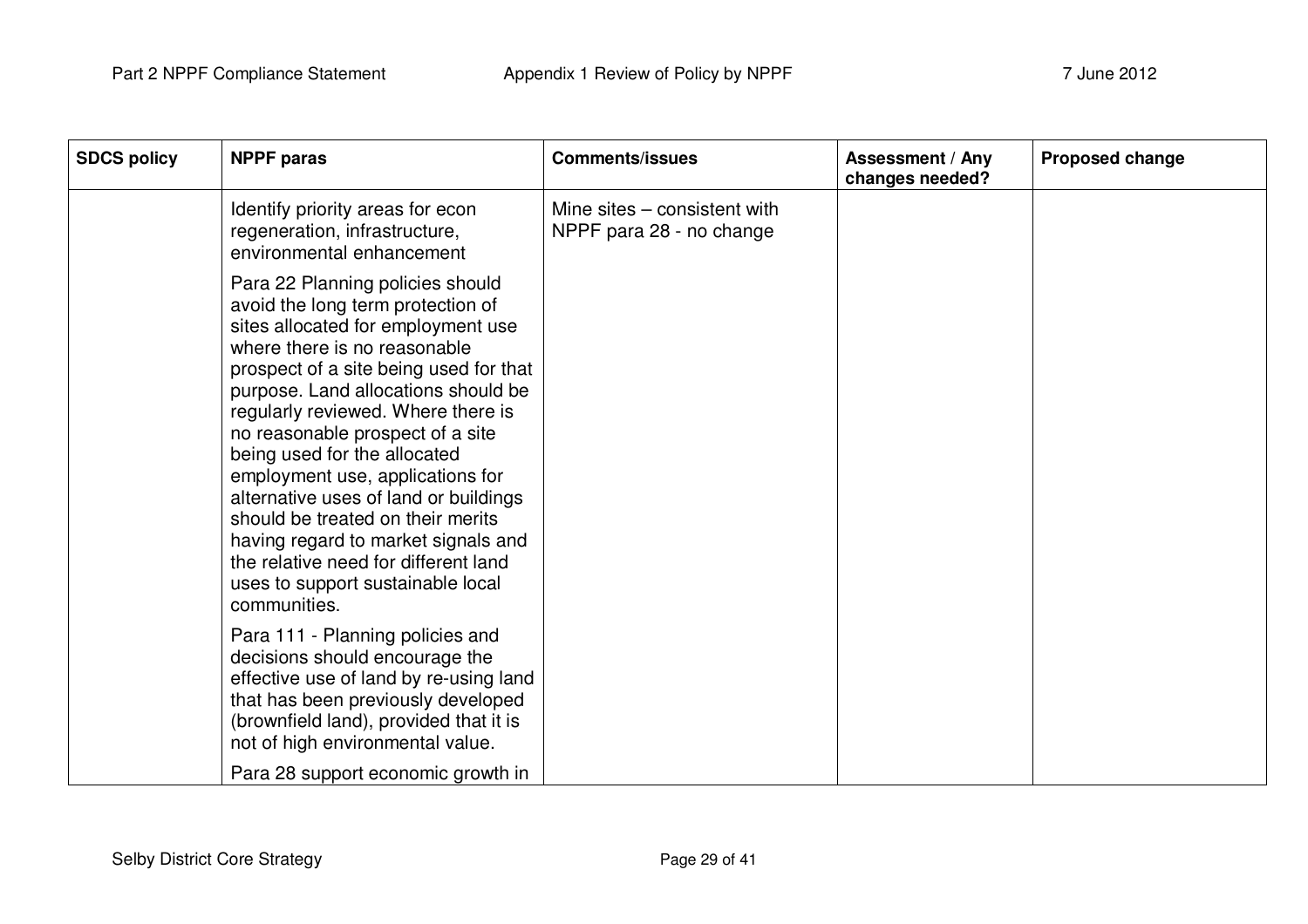| <b>SDCS policy</b>                                                                    | <b>NPPF</b> paras                                                                                                                                                                                                                                                                                                                                                                                              | <b>Comments/issues</b>                                                                                                                                                 | <b>Assessment / Any</b><br>changes needed?                                                                      | <b>Proposed change</b>                                                                                        |
|---------------------------------------------------------------------------------------|----------------------------------------------------------------------------------------------------------------------------------------------------------------------------------------------------------------------------------------------------------------------------------------------------------------------------------------------------------------------------------------------------------------|------------------------------------------------------------------------------------------------------------------------------------------------------------------------|-----------------------------------------------------------------------------------------------------------------|---------------------------------------------------------------------------------------------------------------|
|                                                                                       | rural areas - support sustainable<br>growth and expansion of all types of<br>business and enterprise in rural<br>areas both through conversion of<br>existing buildings and well-designed<br>new buildings - support sustainable<br>rural tourism and leisure<br>developments that benefit<br>businesses in rural areas,<br>communities and visitors and which<br>respect the character of the<br>countryside. |                                                                                                                                                                        |                                                                                                                 |                                                                                                               |
|                                                                                       | 154. Local Plans should be<br>aspirational but realistic. They<br>should address the spatial<br>implications of economic, social and<br>environmental change. Local Plans<br>should set out the opportunities for<br>development and clear policies on<br>what will or will not be permitted and<br>where.                                                                                                     |                                                                                                                                                                        |                                                                                                                 |                                                                                                               |
| CP <sub>10</sub> Rural<br><b>Diversification</b><br>(including paras<br>$6.32 - 6.37$ | Policies should support economic<br>growth in rural areas in order to<br>create jobs and prosperity by taking<br>a positive approach to sustainable<br>new development (28).                                                                                                                                                                                                                                   | Policy CP10 Rural Diversification<br>promotes job creation and<br>prosperity in rural areas with<br>reference to farm diversification.<br>This could be seen as overly | Delete CP10 which is<br>focussed on farm<br>diversification and<br>rural diversification<br>and include section | Y<br>Delete text and policy of<br>CP10 and amend CP9 to<br>cover wider rural issues<br>as set out in para 28. |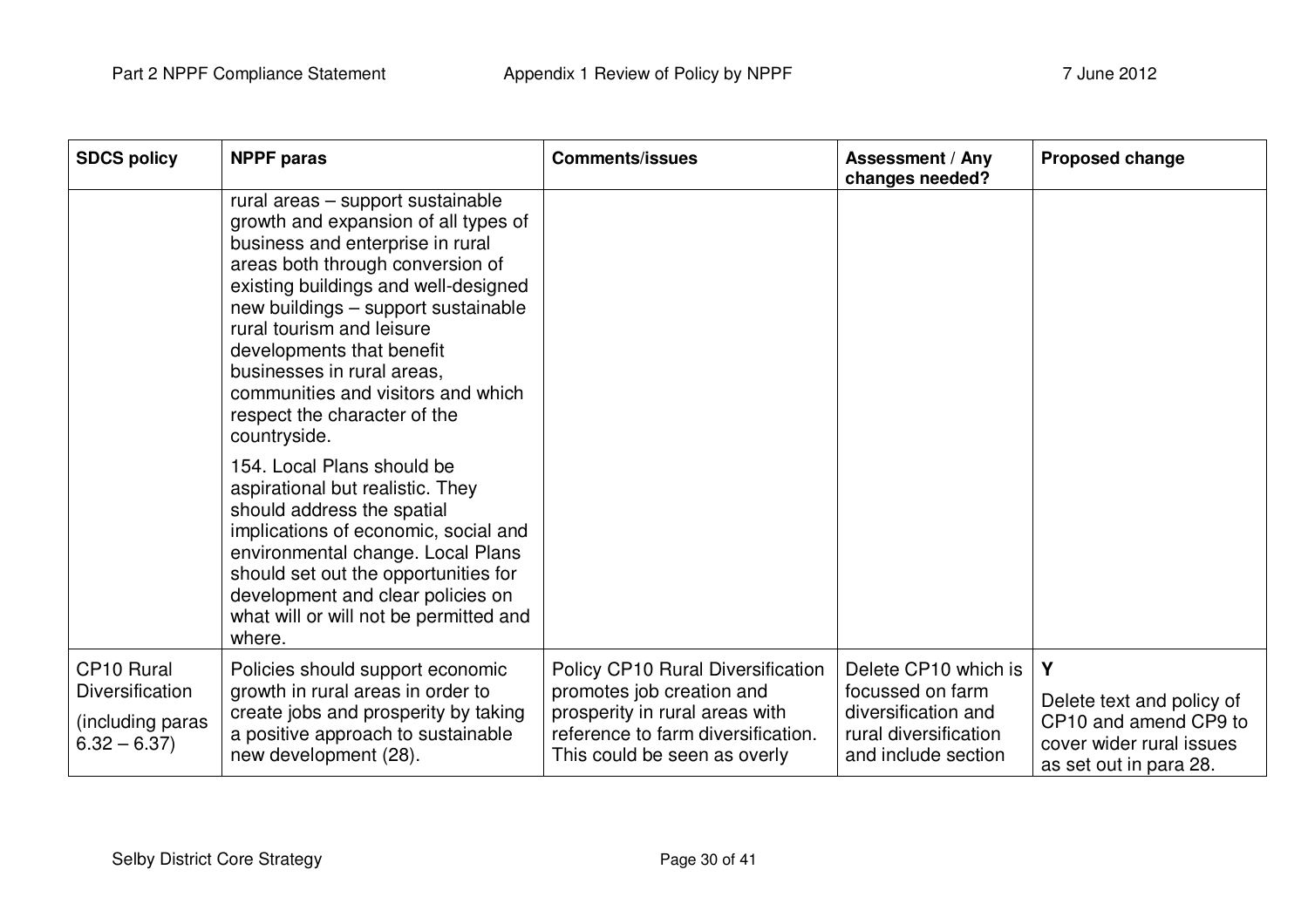| <b>SDCS policy</b>                                                                | <b>NPPF</b> paras                                                                                                                                                                                                                                                                                                                                                  | <b>Comments/issues</b>                                                                                                                                                                                                                                        | <b>Assessment / Any</b><br>changes needed?                                                                                                            | <b>Proposed change</b>                                                                                                                  |
|-----------------------------------------------------------------------------------|--------------------------------------------------------------------------------------------------------------------------------------------------------------------------------------------------------------------------------------------------------------------------------------------------------------------------------------------------------------------|---------------------------------------------------------------------------------------------------------------------------------------------------------------------------------------------------------------------------------------------------------------|-------------------------------------------------------------------------------------------------------------------------------------------------------|-----------------------------------------------------------------------------------------------------------------------------------------|
|                                                                                   | Support sustainable growth<br>and expansion of all types of<br>business and enterprise in<br>rural areas<br>Promote development and<br>diversification of agriculture<br>and other land based rural<br>businesses<br>Support sustainable rural<br>tourism and leisure<br>developments<br>Promote retention and<br>development of local services<br>and facilities' | restrictive and detailed in terms<br>of the redevelopment of<br>buildings.<br>NPPF promotes and supports<br>the development of rural<br>economies more widely.                                                                                                | on supporting rural<br>economies within the<br>policy and text of<br>CP9.                                                                             |                                                                                                                                         |
| CP11 Town<br>Centres and<br><b>Local Services</b><br>(including $6.38 -$<br>6.64) | Set out policies for the management<br>and growth of centres over the plan<br>period (23).<br>Policies to support viability and<br>$\bullet$<br>vitality<br>Define network and hierarchy of<br>centres                                                                                                                                                             | CP11 provides an appropriate<br>strategic level policy.<br>RCL09 assessed existing town<br>centre boundaries as identified in<br>SDLP. The findings of study<br>make recommendations of need<br>in the existing boundaries and<br>CP11 of the CS identifies a | Generally<br>consistent<br>Widen scope to meet<br>requirements of<br>NPPF for promoting<br>the rural economy $-$<br>that proposed<br>services will be | Y<br>Add text after 'facilities to<br>serve' in the last line of<br>$CP11(A)$ :<br>the day to day needs of<br>existing communities and' |
|                                                                                   | Define extent of town centres and                                                                                                                                                                                                                                                                                                                                  | possible need to extend the                                                                                                                                                                                                                                   | received positively in                                                                                                                                |                                                                                                                                         |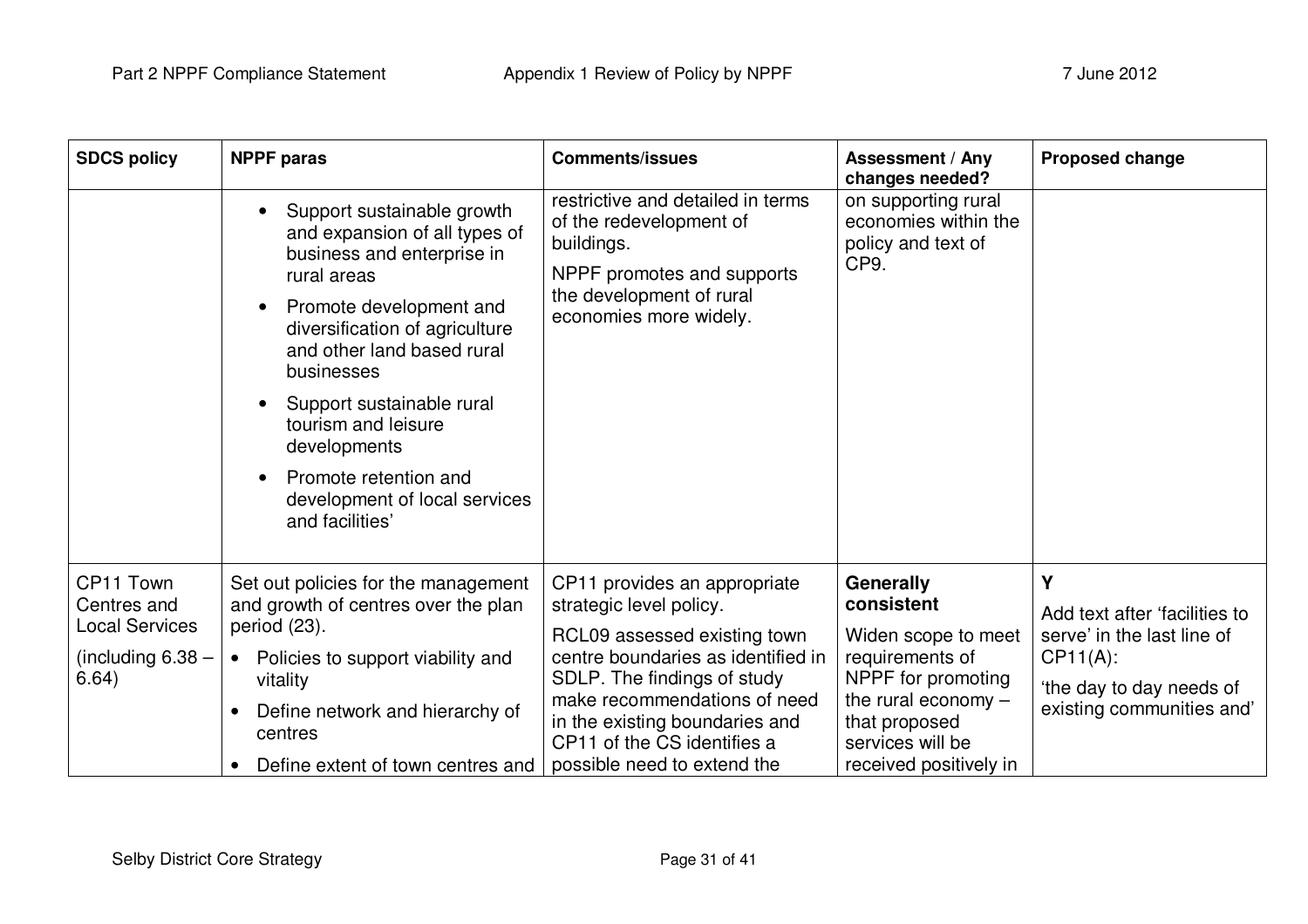| <b>SDCS policy</b> | <b>NPPF</b> paras                                                                                                                                                                     | <b>Comments/issues</b>                                                                                                                                          | Assessment / Any<br>changes needed? | <b>Proposed change</b> |
|--------------------|---------------------------------------------------------------------------------------------------------------------------------------------------------------------------------------|-----------------------------------------------------------------------------------------------------------------------------------------------------------------|-------------------------------------|------------------------|
|                    | primary shopping areas                                                                                                                                                                | existing centre/remodel in                                                                                                                                      | order to create a                   |                        |
|                    | Promote competitive town<br>centres                                                                                                                                                   | Sherburn.<br>Primary and secondary frontages                                                                                                                    | strong sustainable<br>community.    |                        |
|                    | Retain and enhance existing<br>$\bullet$<br>markets and create new ones                                                                                                               | have been assessed as part of<br>RCL09 in Selby, Sherburn &<br>Tadcaster. Primary identified in                                                                 |                                     |                        |
|                    | Allocate a range of sites to meet<br>$\bullet$<br>scale and type of retail etc<br>needed                                                                                              | all 3, however the study states<br>there is no requirement for a<br>secondary frontages to be                                                                   |                                     |                        |
|                    | Set policies for main town centre<br>$\bullet$<br>uses which cannot be<br>accommodated in or adjacent to<br>town centres                                                              | identified in Selby<br>RCLS09 provides some<br>indication of level of new floor<br>space required and issues for the                                            |                                     |                        |
|                    | Set out policies to encourage<br>$\bullet$<br>residential development on<br>appropriate town centre sites                                                                             | various parts of the District -<br>CP11 provides the appropriate<br>strategic level broad principles<br>for the future development of                           |                                     |                        |
|                    | Where town centres are in<br>$\bullet$<br>decline LPAs should plan<br>positively for their future to<br>encourage economic activity                                                   | each of the town centres and<br>other settlements. Future DPDs<br>will provide site specific details<br>SADPD/DM DPD                                            |                                     |                        |
|                    | Para 28 promote retention and<br>development of local services and<br>community facilities in villages, such<br>as local shops, meeting places,<br>sports venues, cultural buildings, | CP11 doesn't specifically<br>encourage housing in town<br>centres as it focusses on main<br>town centre uses but Policy CP1<br>supports residential uses in the |                                     |                        |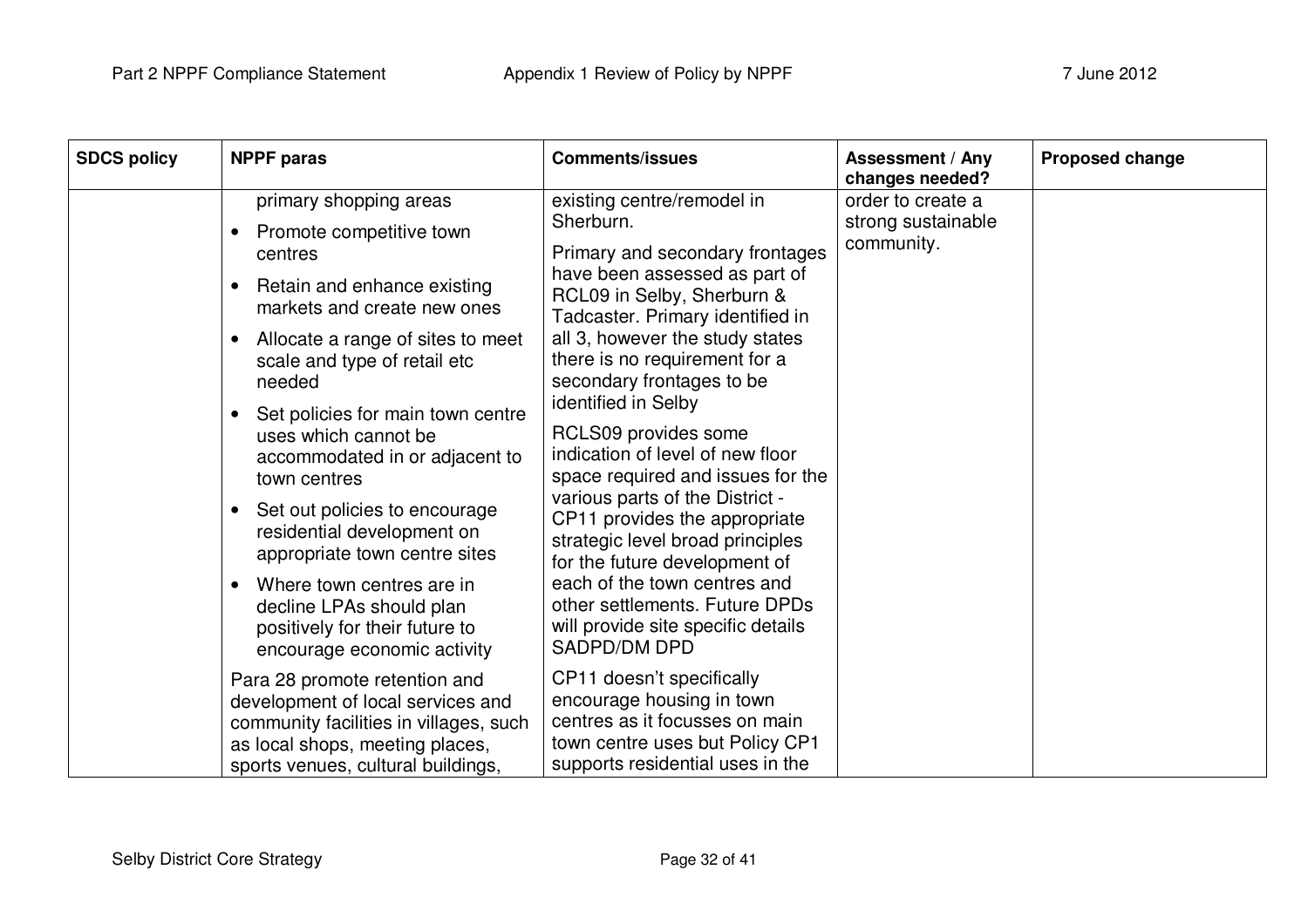| <b>SDCS policy</b>                                                                                     | <b>NPPF paras</b>                                                                                                                                                                                                                                                                                                                                                                                  | <b>Comments/issues</b>                                                                                                                                                                                                                                            | <b>Assessment / Any</b><br>changes needed?                                                                                                                                                                       | <b>Proposed change</b>                                                              |
|--------------------------------------------------------------------------------------------------------|----------------------------------------------------------------------------------------------------------------------------------------------------------------------------------------------------------------------------------------------------------------------------------------------------------------------------------------------------------------------------------------------------|-------------------------------------------------------------------------------------------------------------------------------------------------------------------------------------------------------------------------------------------------------------------|------------------------------------------------------------------------------------------------------------------------------------------------------------------------------------------------------------------|-------------------------------------------------------------------------------------|
|                                                                                                        | public houses and places of worship<br>Para 40 LAs should seek to improve<br>the quality of parking in town centres<br>so that it is convenient safe and<br>secure.<br>Para 70 (2) community abilities to<br>meet day-to-day needs.                                                                                                                                                                | towns and further detail may be<br>provided in Development<br>Management DPD (NB current<br>SDLP policies currently perform<br>this function)<br>CP11 Part B (a) would support<br>housing if it met this policy<br>requirement.<br>Part B criterion (b) regarding |                                                                                                                                                                                                                  |                                                                                     |
|                                                                                                        |                                                                                                                                                                                                                                                                                                                                                                                                    | office uses in town centres<br>remains consistent with NPPF<br>but reference needs changing<br>from PPS4 to NPPF                                                                                                                                                  |                                                                                                                                                                                                                  |                                                                                     |
| <b>Chapter 7</b>                                                                                       |                                                                                                                                                                                                                                                                                                                                                                                                    |                                                                                                                                                                                                                                                                   |                                                                                                                                                                                                                  |                                                                                     |
| <b>CP12</b><br>Sustainable<br>Development<br>and Climate<br>Change<br>including paras)<br>$7.1 - 7.34$ | 94. Local planning authorities should<br>adopt proactive strategies to mitigate<br>and adapt to climate change, taking<br>full account of flood risk, coastal<br>change and water supply and<br>demand considerations.<br>95. To support the move to a low<br>carbon future, local planning<br>authorities should:plan for new<br>development in locations and ways<br>which reduce greenhouse gas | Part A and B cover the general<br>climate change issues to meet<br>para 99<br>Part B of CP12 covers most<br>things but not the details such as<br>incorporate facilities for charging<br>plug-in and other ultra-low<br>emission vehicles in Para 35.             | Generally<br>consistent<br>Further text required<br>to reflect NPPF in<br>terms of the inclusion<br>of other new<br>technologies.<br>Re- word CP12 Part<br>A to refer to general<br>support of<br>sustainability | Y<br>But further amendments<br>regarding land instability<br>and travel technology. |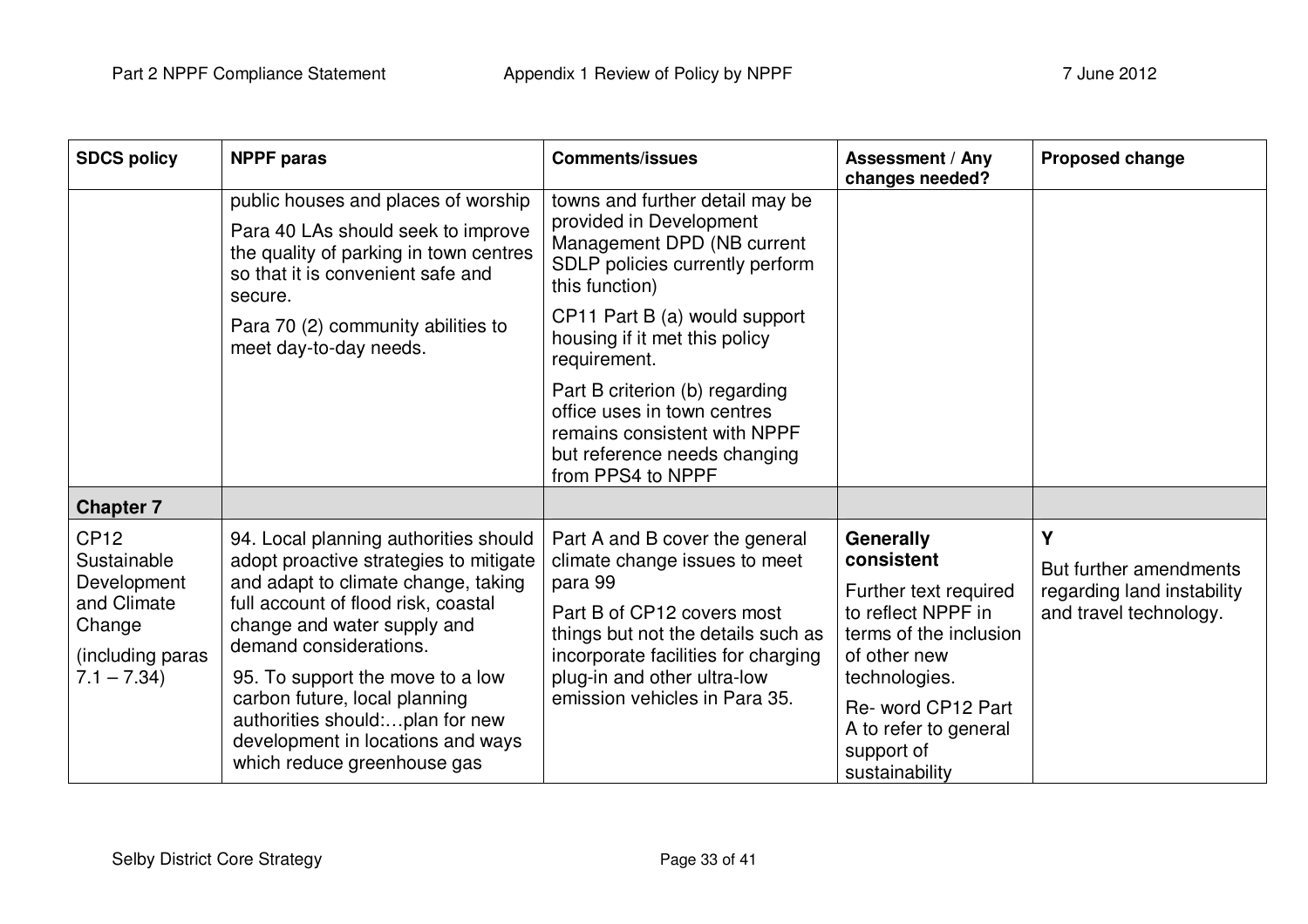| <b>SDCS policy</b> | <b>NPPF</b> paras                                                                                                                                                                                                                                                                                                                                                                                                                                                                                                                                                                                          | <b>Comments/issues</b> | Assessment / Any<br>changes needed?                                                                                                                                                                                                                                | <b>Proposed change</b> |
|--------------------|------------------------------------------------------------------------------------------------------------------------------------------------------------------------------------------------------------------------------------------------------------------------------------------------------------------------------------------------------------------------------------------------------------------------------------------------------------------------------------------------------------------------------------------------------------------------------------------------------------|------------------------|--------------------------------------------------------------------------------------------------------------------------------------------------------------------------------------------------------------------------------------------------------------------|------------------------|
|                    | emissions;<br>99. Local Plans should take account<br>of climate change over the longer<br>term, including factors such as flood<br>risk, coastal change, water supply<br>and changes to biodiversity and<br>landscape. New development should<br>be planned to avoid increased<br>vulnerability to the range of impacts<br>arising from climate change. When<br>new development is brought forward<br>in areas which are vulnerable, care<br>should be taken to ensure that risks<br>can be managed through suitable<br>adaptation measures, including<br>through the planning of green<br>infrastructure. |                        | principles in all<br>developments, not<br>just in relation to<br>climate change to<br>more closely reflect<br>intentions of NPPF.<br>Reference to<br>development<br>appropriate to its<br>$locations - re$<br>pollution risks, land<br>instability for<br>example. |                        |
|                    | 100. Inappropriate development in<br>areas at risk of flooding should be<br>avoided by directing development<br>away from areas at highest risk, but<br>where development is necessary,<br>making it safe without increasing<br>flood risk elsewhere.<br>35. Plans should protect and exploit<br>opportunities for the use of                                                                                                                                                                                                                                                                              |                        |                                                                                                                                                                                                                                                                    |                        |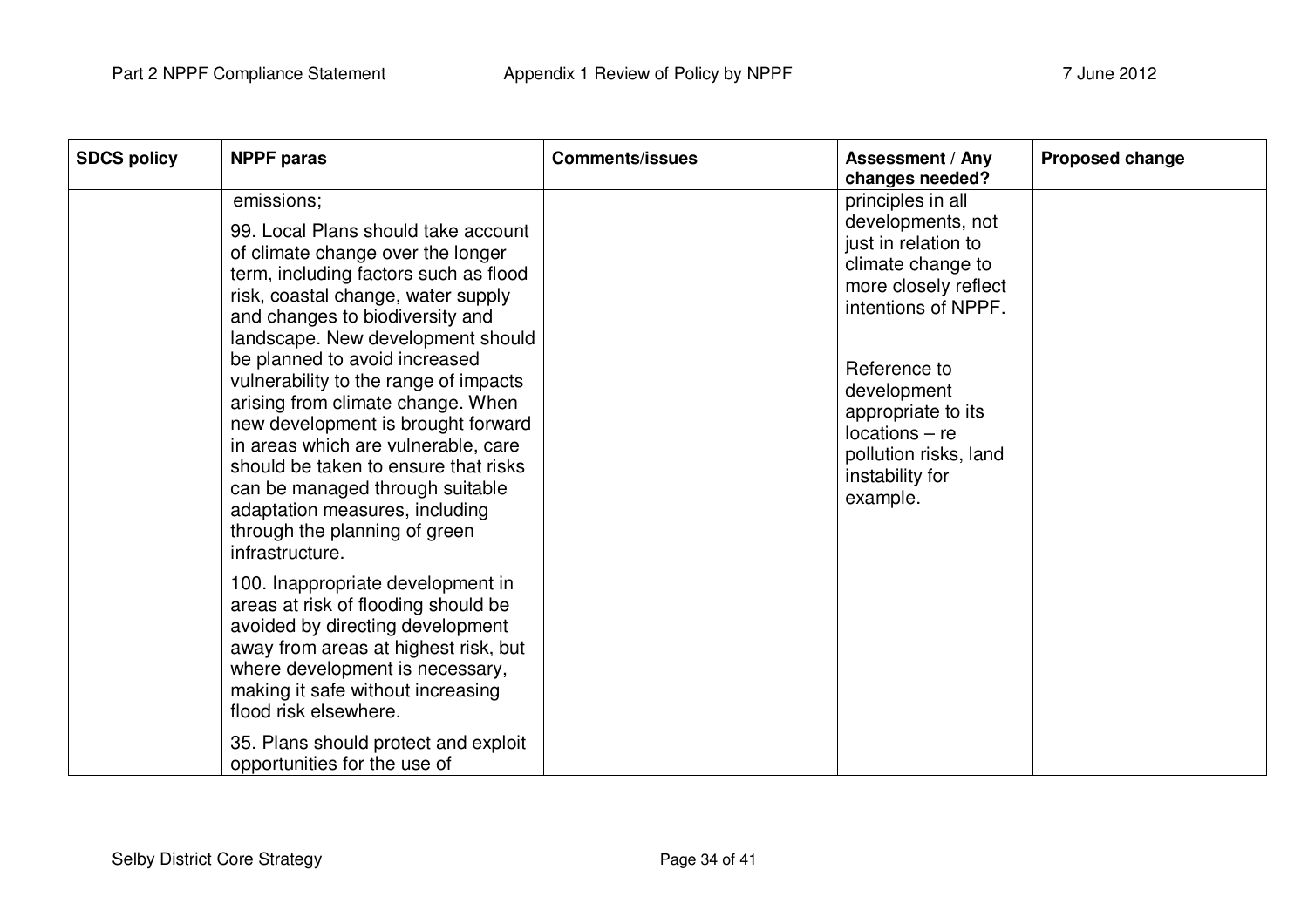| <b>SDCS policy</b> | <b>NPPF</b> paras                                                                                                                                                                           | <b>Comments/issues</b> | Assessment / Any<br>changes needed? | <b>Proposed change</b> |
|--------------------|---------------------------------------------------------------------------------------------------------------------------------------------------------------------------------------------|------------------------|-------------------------------------|------------------------|
|                    | sustainable transport modes for the<br>movement of goods or people.<br>Therefore, developments should be<br>located and designed where<br>practical to                                      |                        |                                     |                        |
|                    | -accommodate the efficient delivery<br>of goods and supplies;                                                                                                                               |                        |                                     |                        |
|                    | -give priority to pedestrian and cycle<br>movements, and have access to<br>high quality public transport facilities;                                                                        |                        |                                     |                        |
|                    | -create safe and secure layouts<br>which minimise conflicts between<br>traffic and cyclists or pedestrians,<br>avoiding street clutter and where<br>appropriate establishing home<br>zones; |                        |                                     |                        |
|                    | -incorporate facilities for charging<br>plug-in and other ultra-low emission<br>vehicles; and                                                                                               |                        |                                     |                        |
|                    | 156. Local planning authorities<br>should set out the strategic priorities<br>for the area in the Local Plan. This<br>should include strategic policies to<br>deliver:                      |                        |                                     |                        |
|                    | • the provision of infrastructure for                                                                                                                                                       |                        |                                     |                        |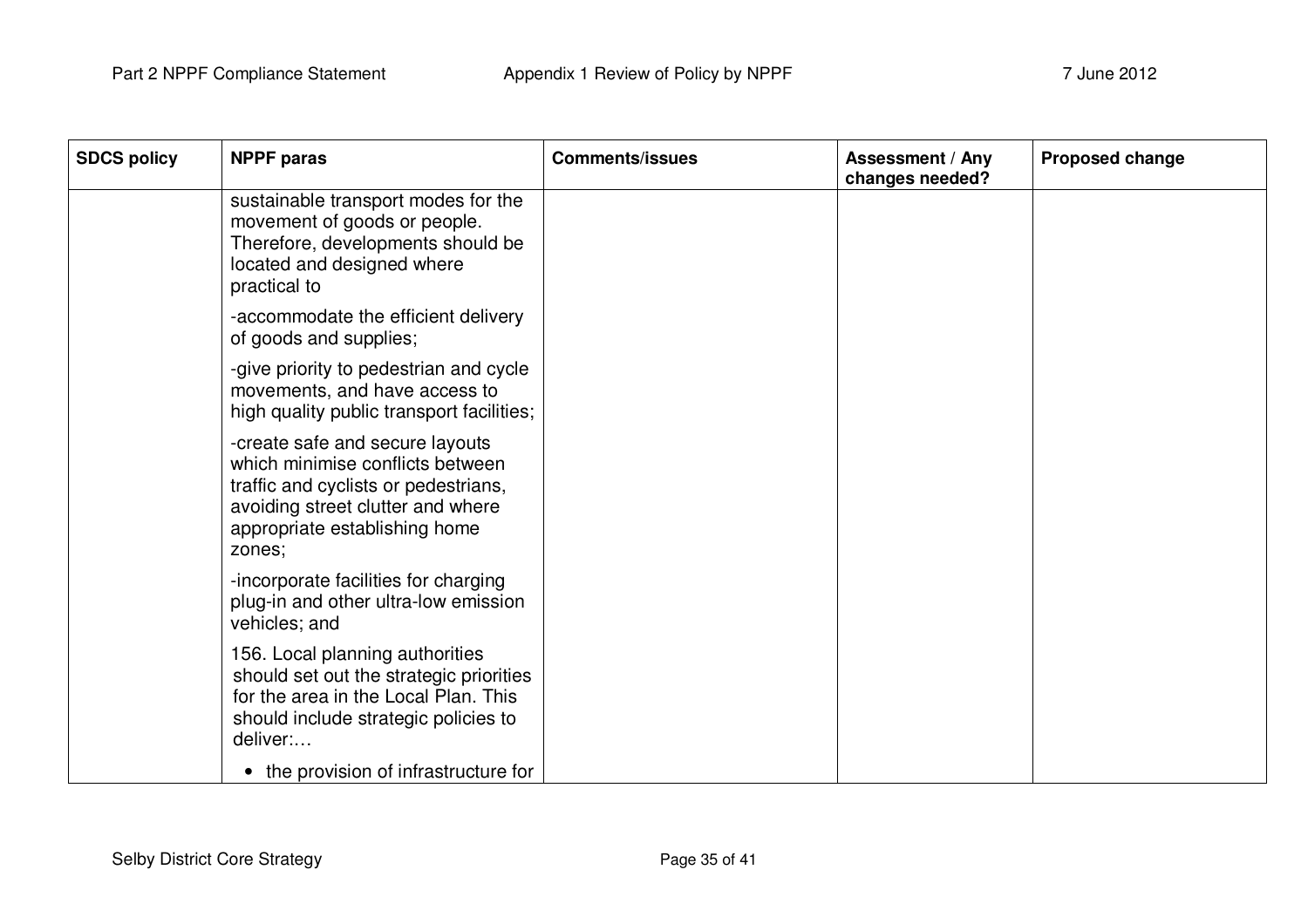| <b>SDCS policy</b>                       | <b>NPPF</b> paras                                                                                                                                                                                                                                                                                                                                                                                          | <b>Comments/issues</b>                                                                                                                                                                                                                                                                                                                                                                 | <b>Assessment / Any</b><br>changes needed?                                                                                                                                                                                                                           | Proposed change |
|------------------------------------------|------------------------------------------------------------------------------------------------------------------------------------------------------------------------------------------------------------------------------------------------------------------------------------------------------------------------------------------------------------------------------------------------------------|----------------------------------------------------------------------------------------------------------------------------------------------------------------------------------------------------------------------------------------------------------------------------------------------------------------------------------------------------------------------------------------|----------------------------------------------------------------------------------------------------------------------------------------------------------------------------------------------------------------------------------------------------------------------|-----------------|
|                                          | transport, telecommunications,<br>waste management, water<br>supply, wastewater, flood risk<br>and coastal change<br>management, and the provision<br>of minerals and energy<br>(including heat);                                                                                                                                                                                                          |                                                                                                                                                                                                                                                                                                                                                                                        |                                                                                                                                                                                                                                                                      |                 |
|                                          | climate change mitigation and<br>$\bullet$<br>adaptation, conservation and<br>enhancement of the natural and<br>historic environment, including<br>landscape.                                                                                                                                                                                                                                              |                                                                                                                                                                                                                                                                                                                                                                                        |                                                                                                                                                                                                                                                                      |                 |
| CP13 Improving<br>Resource<br>Efficiency | 17. Core planning principles:<br>support the transition to a low<br>carbon future in a changing<br>climate,  and encourage the<br>use of renewable resources (for<br>example, by the development of<br>renewable energy);<br>93. Planning plays a key role in<br>helping shape places to secure<br>radical reductions in greenhouse<br>gas emissions, minimising<br>vulnerability and providing resilience | Part (a) of CP13 requires 10%<br>low carbon renewable energy on<br>new developments<br>Supplement to PPS1(now<br>replaced) and extant RSS ENV5<br>said that LPs should require a<br>proportion of energy on new<br>development from low carbon<br>renewable energy - meets RSS<br>and based on RSS evidence -<br>CP13 refers to viability tests.<br>And Part (b) requires the majority | <b>Consistent</b> generally<br>with NPPF aims to<br>secure reductions in<br>greenhouse gases<br>and support delivery<br>of low carbon<br>renewable energy<br>and infrastructure<br>Consistent with<br>national standards<br>for Code for<br><b>Sustainable Homes</b> | N               |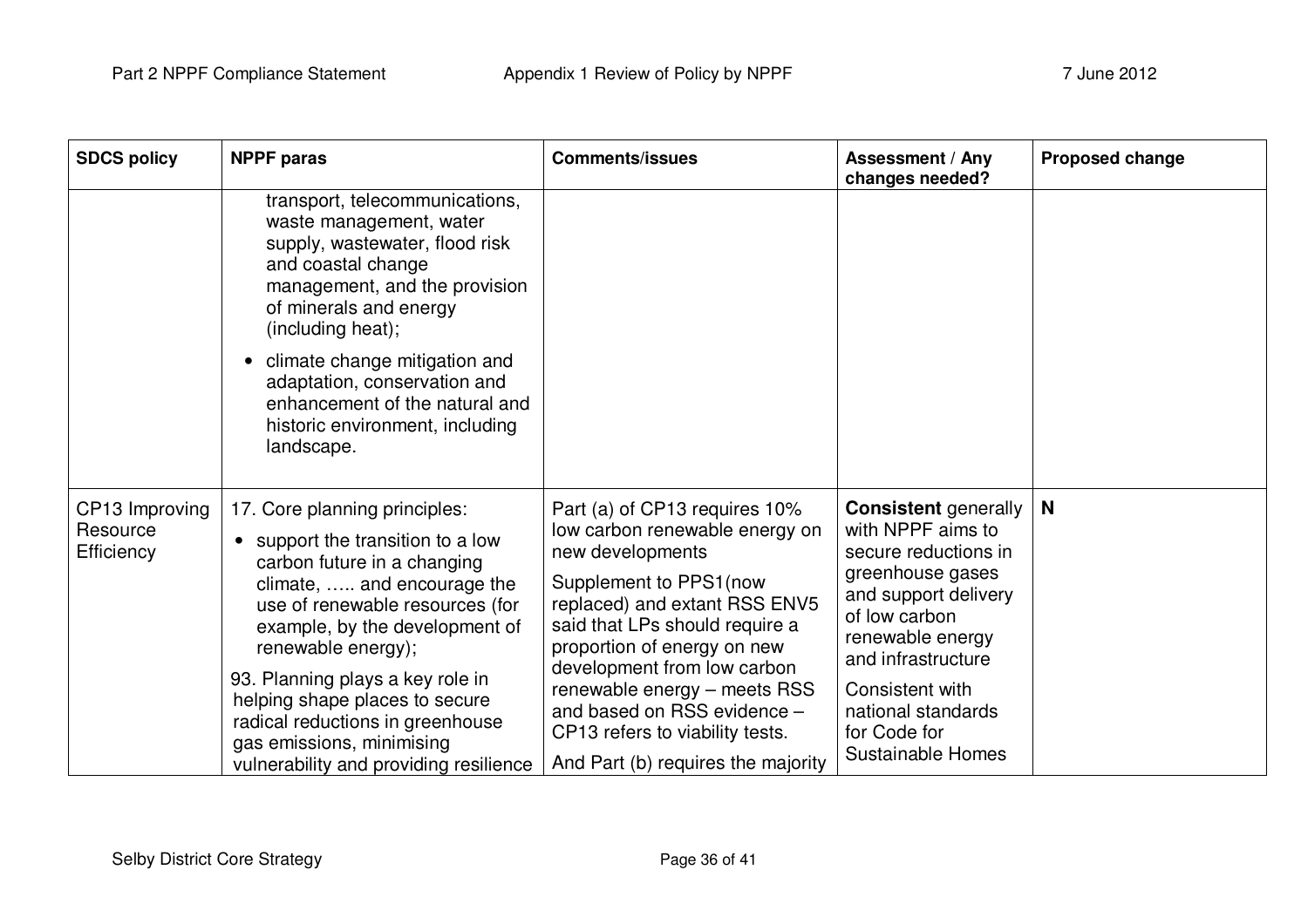| <b>SDCS policy</b> | <b>NPPF</b> paras                                                                                                                                                                                                                                                                                                                                                                                                                                                                                                                                                                                                                                                                                                                                                                                                        | <b>Comments/issues</b>                                                                                                                                                                                                                                                                                                                                                    | <b>Assessment / Any</b><br>changes needed?                                                                                                                                                                                                    | <b>Proposed change</b> |
|--------------------|--------------------------------------------------------------------------------------------------------------------------------------------------------------------------------------------------------------------------------------------------------------------------------------------------------------------------------------------------------------------------------------------------------------------------------------------------------------------------------------------------------------------------------------------------------------------------------------------------------------------------------------------------------------------------------------------------------------------------------------------------------------------------------------------------------------------------|---------------------------------------------------------------------------------------------------------------------------------------------------------------------------------------------------------------------------------------------------------------------------------------------------------------------------------------------------------------------------|-----------------------------------------------------------------------------------------------------------------------------------------------------------------------------------------------------------------------------------------------|------------------------|
|                    | to the impacts of climate change,<br>and supporting the delivery of<br>renewable and low carbon energy<br>and associated infrastructure<br>95. To support the move to a low<br>carbon future, local planning<br>authorities should:<br>actively support energy<br>efficiency improvements to<br>existing buildings; and<br>when setting any local<br>$\bullet$<br>requirement for a buildings<br>sustainability, do so in a way<br>consistent with the<br>Governments zero carbon<br>buildings policy and adopt<br>nationally described standards.<br>96. In determining planning<br>applications, local planning<br>authorities should expect new<br>development to:<br>• • comply with adopted Local Plan<br>policies on local requirements for<br>decentralised energy supply unless<br>it can be demonstrated by the | However NPPF does not specify<br>this although para 96 implies that<br>it expects there to be Local plan<br>policies on local requirements for<br>decentralised energy supply and<br>that developers must<br>demonstrate why they can't meet<br>them.<br>Part (c) As amended requires<br>national standards on COSH and<br>BREEAM until replaced by local<br>requirements | and BREEAM<br>Consistent with para<br>96 on local<br>requirements<br>Seeks to achieve<br>government aims<br>and amended policy<br>requires the above<br>unless a particular<br>scheme would be<br>demonstrably<br>unviable or not<br>feasible |                        |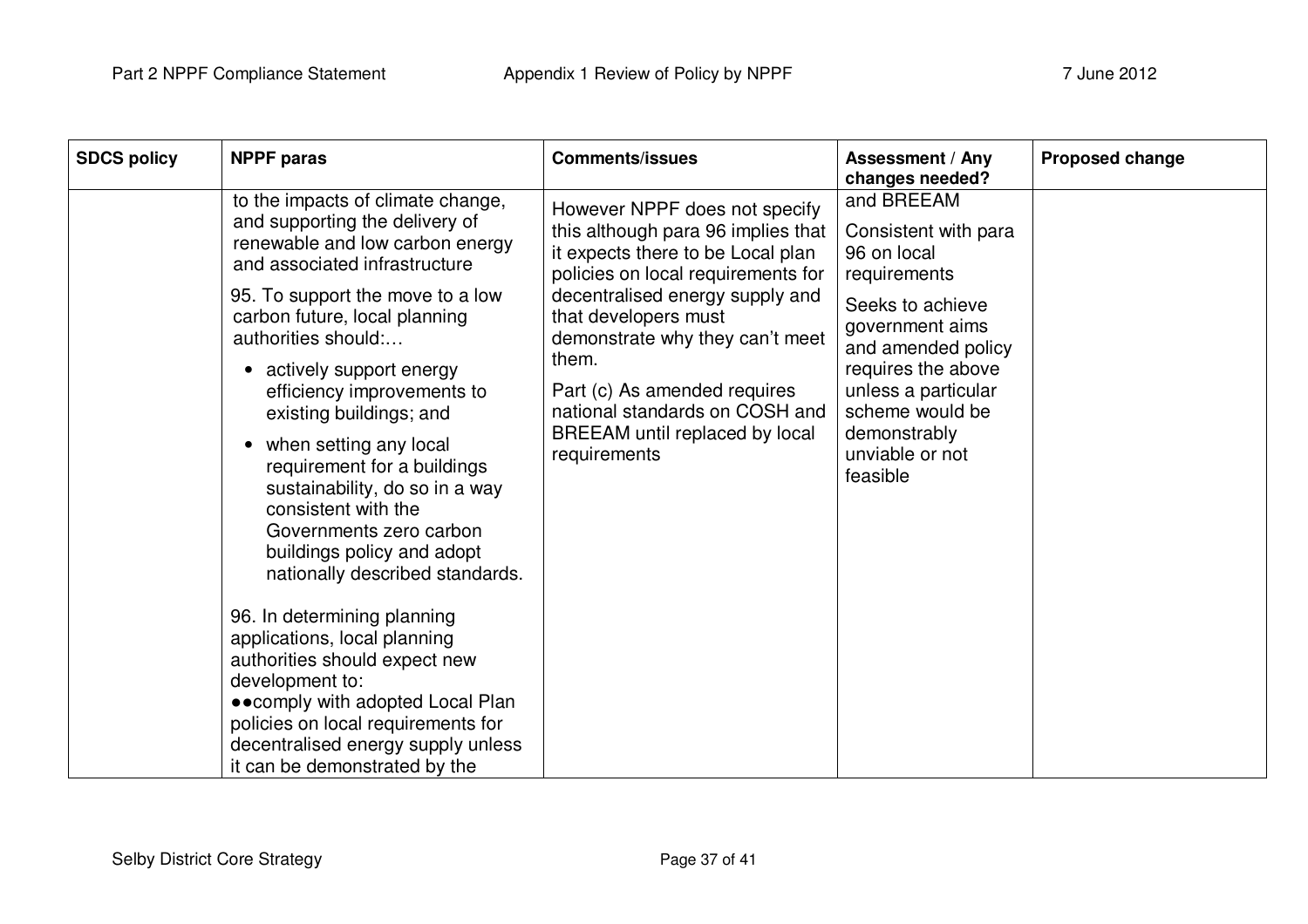| <b>SDCS policy</b> | <b>NPPF</b> paras                                                                                                                                                                                                                                                                                                                                                                                                                                                                                                                                                                                                                                                                   | <b>Comments/issues</b>       | <b>Assessment / Any</b><br>changes needed? | <b>Proposed change</b> |
|--------------------|-------------------------------------------------------------------------------------------------------------------------------------------------------------------------------------------------------------------------------------------------------------------------------------------------------------------------------------------------------------------------------------------------------------------------------------------------------------------------------------------------------------------------------------------------------------------------------------------------------------------------------------------------------------------------------------|------------------------------|--------------------------------------------|------------------------|
|                    | applicant, having regard to the type<br>of development involved and its<br>design, that this is not feasible or<br>viable; and                                                                                                                                                                                                                                                                                                                                                                                                                                                                                                                                                      |                              |                                            |                        |
|                    | 97. To help increase the use and<br>supply of renewable and low carbon<br>energy, local planning authorities<br>should recognise the responsibility<br>on all communities to contribute to<br>energy generation from renewable<br>or low carbon sources. They should:<br>• have a positive strategy to<br>promote energy from renewable<br>and low carbon sources<br>• design their policies to maximise<br>renewable and low carbon energy<br>development<br>• identify opportunities where<br>development can draw its energy<br>supply from decentralised,<br>renewable or low carbon energy<br>supply systems and for co-locating<br>potential heat customers and<br>suppliers. |                              |                                            |                        |
| CP14 Low           | 97. LPAs., should:                                                                                                                                                                                                                                                                                                                                                                                                                                                                                                                                                                                                                                                                  | PPS22 / PPS1 said LPA could  | Text is generally                          | Y                      |
| Carbon and         |                                                                                                                                                                                                                                                                                                                                                                                                                                                                                                                                                                                                                                                                                     | consider areas of search for | consistent but could                       |                        |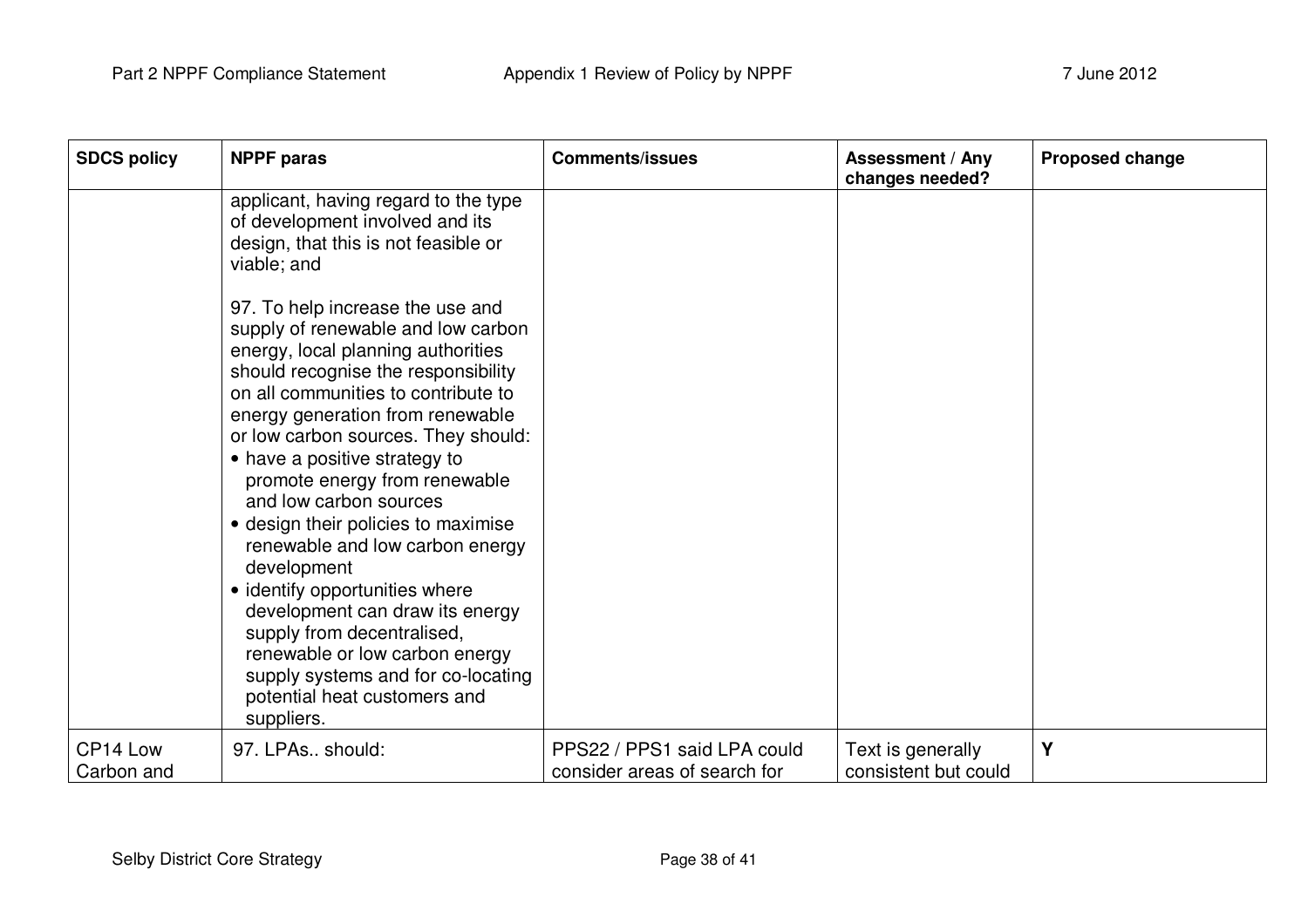| <b>SDCS policy</b>  | <b>NPPF</b> paras                                                                                                                                                                                                                                                                                                                                                                                                                                                                                                                                                                                                                                                                                                                                                             | <b>Comments/issues</b>                                                                                                                                                                                                                                                                                                                                                                                                                                                                  | <b>Assessment / Any</b><br>changes needed?                                                                                      | Proposed change                                                                                                                                                                                                                                                                                                                                                                                                                            |
|---------------------|-------------------------------------------------------------------------------------------------------------------------------------------------------------------------------------------------------------------------------------------------------------------------------------------------------------------------------------------------------------------------------------------------------------------------------------------------------------------------------------------------------------------------------------------------------------------------------------------------------------------------------------------------------------------------------------------------------------------------------------------------------------------------------|-----------------------------------------------------------------------------------------------------------------------------------------------------------------------------------------------------------------------------------------------------------------------------------------------------------------------------------------------------------------------------------------------------------------------------------------------------------------------------------------|---------------------------------------------------------------------------------------------------------------------------------|--------------------------------------------------------------------------------------------------------------------------------------------------------------------------------------------------------------------------------------------------------------------------------------------------------------------------------------------------------------------------------------------------------------------------------------------|
| Renewable<br>Energy | have a positive strategy to<br>promote energy from renewable<br>and low carbon sources;<br>design their policies to maximise<br>renewable and low carbon<br>energy development while<br>ensuring that adverse impacts<br>are addressed satisfactorily,<br>including cumulative landscape<br>and visual impacts;<br>• consider identifying suitable<br>areas for renewable and low<br>carbon energy sources, and<br>supporting infrastructure, where<br>this would help secure the<br>development of such sources;<br>• support community-led<br>initiatives for renewable and low<br>carbon energy, including<br>developments outside such<br>areas being taken forward<br>through neighbourhood<br>planning; and<br>identify opportunities where<br>development can draw its | Renewable Energy. Considered<br>at Draft Core Strategy stage but<br>rejected due to lack of local<br>evidence.<br>Para 7.56 sets out that local<br>targets / detailed issues such as<br>siting and design will be<br>considered in future<br>DPD/SPD/guidance - this could<br>include identifying suitable areas<br>but would be helpful to include<br>specific ref to ensure it is fully<br>NPPF compliant.<br>Last point covered by Policy<br>CP2A and would be in SADPD<br>and DMDPD | be more explicit<br>regarding SDC<br>approach to<br>identifying suitable<br>areas and<br>relationship to<br>neighbourhood plans | Add more text at para<br>7.56 to consider<br>identifying suitable areas<br>for R and LC energy<br>sources if / subject to<br>further evidence wok as<br>part of SADPD and cross<br>refer to NPs.<br>Add 'and supporting<br>infrastructure after<br>'energy generation' in line<br>2 of Policy CP14'<br>Also amend policy to refer<br>to areas affected by<br>Green Belt and cross<br>refer to CPXX and<br>national Green Belt<br>policies. |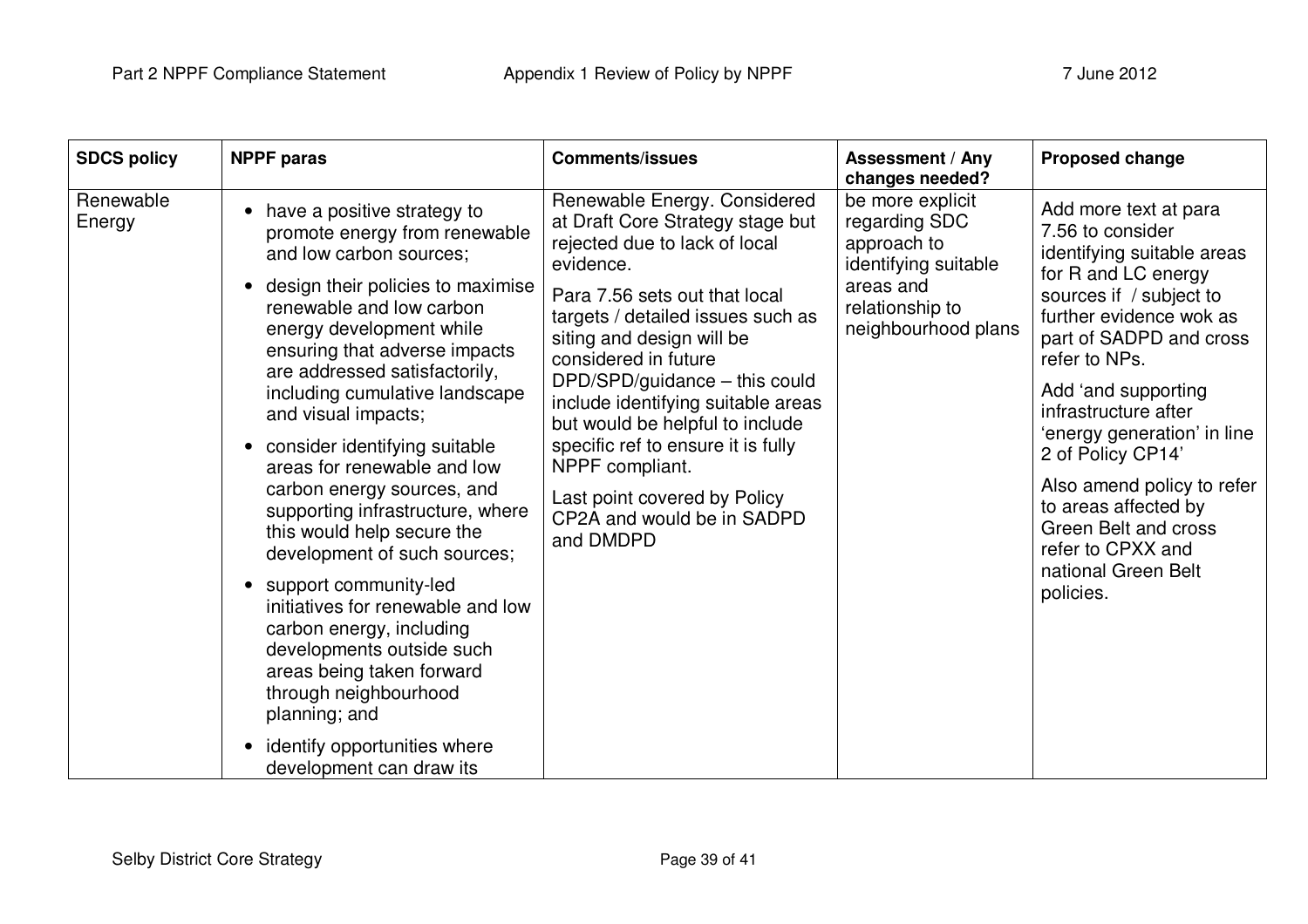| <b>SDCS policy</b>                                         | <b>NPPF</b> paras                                                                                                                                       | <b>Comments/issues</b>                                                                                                                                                                                                                                                                                                 | <b>Assessment / Any</b><br>changes needed?                                                                                                                                                                                         | <b>Proposed change</b>                                                                                                                                                |
|------------------------------------------------------------|---------------------------------------------------------------------------------------------------------------------------------------------------------|------------------------------------------------------------------------------------------------------------------------------------------------------------------------------------------------------------------------------------------------------------------------------------------------------------------------|------------------------------------------------------------------------------------------------------------------------------------------------------------------------------------------------------------------------------------|-----------------------------------------------------------------------------------------------------------------------------------------------------------------------|
|                                                            | energy supply from<br>decentralised, renewable or low<br>carbon energy supply systems<br>and for co-locating potential<br>heat customers and suppliers. |                                                                                                                                                                                                                                                                                                                        |                                                                                                                                                                                                                                    |                                                                                                                                                                       |
| <b>CP15 Protecting</b><br>and Enhancing<br>the Environment | 109-125. (conserving and enhancing<br>the natural environment)<br>126-141. (conserving and enhancing<br>the historic environment)                       | Generally consistent - a great<br>level of detail that does not apply<br>to Selby district<br>Also $-$ much is advice for<br>decision making purposes.<br>Consistent – as C/S already<br>reflective of the recent PPS5<br>changes.<br>Much detail is for decision<br>making and designations of<br>conservation areas. | General consistent<br>but add some further<br>specific references'<br>to ensure closer<br>alignment with<br>NPPF.<br>110. Allocate land of<br>least environmental<br>or amenity value.<br>123. consider 'areas<br>of tranquillity' | Y<br>Adding refs to:<br>Using land of least<br>environmental quality.<br>All types of pollution<br>Areas of tranquillity public<br>rights of way and access.          |
| CP16 Design<br>Quality                                     | 1) Generally consistent.<br>2) Para 47: LPAs set own approach<br>to housing density<br>3) Para 67: LPAs should have                                     | 1) NPPFhas more focus on<br>people / communities<br>2) No evidence or desire to<br>include a specific figure. (NB<br>SHLAA uses 35dph and SADPD<br>used 30dph but indicative).                                                                                                                                         | 1) Explain reason for<br>no density figure but<br>our "approach" is<br>design-led while still<br>making the best use<br>of land.                                                                                                   | <b>Generally consistent.</b><br>$CP16 +$ supporting text<br>amendments:<br>1) minor reword to make<br>it people based not<br>development based<br>(community cohesion |